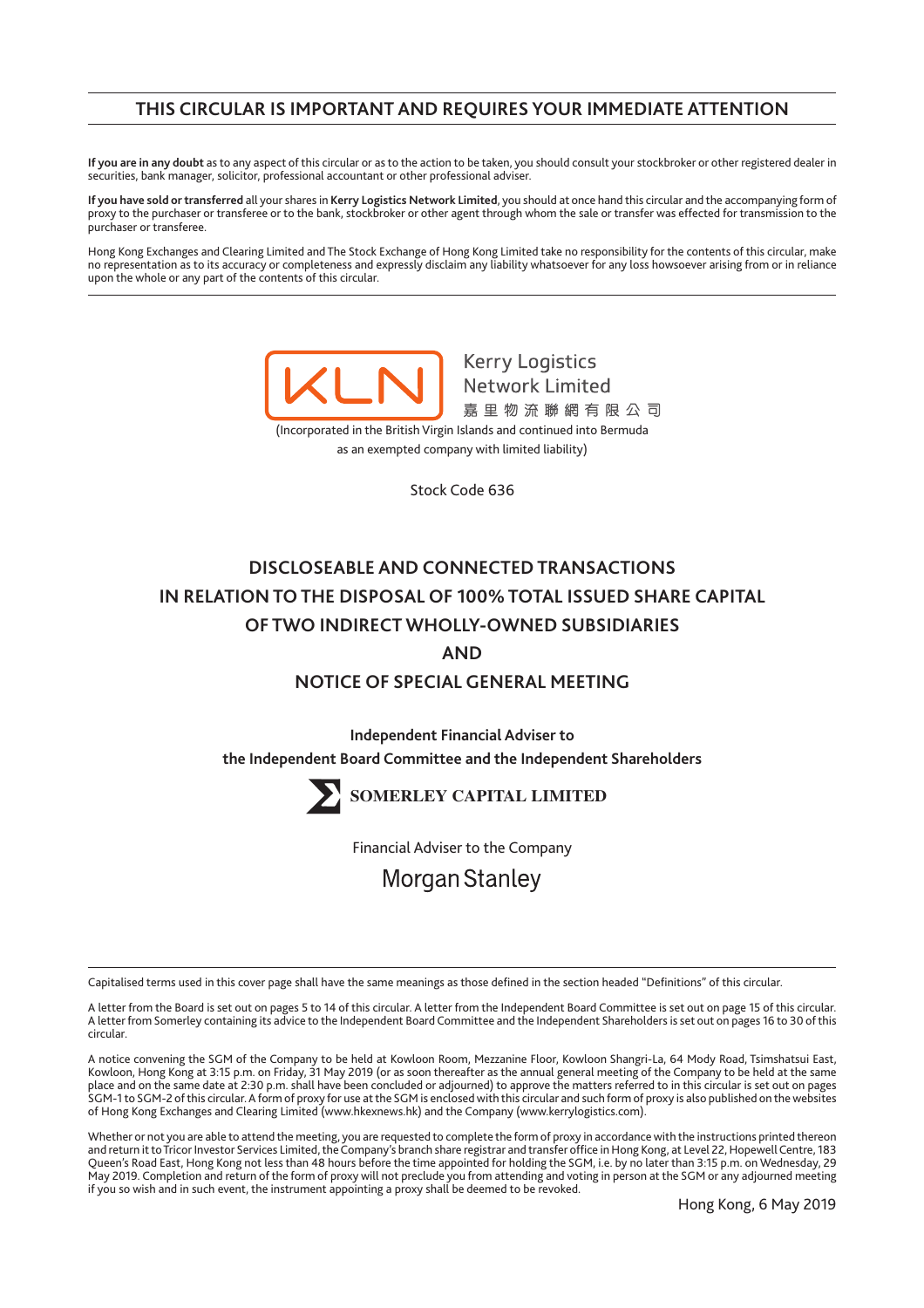# *Page*

| 15      |
|---------|
| 16      |
| $I - 1$ |
| $II-1$  |
|         |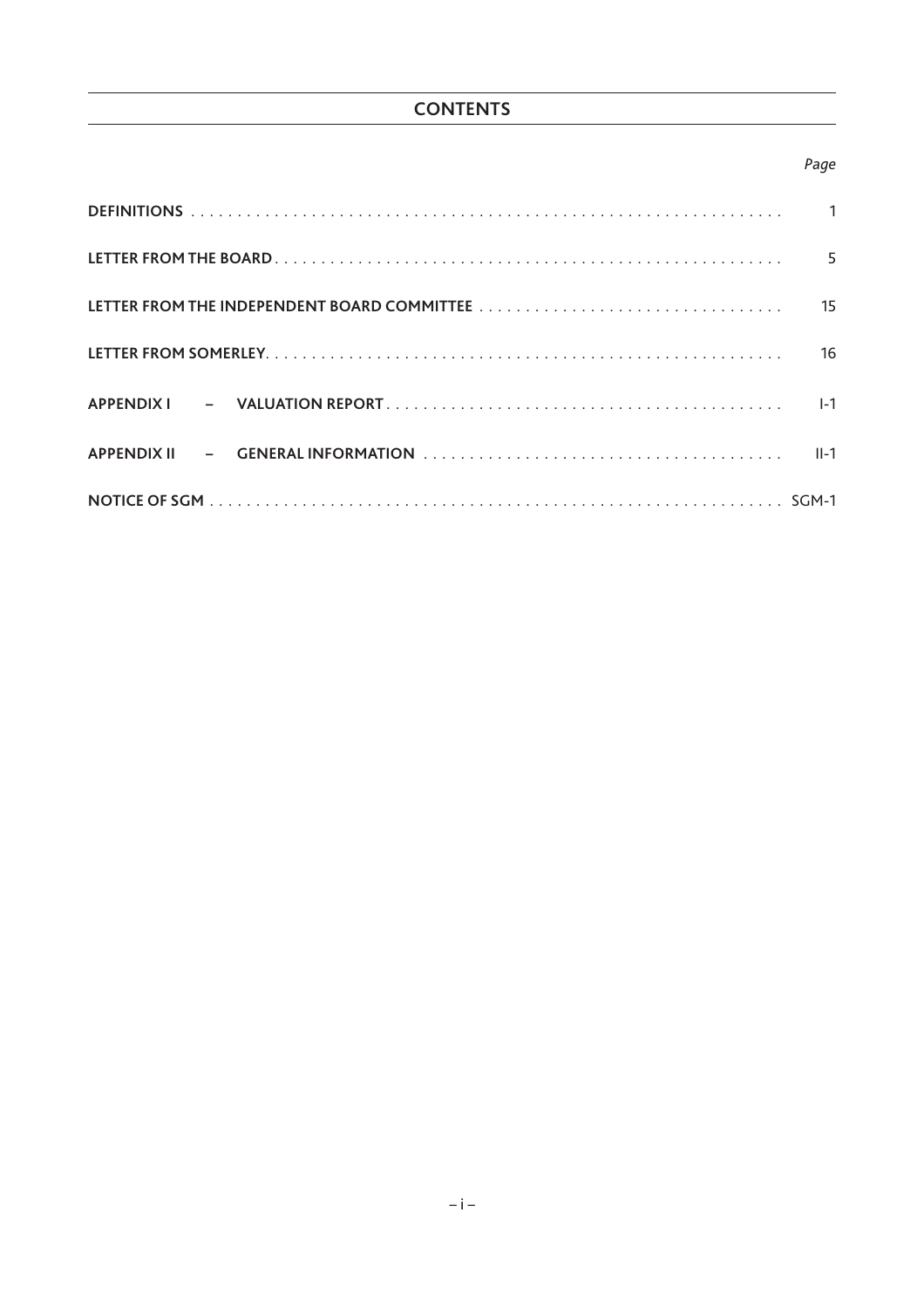*In this circular, the following expressions have the meanings set out below unless the context requires otherwise:*

| "Announcement"                  | the announcement of the Company dated 28 March 2019 in respect of the<br>Disposals                                                                                                                                                                                                                                                                                                                       |
|---------------------------------|----------------------------------------------------------------------------------------------------------------------------------------------------------------------------------------------------------------------------------------------------------------------------------------------------------------------------------------------------------------------------------------------------------|
| "Associate(s)"                  | has the meaning ascribed thereto under the Listing Rules                                                                                                                                                                                                                                                                                                                                                 |
| "Board"                         | the board of Directors                                                                                                                                                                                                                                                                                                                                                                                   |
| "BVI"                           | <b>British Virgin Islands</b>                                                                                                                                                                                                                                                                                                                                                                            |
| "Chai Wan Warehouse"            | a warehouse situated at No. 50 Ka Yip Street, Chai Wan, Hong Kong, with a<br>total gross floor area of 535,037 square feet                                                                                                                                                                                                                                                                               |
| "Company" or "Vendor Guarantor" | Kerry Logistics Network Limited, incorporated in the BVI and continued into<br>Bermuda to become an exempted company with limited liability, the shares<br>of which are listed on the Main Board of the Stock Exchange                                                                                                                                                                                   |
| "Completion"                    | completion of the sale and purchase of the Sale Shares in accordance with<br>the provisions of SPA I or SPA II (as the case may be)                                                                                                                                                                                                                                                                      |
| "Completion Date"               | the date on which Completion actually occurs                                                                                                                                                                                                                                                                                                                                                             |
| "connected person(s)"           | has the meaning ascribed thereto under the Listing Rules                                                                                                                                                                                                                                                                                                                                                 |
| "controlling shareholder(s)"    | has the meaning ascribed thereto under the Listing Rules                                                                                                                                                                                                                                                                                                                                                 |
| "Director(s)"                   | director(s) of the Company                                                                                                                                                                                                                                                                                                                                                                               |
| "Disposals"                     | transactions entered into between the Group and the KPL Group on normal<br>commercial terms, pursuant to which the Vendor has conditionally agreed<br>to sell and the Purchaser has conditionally agreed to purchase from the<br>Vendor the Sale Shares free from all encumbrances, which constitute<br>discloseable and connected transactions under Chapters 14 and 14A of the<br><b>Listing Rules</b> |
| "Group"                         | the Company and its subsidiaries                                                                                                                                                                                                                                                                                                                                                                         |
| "HK\$"                          | Hong Kong dollars, the lawful currency of Hong Kong                                                                                                                                                                                                                                                                                                                                                      |
| "Hong Kong"                     | Hong Kong Special Administrative Region of the People's Republic of China                                                                                                                                                                                                                                                                                                                                |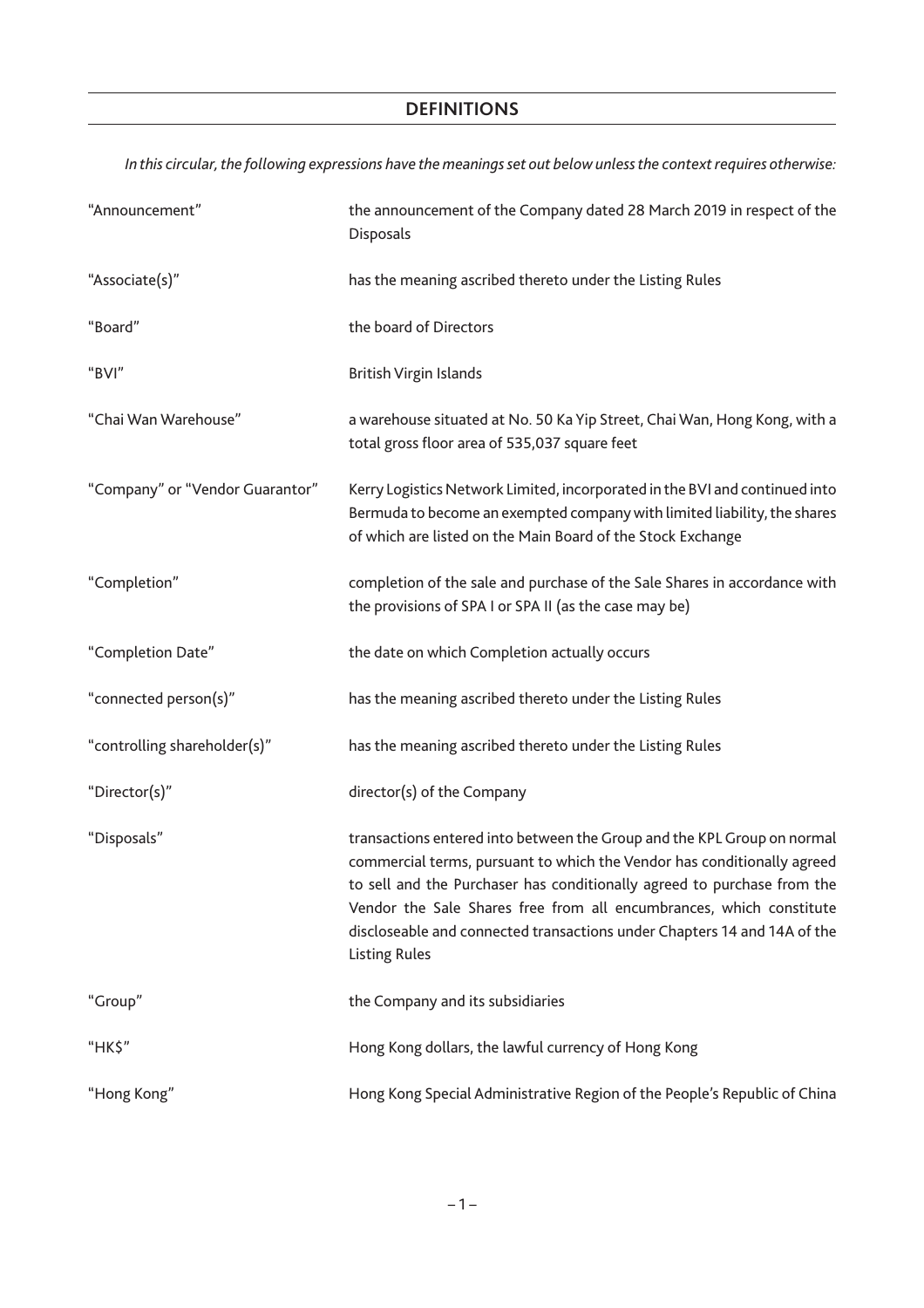| "Independent Board Committee"                    | an independent committee of the Board comprising Ms KHOO Shulamite<br>N K, Mr WAN Kam To, Mr YEO Philip Liat Kok and Mr ZHANG Yi Kevin, all<br>being independent non-executive Directors, formed for the purpose of<br>advising the Independent Shareholders in relation to the SPAs and the<br>Disposals                                                                 |
|--------------------------------------------------|---------------------------------------------------------------------------------------------------------------------------------------------------------------------------------------------------------------------------------------------------------------------------------------------------------------------------------------------------------------------------|
| "Independent Financial Adviser" or<br>"Somerley" | Somerley Capital Limited, a corporation licensed to carry out Type 1<br>(dealing in securities) and Type 6 (advising on corporate finance) regulated<br>activities under the SFO, appointed as the independent financial adviser for<br>the purpose of advising the Independent Board Committee and<br>Independent Shareholders in relation to the SPAs and the Disposals |
| "Independent Shareholders"                       | Shareholders other than KPL and its Associates                                                                                                                                                                                                                                                                                                                            |
| "KPL" or "Purchaser Guarantor"                   | Kerry Properties Limited, an exempted company incorporated in Bermuda<br>with limited liability, the shares of which are listed on the Main Board of the<br><b>Stock Exchange</b>                                                                                                                                                                                         |
| "KPL Group"                                      | KPL and its subsidiaries                                                                                                                                                                                                                                                                                                                                                  |
| "Latest Practicable Date"                        | 30 April 2019, being the latest practicable date prior to the printing of this<br>circular for ascertaining certain information in this circular                                                                                                                                                                                                                          |
| "Listing Rules"                                  | the Rules Governing the Listing of Securities on the Stock Exchange, as<br>amended from time to time                                                                                                                                                                                                                                                                      |
| "Long Stop Date"                                 | 14 June 2019 or such other date as the Vendor and the Purchaser may agree<br>in writing                                                                                                                                                                                                                                                                                   |
| "Purchaser"                                      | Giant Assets Holdings Limited, a limited company incorporated in the BVI<br>and indirect wholly-owned by KPL                                                                                                                                                                                                                                                              |
| "Sale Shares"                                    | Sale Shares I and Sale Shares II                                                                                                                                                                                                                                                                                                                                          |
| "Sale Shares I"                                  | 10,000 shares of Warehouse Co I, representing 100% of its total issued<br>share capital                                                                                                                                                                                                                                                                                   |
| "Sale Shares II"                                 | 1,000 shares of Warehouse Co II, representing 100% of its total issued share<br>capital                                                                                                                                                                                                                                                                                   |
| "SFO"                                            | Securities and Futures Ordinance (Chapter 571 of the Laws of Hong Kong)                                                                                                                                                                                                                                                                                                   |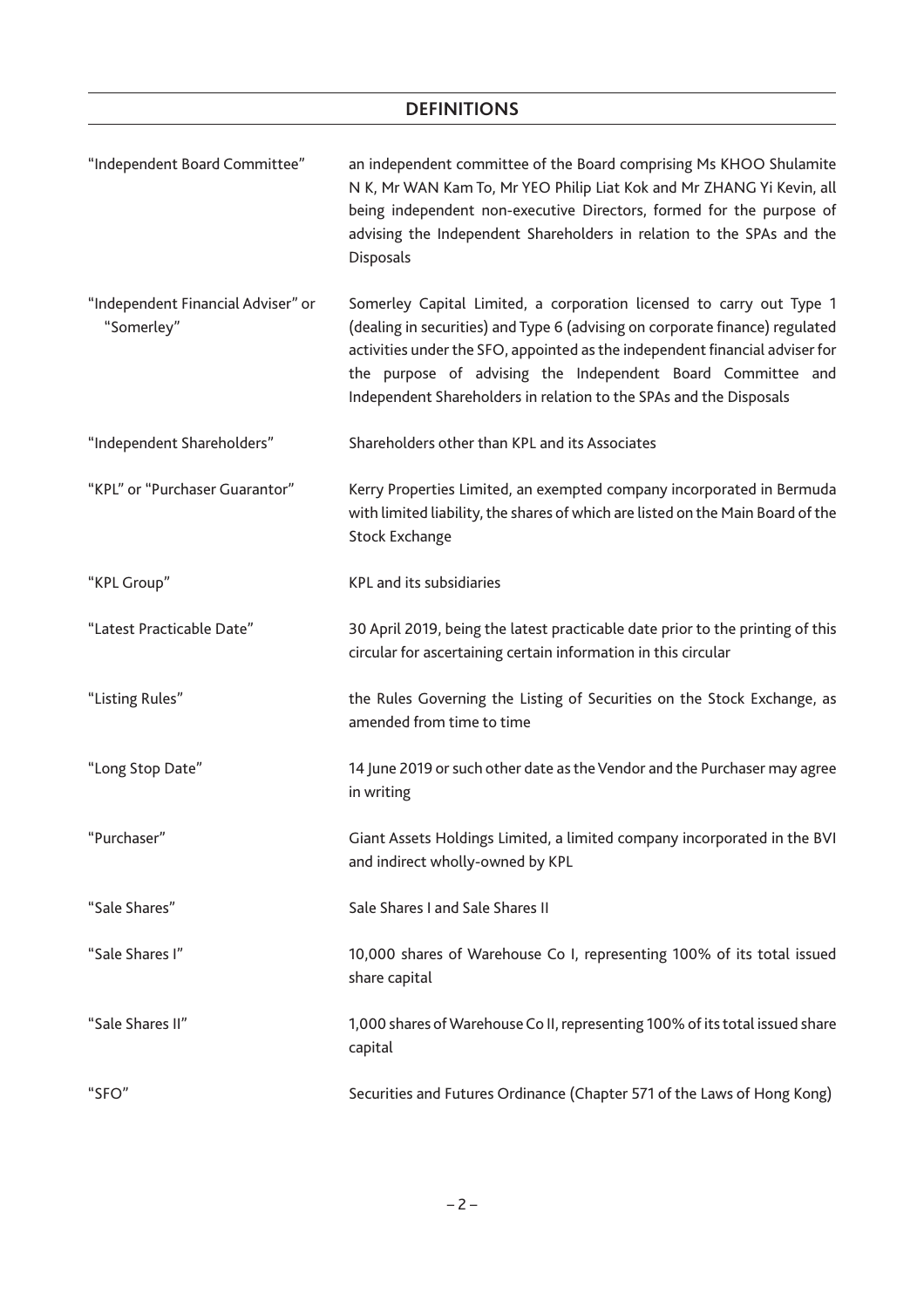| "SGM"                          | a special general meeting of the Company to be held at Kowloon Room,<br>Mezzanine Floor, Kowloon Shangri-La, 64 Mody Road, Tsimshatsui East,<br>Kowloon, Hong Kong at 3:15 p.m. on Friday, 31 May 2019 (or as soon<br>thereafter as the annual general meeting of the Company to be held at the<br>same place and on the same date at 2:30 p.m. shall have been concluded or<br>adjourned) to consider and, if appropriate, to approve the resolutions<br>contained in the notice of the meeting which is set out on pages SGM-1 to<br>SGM-2 of this circular, or any adjournment thereof |
|--------------------------------|-------------------------------------------------------------------------------------------------------------------------------------------------------------------------------------------------------------------------------------------------------------------------------------------------------------------------------------------------------------------------------------------------------------------------------------------------------------------------------------------------------------------------------------------------------------------------------------------|
| "Shareholder(s)"               | the holder(s) of the Share(s)                                                                                                                                                                                                                                                                                                                                                                                                                                                                                                                                                             |
| "Share(s)"                     | share(s) of nominal value of HK\$0.50 each of the Company, or, if there has<br>been a subdivision, consolidation, reclassification or reconstruction of the<br>share capital of the Company, shares forming part of the ordinary share<br>capital of the Company                                                                                                                                                                                                                                                                                                                          |
| "Shatin Warehouse"             | a warehouse situated at Nos. 36-42 Shan Mei Street, Shatin, New<br>Territories, Hong Kong, with a total gross floor area of 431,530 square feet                                                                                                                                                                                                                                                                                                                                                                                                                                           |
| "SPA I"                        | the sale and purchase agreement dated 28 March 2019 entered into among<br>the Vendor, the Company, the Purchaser and KPL, pursuant to which the<br>Purchaser agreed to purchase Sale Shares I from the Vendor                                                                                                                                                                                                                                                                                                                                                                             |
| "SPA II"                       | the sale and purchase agreement dated 28 March 2019 entered into among<br>the Vendor, the Company, the Purchaser and KPL, pursuant to which the<br>Purchaser agreed to purchase Sale Shares II from the Vendor                                                                                                                                                                                                                                                                                                                                                                            |
| "SPAs"                         | SPA I and SPA II                                                                                                                                                                                                                                                                                                                                                                                                                                                                                                                                                                          |
| "Stock Exchange"               | The Stock Exchange of Hong Kong Limited                                                                                                                                                                                                                                                                                                                                                                                                                                                                                                                                                   |
| "subsidiary" or "subsidiaries" | has the meaning ascribed thereto under the Listing Rules                                                                                                                                                                                                                                                                                                                                                                                                                                                                                                                                  |
| "substantial shareholder(s)"   | has the meaning ascribed thereto under the Listing Rules                                                                                                                                                                                                                                                                                                                                                                                                                                                                                                                                  |
| "Vendor"                       | Kerry Warehouse (HK) Holdings Limited, a limited company incorporated in<br>the BVI, which is an indirect wholly-owned subsidiary of the Company                                                                                                                                                                                                                                                                                                                                                                                                                                          |
| "Warehouse Co I"               | Dec Limited, a limited company incorporated in the BVI, which is an indirect<br>wholly-owned subsidiary of the Company as at the date of this circular and<br>the ultimate owner of Chai Wan Warehouse                                                                                                                                                                                                                                                                                                                                                                                    |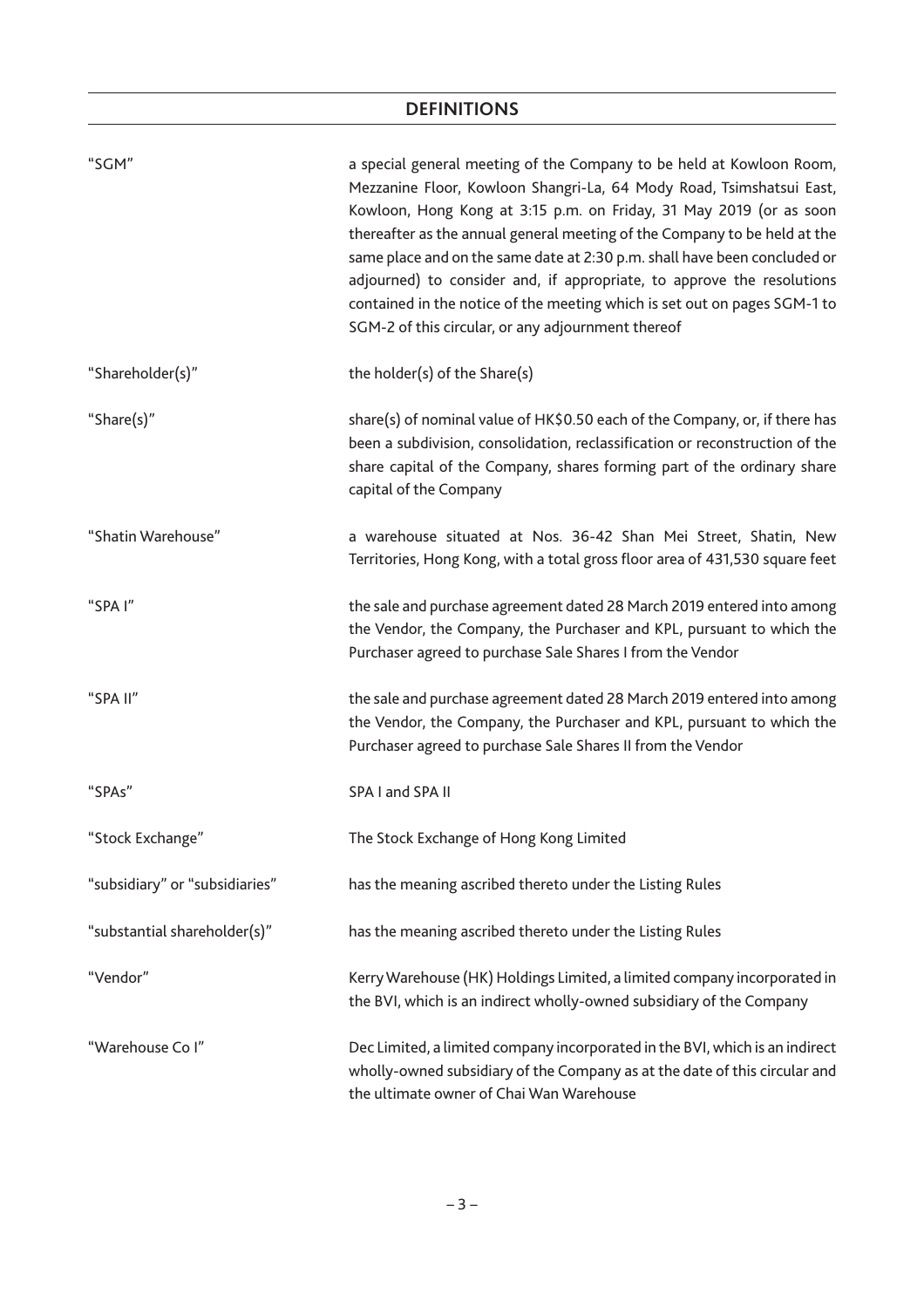| "Warehouse Co II"         | Belminton Inc., a limited company incorporated in the BVI, which is an<br>indirect wholly-owned subsidiary of the Company as at the date of this<br>circular and the ultimate owner of Shatin Warehouse       |
|---------------------------|---------------------------------------------------------------------------------------------------------------------------------------------------------------------------------------------------------------|
| "Warehouse Companies"     | Warehouse Co I and Warehouse Co II                                                                                                                                                                            |
| "Warehouse Subsidiaries"  | Warehouse Subsidiary I and Warehouse Subsidiary II                                                                                                                                                            |
| "Warehouse Subsidiary I"  | Kerry Warehouse (Chai Wan) Limited, a company incorporated in Hong<br>Kong with limited liability, which is the direct wholly-owned subsidiary of<br>Warehouse Co I and the legal owner of Chai Wan Warehouse |
| "Warehouse Subsidiary II" | Kerry Warehouse (Shatin) Limited, a company incorporated in Hong Kong<br>with limited liability, which is the direct wholly-owned subsidiary of<br>Warehouse Co II and the legal owner of Shatin Warehouse    |
| "Warehouses"              | Chai Wan Warehouse and Shatin Warehouse                                                                                                                                                                       |
| "96"                      | per cent                                                                                                                                                                                                      |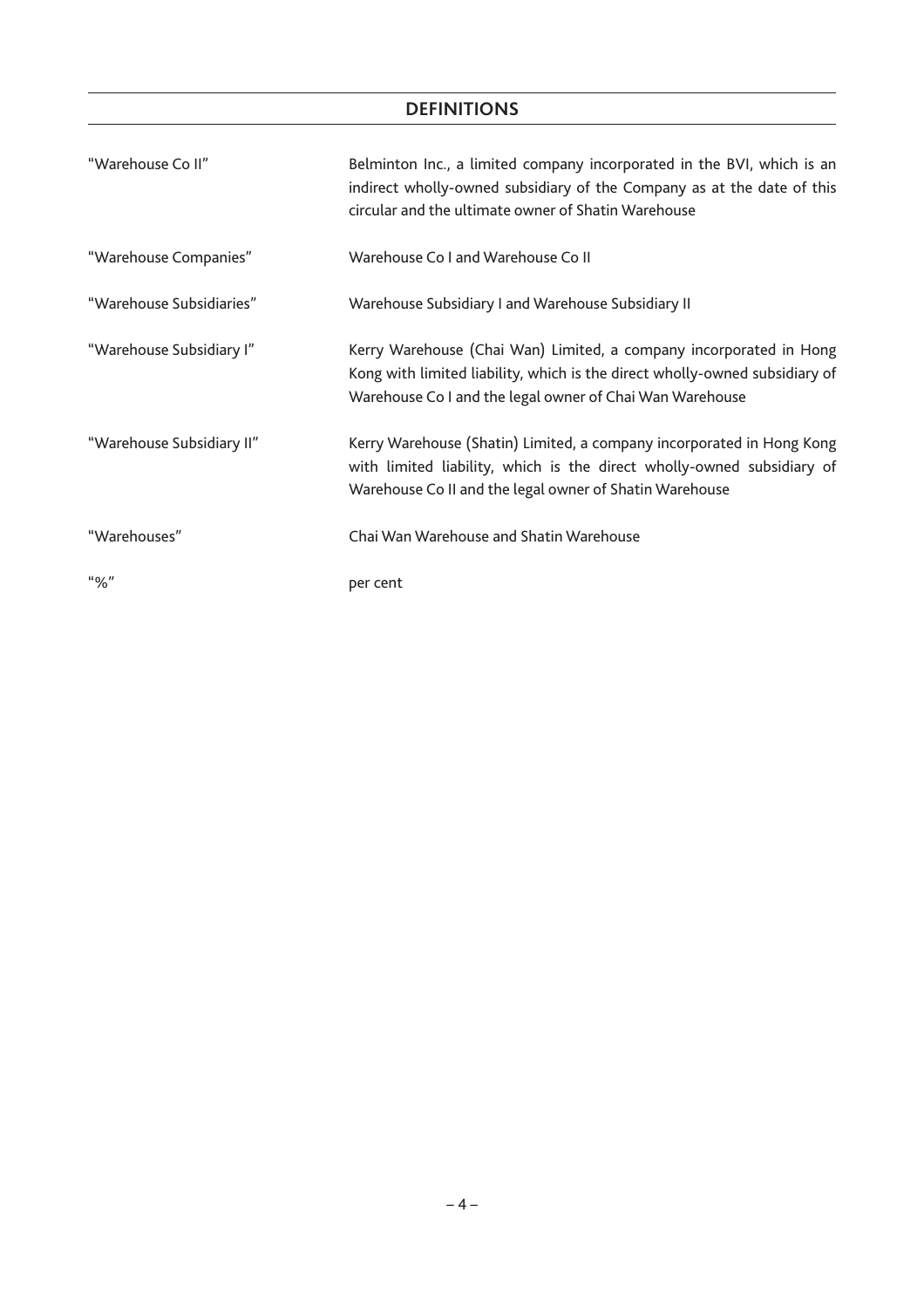**Kerry Logistics Network Limited** 嘉里物流腦網有限公司

(Incorporated in the British Virgin Islands and continued into Bermuda as an exempted company with limited liability)

Stock Code 636

*Executive Directors:* Mr YEO George Yong-boon *(Chairman)* Mr MA Wing Kai William *(Group Managing Director)* Mr KUOK Khoon Hua Mr NG Kin Hang

*Non-executive Director:* Mr CHIN Siu Wa Alfred

*Independent Non-executive Directors:* Ms KHOO Shulamite N K Mr WAN Kam To Ms WONG Yu Pok Marina Mr YEO Philip Liat Kok Mr ZHANG Yi Kevin

*Registered Office:* Canon's Court 22 Victoria Street Hamilton HM12 Bermuda

*Corporate Headquarters and Principal Place of Business in Hong Kong:* 16/F, Kerry Cargo Centre 55 Wing Kei Road Kwai Chung New Territories Hong Kong

6 May 2019

*To the Shareholders*

Dear Sirs or Madams,

# **DISCLOSEABLE AND CONNECTED TRANSACTIONS IN RELATION TO THE DISPOSAL OF 100% TOTAL ISSUED SHARE CAPITAL OF TWO INDIRECT WHOLLY-OWNED SUBSIDIARIES**

# **1. INTRODUCTION**

Reference is made to the Announcement in relation to the Disposals and the SPAs entered into among the Company, the Vendor, KPL and the Purchaser dated 28 March 2019.

On 28 March 2019, the Company, the Vendor (an indirect wholly-owned subsidiary of the Company), the Purchaser and the Purchaser Guarantor entered into (1) SPA I, pursuant to which the Vendor as the sole and beneficial owner has agreed to sell to the Purchaser, and the Purchaser has agreed to purchase, free from all encumbrances Sale Shares I, representing 100% of the total issued share capital of Warehouse Co I for the consideration of HK\$2.27 billion, subject to and in accordance with the terms and conditions of SPA I; and (2) SPA II, pursuant to which the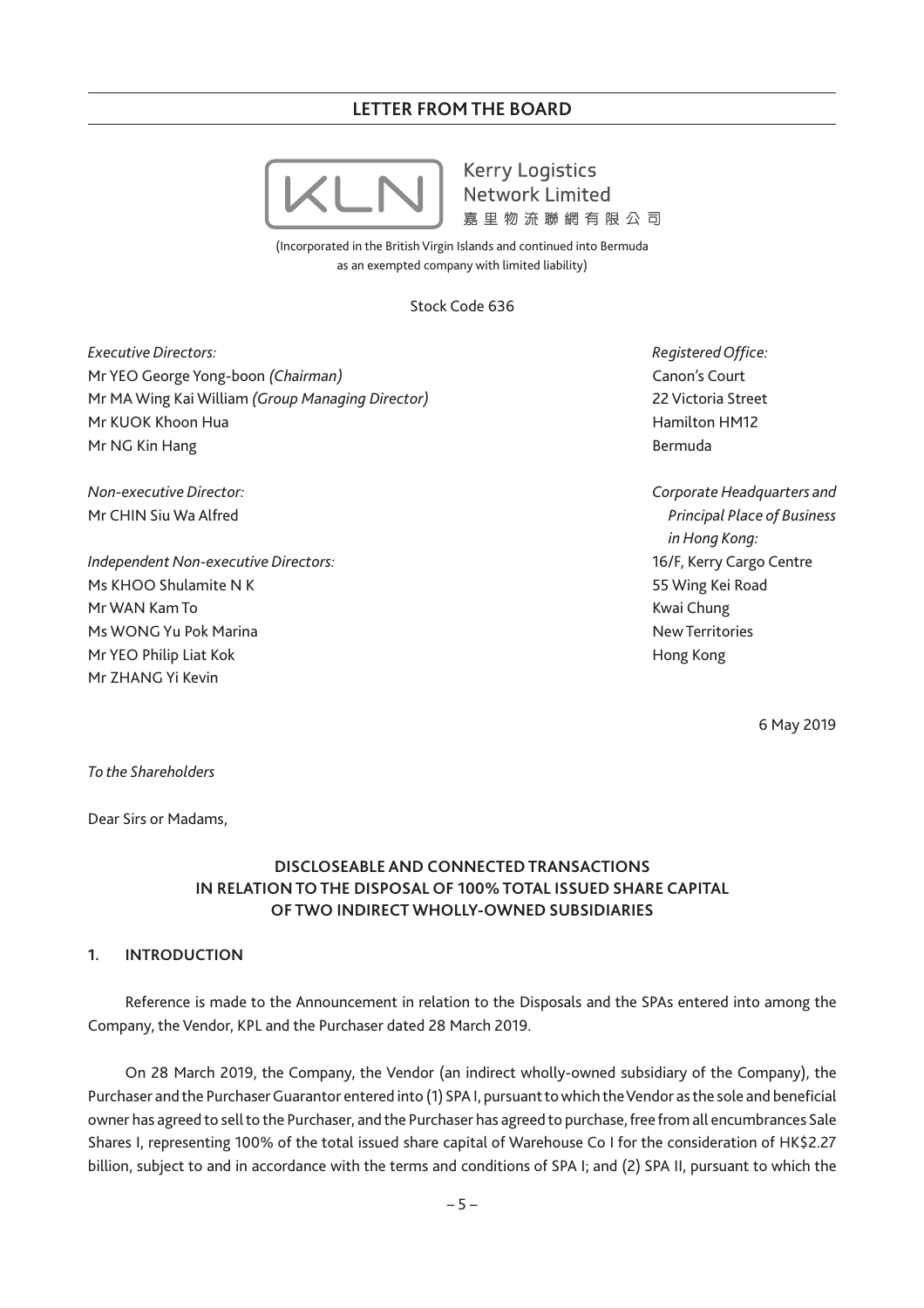Vendor as the sole and beneficial owner has agreed to sell to the Purchaser, and the Purchaser has agreed to purchase, free from all encumbrances Sale Shares II, representing 100% of the total issued share capital of Warehouse Co II for the consideration of HK\$1.33 billion, subject to and in accordance with the terms and conditions of SPA II.

The Purchaser is an indirect wholly-owned subsidiary of KPL. The Purchaser Guarantor, KPL, is a substantial shareholder and a controlling shareholder of the Company. Accordingly, KPL is a connected person of the Company. As more than one of the applicable percentage ratios calculated pursuant to Rule 14.07 of the Listing Rules in respect of the Disposals are more than 5% but all applicable percentage ratios are less than 25%, the Disposals constitute discloseable and connected transactions of the Company, which would be subject to the reporting, announcement and the Independent Shareholders' approval requirements under Chapter 14 and Chapter 14A of the Listing Rules. In view of the interests of KPL in the Company, KPL and its Associates will abstain from voting in relation to the resolutions approving the Disposals to be proposed at the SGM. The executive Director, Mr KUOK Khoon Hua, has declared that he together with his Associates hold more than 5% interest in KPL and therefore he has abstained from voting on relevant resolutions of the Board approving the Disposals.

Upon Completion, the Company will cease to hold any share capital of the Warehouse Companies.

The purpose of this circular is to provide you with, among other things, (i) further details of the Disposals and the transactions contemplated under the SPAs; (ii) a letter from the Independent Board Committee with its recommendation to the Independent Shareholders regarding the Disposals and the transactions contemplated under the SPAs; (iii) a letter from Somerley containing its advice to the Independent Board Committee and the Independent Shareholders; and (iv) a notice of the SGM.

# **2. PRINCIPAL TERMS OF THE SPAs**

The principal terms of SPA I are set out below:

#### **a. Date**

28 March 2019

# **b. Parties**

- (i) Purchaser: Giant Assets Holdings Limited (an indirect wholly-owned subsidiary of KPL) as the purchaser
- (ii) Purchaser Guarantor: Kerry Properties Limited (a controlling shareholder and substantial shareholder of the Company) as the purchaser's guarantor
- (iii) Vendor: Kerry Warehouse (HK) Holdings Limited (an indirect wholly-owned subsidiary of the Company) as the vendor which owns 100% of the total issued share capital of Warehouse Co I
- (iv) Vendor Guarantor: Kerry Logistics Network Limited (the Company) as the vendor's guarantor

# **c. Asset to be disposed of**

Pursuant to SPA I, the Vendor agreed to sell and the Purchaser agreed to purchase Sale Shares I. Sale Shares I represent 100% of the total issued share capital of Warehouse Co I.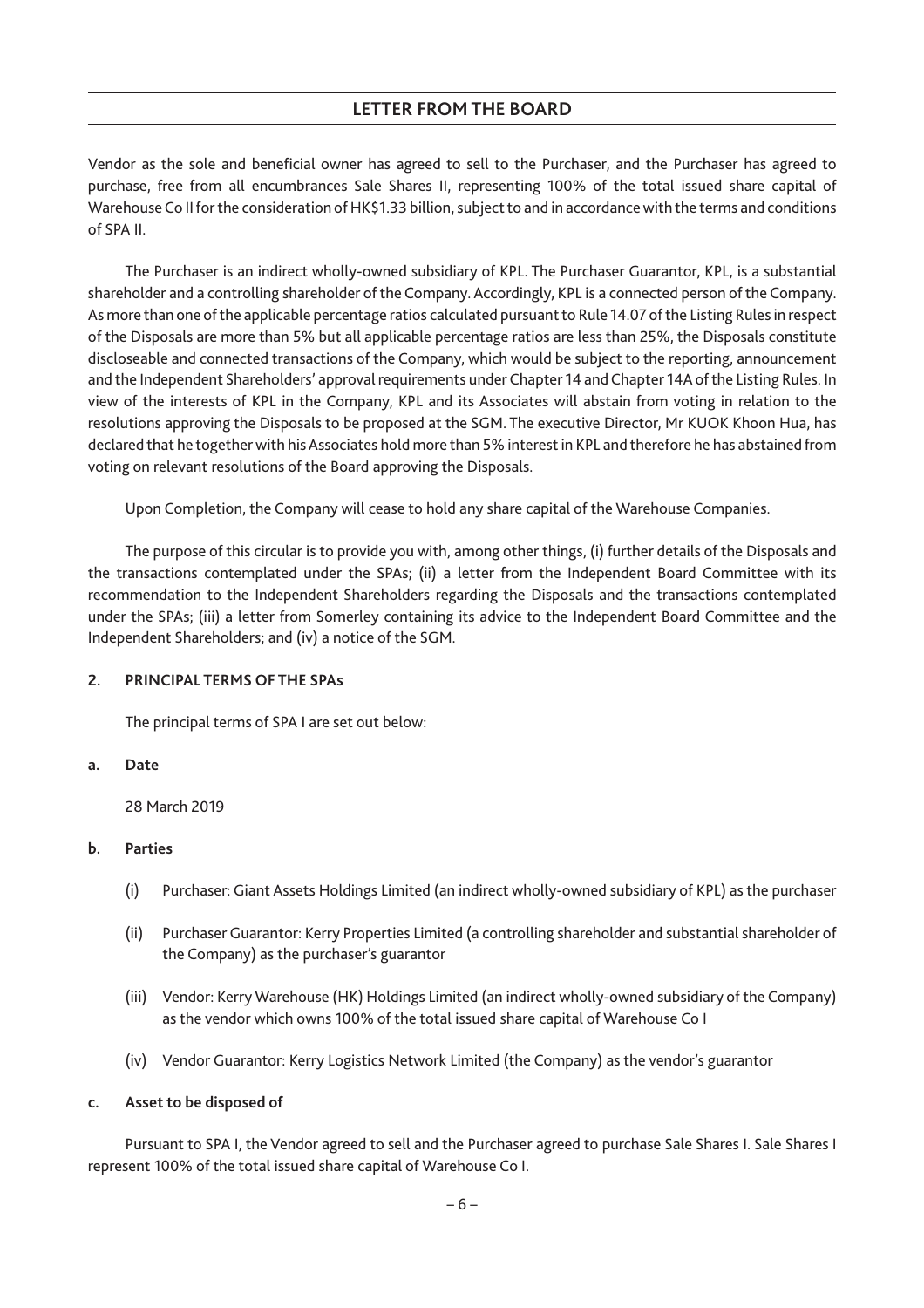#### **d. Consideration and Payment Terms**

The total consideration payable by the Purchaser for Warehouse Co I shall be HK\$2.27 billion.

Upon execution of SPA I, the Purchaser paid the sum of HK\$227 million as deposit of Warehouse Co I in accordance with the provisions of SPA I.

At Completion, the remaining balance of the payment of the consideration for Sale Shares I shall be paid by the Purchaser to the Vendor in accordance with the provisions of SPA I.

If the condition relating to the passing of the relevant resolutions by the Company and KPL is not satisfied on or before the Long Stop Date, SPA I shall be terminated and the full amount of the deposit (together with all interests, if any, accrued thereon) shall be returned to the Purchaser.

### *Basis of Consideration*

The consideration of Warehouse Co I has been determined after arm's length negotiations between the Purchaser and the Vendor after taking into account, among other things, (i) the historical financial performance of Warehouse Co I, (ii) the preliminary indication of value of Chai Wan Warehouse (which has been supported by a valuation report dated 8 April 2019) conducted by a professional valuer which is independent from the Company and its connected persons and (iii) the value of the other assets and liabilities ofWarehouse Co I. The preliminary valuation of ChaiWanWarehouse was on current date basis and was based on the information provided by the Group and available on 28 March 2019. The valuer has adopted the market approach as the valuation methodology, and market value was the basis of valuation. Subject to certain assumptions such as the Chai Wan Warehouse is free from encumbrances, the preliminary indication of value of Chai Wan Warehouse was HK\$2.11 billion. Taking into account that (i) the consideration for the disposal of Warehouse Co I is higher than the valuation of Chai Wan Warehouse that was conducted by the professional independent valuer using the market approach, (ii) the consideration being higher than the reassessed net asset value ofWarehouse Co I as at 31 December 2018 and (iii) the value of warehouses in the market and in the proximity of Chai Wan Warehouse, the Directors (including the independent non-executive Directors who have taken into account the advice from Somerley) are of the view that the consideration under SPA I is fair and reasonable and in the interests of the Company and the Shareholders as a whole.

#### **e. Condition Precedent**

Completion is conditional upon the passing of the relevant resolutions by the shareholders of the Company and KPL other than those who are required by the Listing Rules to abstain from voting on the resolutions respectively approving SPA I and the transactions contemplated thereunder by the Long Stop Date.

# **f. Representations and Warranties**

SPA I contains representations and warranties of the Vendor which are usual and customary for a transaction of this nature and scale.

# **g. Guarantee and Indemnity**

The Purchaser Guarantor has guaranteed to the Vendor and the Vendor Guarantor, among other things, the due and punctual performance and discharge by the Purchaser of its obligations and liabilities under SPA I and the deed of indemnity.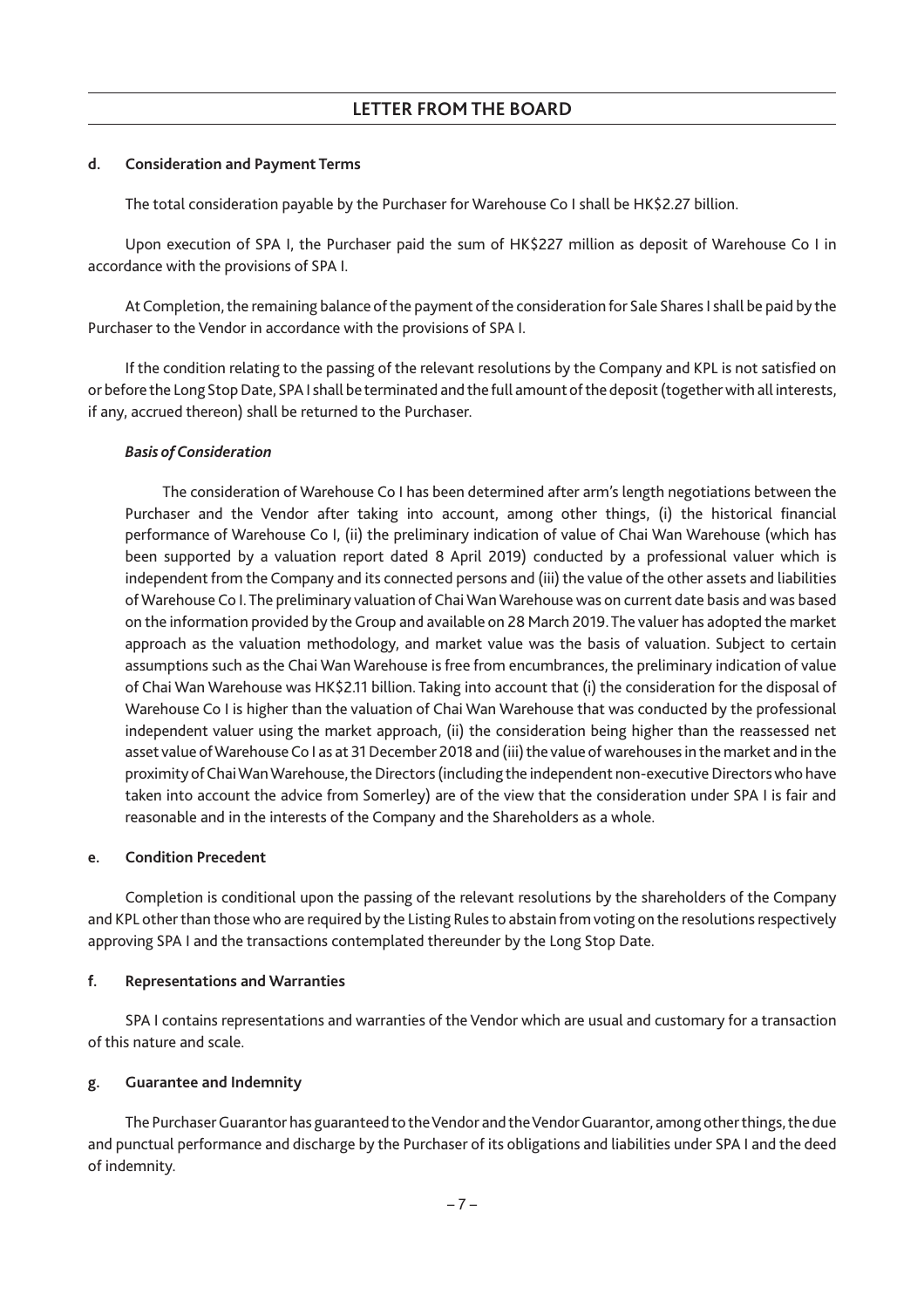The Vendor Guarantor has guaranteed to the Purchaser and the Purchaser Guarantor, among other things, the due and punctual performance and discharge by the Vendor of its obligations and liabilities under SPA I and the deed of indemnity.

The principal terms of SPA II are set out below:

## **a. Date**

28 March 2019

# **b. Parties**

- (i) Purchaser: Giant Assets Holdings Limited (an indirect wholly-owned subsidiary of KPL) as the purchaser
- (ii) Purchaser Guarantor: Kerry Properties Limited (a controlling shareholder and substantial shareholder of the Company) as the purchaser's guarantor
- (iii) Vendor: Kerry Warehouse (HK) Holdings Limited (an indirect wholly-owned subsidiary of the Company) as the vendor which owns 100% of the total issued share capital of Warehouse Co II
- (iv) Vendor Guarantor: Kerry Logistics Network Limited (the Company) as the vendor's guarantor

# **c. Asset to be disposed of**

Pursuant to SPA II, the Vendor agreed to sell and the Purchaser agreed to purchase Sale Shares II. Sale Shares II represent 100% of the total issued share capital of Warehouse Co II.

# **d. Consideration and Payment Terms**

The total consideration payable by the Purchaser for Warehouse Co II shall be HK\$1.33 billion.

Upon execution of SPA II, the Purchaser paid the sum of HK\$133 million as deposit of Warehouse Co II in accordance with the provisions of SPA II.

At Completion, the remaining balance of the payment of the consideration for Sale Shares II shall be paid by the Purchaser to the Vendor in accordance with the provisions of SPA II.

If the condition relating to the passing of the relevant resolutions by the Company and KPL is not satisfied on or before the Long Stop Date, SPA II shall be terminated and the full amount of the deposit (together with all interests, if any, accrued thereon) shall be returned to the Purchaser.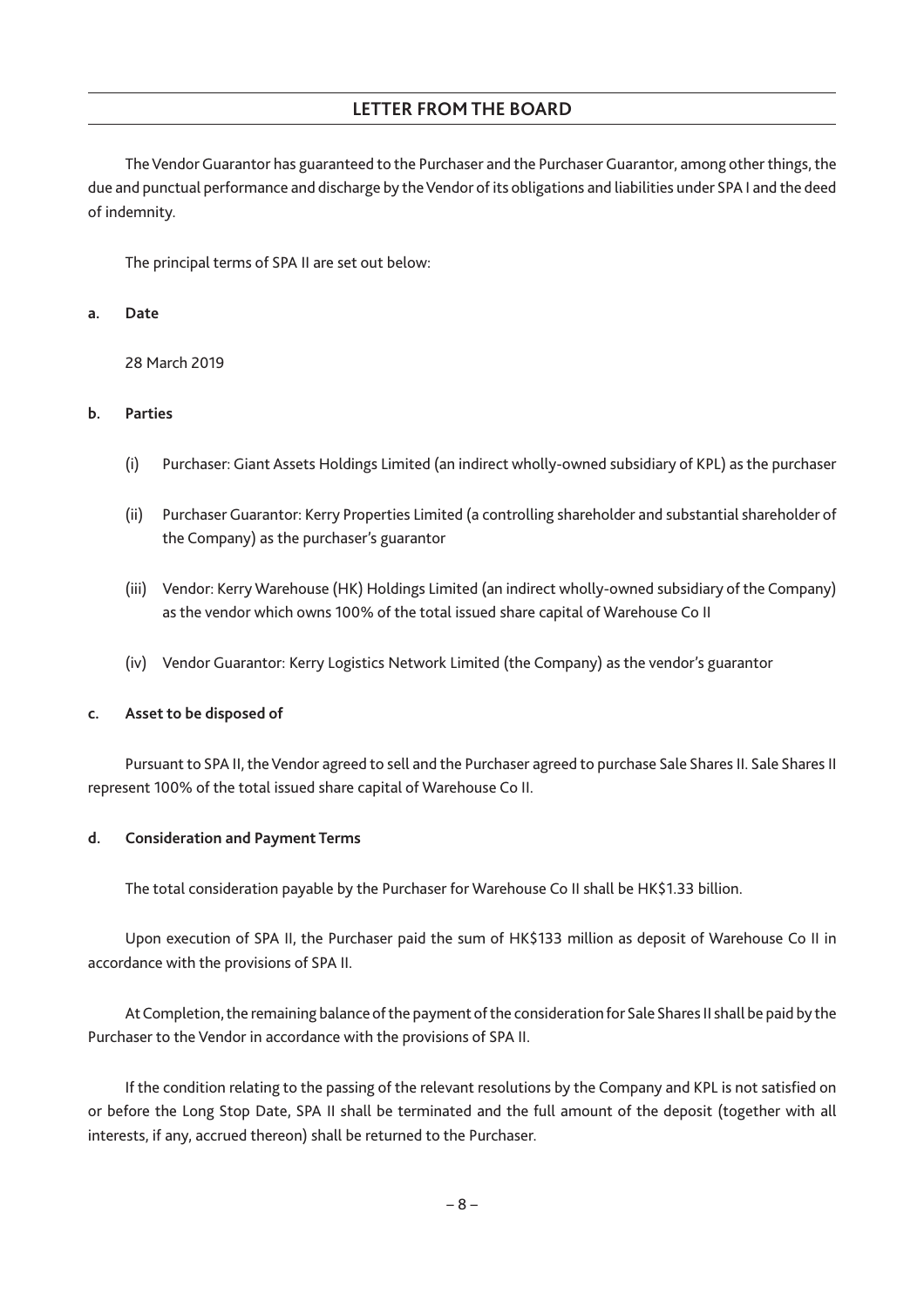## *Basis of Consideration*

The consideration of Warehouse Co II has been determined after arm's length negotiations between the Purchaser and the Vendor after taking into account, among other things, (i) the historical financial performance of Warehouse Co II, (ii) the preliminary indication of value of Shatin Warehouse (which has been supported by a valuation report dated 8 April 2019) conducted by a professional valuer which is independent from the Company and its connected persons and (iii) the value of the other assets and liabilities ofWarehouse Co II. The preliminary valuation of Shatin Warehouse was on current date basis and was based on the information provided by the Group and available on 28 March 2019. The valuer has adopted the market approach as the valuation methodology, and market value was the basis of valuation. Subject to certain assumptions such as the Shatin Warehouse is free from encumbrances, the preliminary indication of value of Shatin Warehouse was HK\$1.28 billion. Taking into account that (i) the consideration for the disposal of Warehouse Co II is higher than the valuation of Shatin Warehouse that was conducted by the professional independent valuer using the market approach, (ii) the consideration being higher than the reassessed net asset value of Warehouse Co II as at 31 December 2018 and (iii) the value of warehouses in the market and in the proximity of Shatin Warehouse, the Directors (including the independent non-executive Directors who have taken into account the advice from Somerley) are of the view that the consideration under SPA II is fair and reasonable and in the interests of the Company and the Shareholders as a whole.

#### **e. Condition Precedent**

Completion is conditional upon the passing of the relevant resolutions by the shareholders of the Company and KPL other than those who are required by the Listing Rules to abstain from voting on the resolutions respectively approving SPA II and the transactions contemplated thereunder by the Long Stop Date.

For the avoidance of doubt, SPA I and SPA II are not inter-conditional.

# **f. Representations and Warranties**

SPA II contains representations and warranties of the Vendor which are usual and customary for a transaction of this nature and scale.

# **g. Guarantee and Indemnity**

The Purchaser Guarantor has guaranteed to the Vendor and the Vendor Guarantor, among other things, the due and punctual performance and discharge by the Purchaser of its obligations and liabilities under SPA II and the deed of indemnity.

The Vendor Guarantor has guaranteed to the Purchaser and the Purchaser Guarantor, among other things, the due and punctual performance and discharge by the Vendor of its obligations and liabilities under SPA II and the deed of indemnity.

# **3. INFORMATION ABOUT THE PARTIES TO THE SPAs**

The Purchaser is a limited company incorporated in the BVI and is an indirect wholly-owned subsidiary of KPL. The principal activity of the Purchaser is investment holding.

The Vendor is a limited company incorporated in the BVI and is an indirect wholly-owned subsidiary of the Company. The principal activity of the Vendor is investment holding.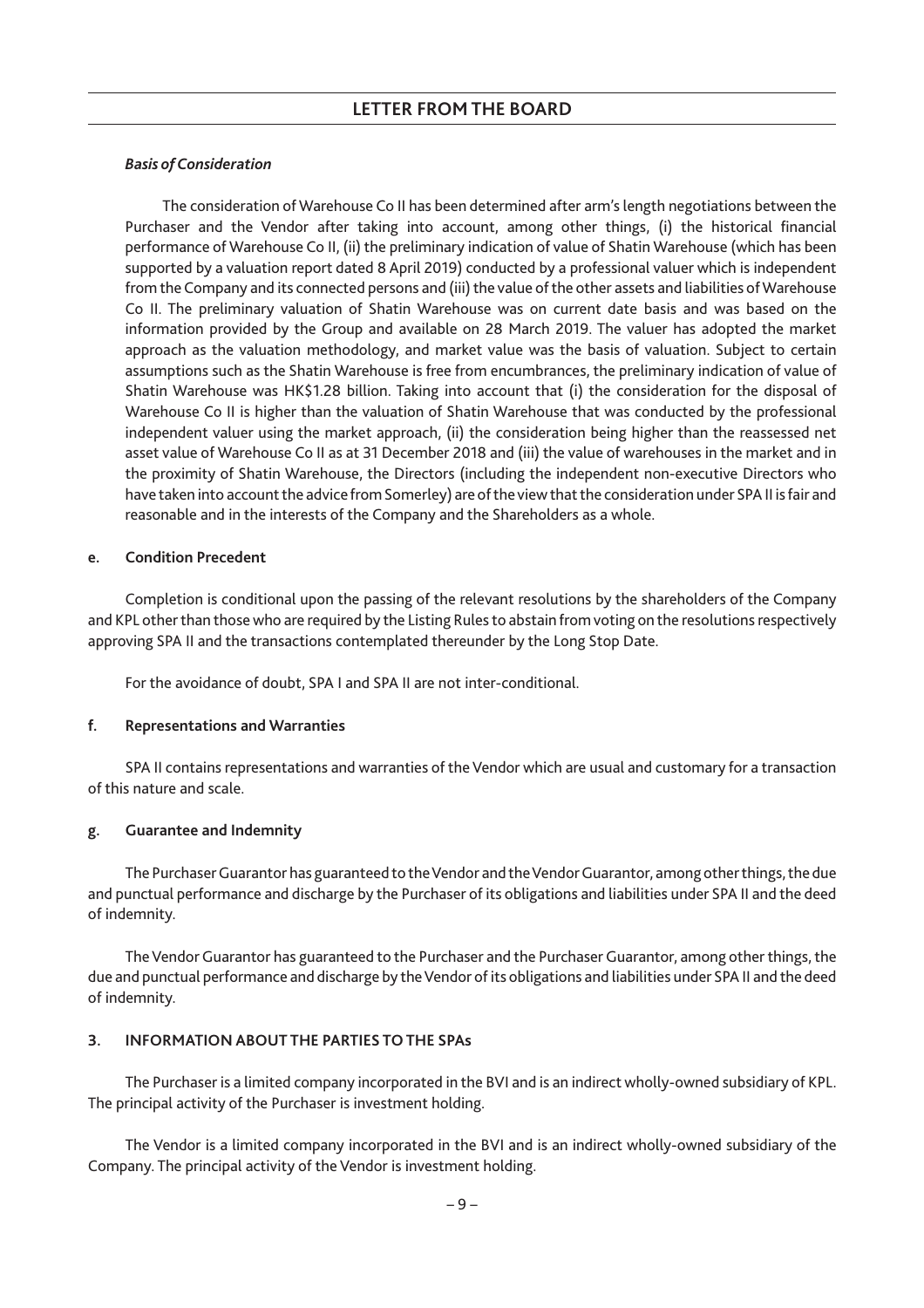KPL was incorporated under the laws of Bermuda as an exempted company with limited liability, the shares of which are listed on the Stock Exchange. The principal activity of KPL is investment holding and the principal activities of KPL's subsidiaries, associates and joint ventures comprise property development, investment and management in Hong Kong, the People's Republic of China and the Asia Pacific region; hotel ownership in Hong Kong, and hotel ownership and operations in the People's Republic of China; and integrated logistics and international freight forwarding.

The Group's core business encompasses integrated logistics, international freight forwarding and supply chain solutions. With headquarters in Hong Kong, the Group has a far-reaching global network that stretches across six continents, and includes one of the largest distribution network and hub operations in Greater China and the ASEAN region.

# **4. INFORMATION ABOUT THE WAREHOUSE COMPANIES**

Each of the Warehouse Companies is a limited liability company established under the laws of the BVI. Warehouse Co I beneficially owns Warehouse Subsidiary I which in turn owns Chai Wan Warehouse. Warehouse Co II beneficially ownsWarehouse Subsidiary II which in turn owns ShatinWarehouse.The principal assets ofWarehouse Subsidiary I and Warehouse Subsidiary II are Chai Wan Warehouse and Shatin Warehouse respectively.

The summary of the unaudited consolidated financial information of Warehouse Co I for the two years ended 31 December 2017 and 2018 is as follows:–

|                                                            | For the year ended<br>31 December 2017<br>(unaudited)<br>HK\$'000 | For the year ended<br>31 December 2018<br>(unaudited)<br>HK\$'000 |
|------------------------------------------------------------|-------------------------------------------------------------------|-------------------------------------------------------------------|
| Operating profit before fair value change of               |                                                                   |                                                                   |
| investment property                                        | 30,143                                                            | 29,751                                                            |
| Increase in fair value of investment property              | 87,000                                                            | 110,000                                                           |
|                                                            |                                                                   |                                                                   |
| Net profits before taxation                                | 117,143                                                           | 139,751                                                           |
| Net profit before fair value change of investment property | 25,186                                                            | 24,875                                                            |
| Increase in fair value of investment property              | 87,000                                                            | 110,000                                                           |
| Net profits after taxation                                 | 112,186                                                           | 134,875                                                           |
|                                                            |                                                                   | As at 31 December 2018                                            |
|                                                            |                                                                   | (unaudited)                                                       |
|                                                            |                                                                   | HK\$'000                                                          |
| Total assets                                               |                                                                   | 900,257                                                           |

Net assets 880,804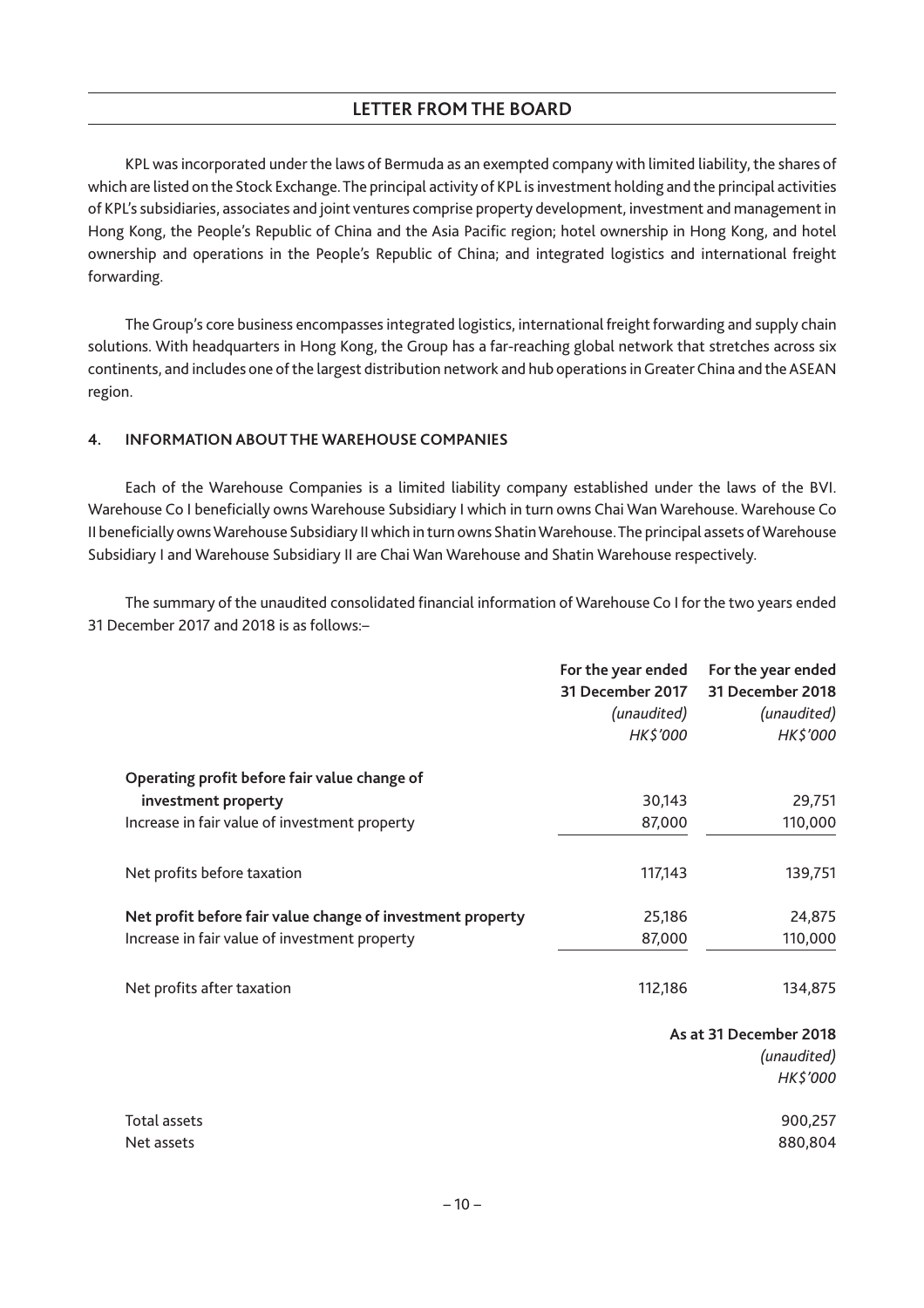The summary of the unaudited consolidated financial information of Warehouse Co II for the two years ended 31 December 2017 and 2018 is as follows:–

|                                                            | For the year ended<br>31 December 2017<br>(unaudited)<br>HK\$'000 | For the year ended<br>31 December 2018<br>(unaudited)<br>HK\$'000 |
|------------------------------------------------------------|-------------------------------------------------------------------|-------------------------------------------------------------------|
| Operating profit before fair value change of               |                                                                   |                                                                   |
| investment property                                        | 35,484                                                            | 47,717                                                            |
| Increase in fair value of investment property              | 63,000                                                            | 104,000                                                           |
| Net profits before taxation                                | 98,484                                                            | 151,717                                                           |
| Net profit before fair value change of investment property | 29,646                                                            | 39,877                                                            |
| Increase in fair value of investment property              | 63,000                                                            | 104,000                                                           |
| Net profits after taxation                                 | 92,646                                                            | 143,877                                                           |
|                                                            |                                                                   | As at 31 December 2018                                            |
|                                                            |                                                                   | (unaudited)                                                       |
|                                                            |                                                                   | HK\$'000                                                          |
| Total assets                                               |                                                                   | 775,773                                                           |
| Net assets                                                 |                                                                   | 748,045                                                           |

The net book value of Warehouse Co I and Warehouse Co II was approximately HK\$880,804,000 and HK\$748,045,000 respectively as at 31 December 2018.

# **5. FINANCIAL EFFECT OF THE DISPOSALS AND USE OF PROCEEDS**

It is estimated that the gain on disposal of Sale Shares I and Sale Shares II (before deducting the related expenses) will be approximately HK\$1.4 billion and HK\$0.6 billion respectively. Accordingly, the total estimated gain of the Sale Shares in aggregate will be approximately HK\$2 billion. Such gain is estimated mainly based on the difference between the consideration and the total net asset value of the Warehouse Companies as at 31 December 2018.

The Board intends to apply the aggregated net proceeds from the Disposals of approximately HK\$3.6 billion as follows: (i) approximately HK\$600 million will be used to distribute special dividend to Shareholders and (ii) the remaining approximately HK\$3 billion will be used to repay and/or refinance part of the loan(s) of the Group to decrease its financing costs before any suitable investment opportunities are identified. Once the suitable investment opportunities are identified, part or all of such remaining balance will be used to invest in those suitable investment opportunities.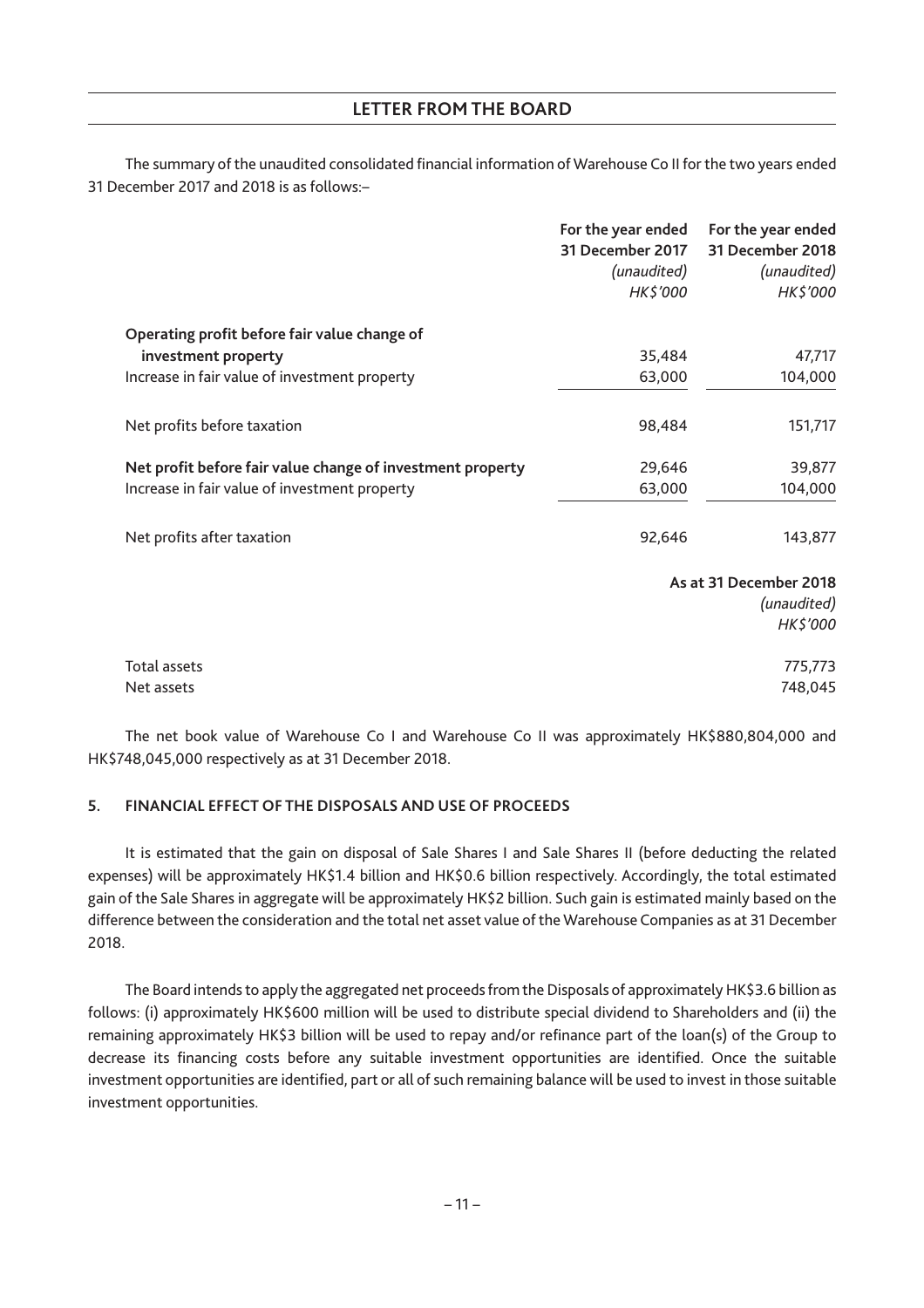# **6. REASONS FOR AND BENEFITS OF THE DISPOSALS**

The Group operates as a leading logistics service provider in Asia principally engaged in the integrated logistics and international freight forwarding businesses. The Board considers that the Disposals will monetise gains from the Group's balance sheet and allow the Group to redeploy resources into its core and fast-growing logistics businesses, where the Group can make further investments to increase coverage network, business scale and supply chain management capabilities. The Disposals will provide greater financial flexibility for the Group by reducing its net financial leverage and gearing ratios, thereby enhancing the Group's ability to capitalise on growth opportunities. It is also beneficial to the Company to move towards a more flexible asset base globally, as the Company estimates that there will be a positive financial impact where theGroup's earnings growth potential and return on equity profile may be increased. The Company will also be able to return capital to the Shareholders by way of distribution of a special dividend. The payment of the special dividend will be adhered to the dividend policy duly approved by the Board on 11 December 2018, which sets out that the Company targets to distribute to its Shareholders approximately 30% of its core net profit for each financial year end. Pursuant to the dividend policy, any proposed distribution of dividends is subject to the discretion of the Board and the approval of the Shareholders, and special dividend will also be considered when circumstances permit. For further details of the dividend policy, please refer to the annual report of the Company for the year ended 31 December 2018 dated 28 March 2019.

The Board also considers that the SPAs and the Disposals entered into are on normal commercial terms, which are fair and reasonable and in the interests of the Company and the Shareholders as a whole. The executive Director, Mr KUOK Khoon Hua, has declared that he together with his Associates hold more than 5% interest in KPL and therefore he has abstained from voting on relevant resolutions of the Board approving the Disposals. Apart from the foregoing and to the best of the knowledge, information and belief of the Directors after having made all reasonable enquiries, as at the date of this circular, none of the Directors has a material interest in the Disposals nor was required to abstain from voting on the board resolution approving the SPAs and the Disposals under the bye-laws of the Company.

#### **7. LISTING RULES IMPLICATIONS**

The Purchaser is an indirect wholly-owned subsidiary of KPL. The Purchaser Guarantor, KPL, is a substantial shareholder and a controlling shareholder of the Company. Accordingly, KPL is a connected person of the Company. As more than one of the applicable percentage ratios calculated pursuant to Rule 14.07 of the Listing Rules in respect of the Disposals are more than 5% but all applicable percentage ratios are less than 25%, the Disposals constitute discloseable and connected transactions of the Company, which would be subject to the reporting, announcement and the Independent Shareholders' approval requirements under Chapter 14 and Chapter 14A of the Listing Rules. In view of the interests of KPL in the Company, KPL and its Associates will abstain from voting in relation to the resolutions approving the Disposals to be proposed at the SGM.

#### **8. INDEPENDENT BOARD COMMITTEE AND INDEPENDENT FINANCIAL ADVISER**

The Independent Board Committee comprising Ms KHOO Shulamite N K, MrWAN Kam To, Mr YEO Philip Liat Kok and Mr ZHANG Yi Kevin, all being independent non-executive Directors, has been established to advise the Independent Shareholders as to the fairness and reasonableness of the SPAs, the Disposals and the transactions contemplated thereunder. MsWONG Yu Pok Marina has excused herself from the Independent Board Committee at her own will due to her common directorship in the Company and the Purchaser Guarantor.

Somerley has been appointed as the Independent Financial Adviser to advise the Independent Board Committee and the Independent Shareholders in respect of the SPAs, the Disposals and the transactions contemplated thereunder.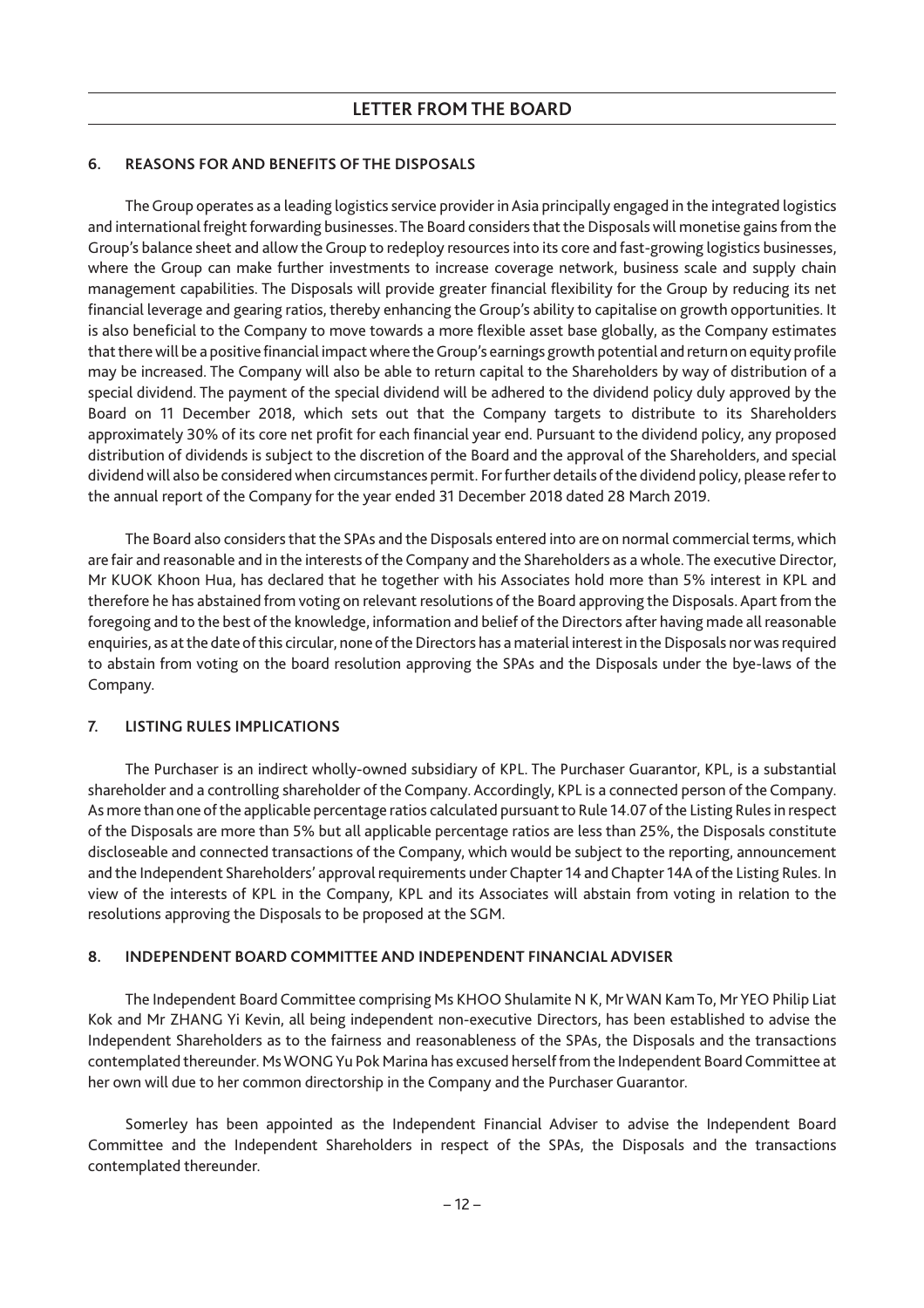Morgan Stanley Asia Limited has been appointed by the Company to act as the financial advisor to the Disposals.

#### **9. SGM**

The SGM will be convened at which the resolutions will be proposed to seek Independent Shareholders' approval for the SPAs and the Disposals. Any connected person, Shareholder and their respective Associates with a material interest in the transactions contemplated under the SPAs and the Disposals will be abstained from voting. Accordingly, KPL and its Associates, will abstain from voting in relation to the resolutions approving the Disposals. As at the Latest Practicable Date, KPL is deemed to be interested in 718,340,998 Shares, representing approximately 41.97% of the total issued share capital of the Company.

A notice convening the SGM to be held at Kowloon Room, Mezzanine Floor, Kowloon Shangri-La, 64 Mody Road, Tsimshatsui East, Kowloon, Hong Kong on Friday, 31 May 2019 at 3:15 p.m. (or as soon thereafter as the annual general meeting of the Company to be held at the same place and on the same date at 2:30 p.m. shall have been concluded or adjourned) is set out on pages SGM-1 to SGM-2 of this circular.

A form of proxy for use at the SGM is enclosed with this circular and such form of proxy is also published on the website of Hong Kong Exchange and Clearing Limited (www.hkexnews.hk) and the Company (www.kerrylogistics.com). To be valid, the form of proxy must be completed and signed in accordance with the instructions printed thereon and deposited, together with the power of attorney or other authority (if any) under which it is signed or a certified copy of such power or authority to the Company's branch share registrar in Hong Kong, Tricor Investor Services Limited, at Level 22, Hopewell Centre, 183 Queen's Road East, Hong Kong as soon as possible but in any event not less than 48 hours before the time appointed for holding the SGM or any adjournment thereof.

Completion and return of the form of proxy will not preclude you from attending and voting in person at the SGM or any adjourned meeting if you so wish and in such event, the instrument appointing a proxy shall be deemed to be revoked. A Shareholder being a depositor whose name appears in the depository register of the Company is entitled to appoint a proxy to attend and vote in his/her stead. A proxy need not be a member of the Company.

Save for the above, as at the Latest Practicable Date, to the best knowledge of the Directors, none of the Shareholders has a material interest in the SPAs and the Disposals.

#### **10. RECOMMENDATION**

Your attention is drawn to the letter from the Independent Board Committee set out on page 15 of this circular and the letter of advice from Somerley to the Independent Board Committee and the Independent Shareholders set out on pages 16 to 30 of this circular in connection with the transactions contemplated under the SPAs and the Disposals and the principal factors and reasons considered by Somerley in arriving at such advice.

The Independent Board Committee, having taken into account the advice of Somerley, considers that the SPAs and the Disposals and the transactions contemplated thereunder, although are not in the ordinary and usual course of business of the Group, are in the interests of the Company and the Shareholders as a whole. The Independent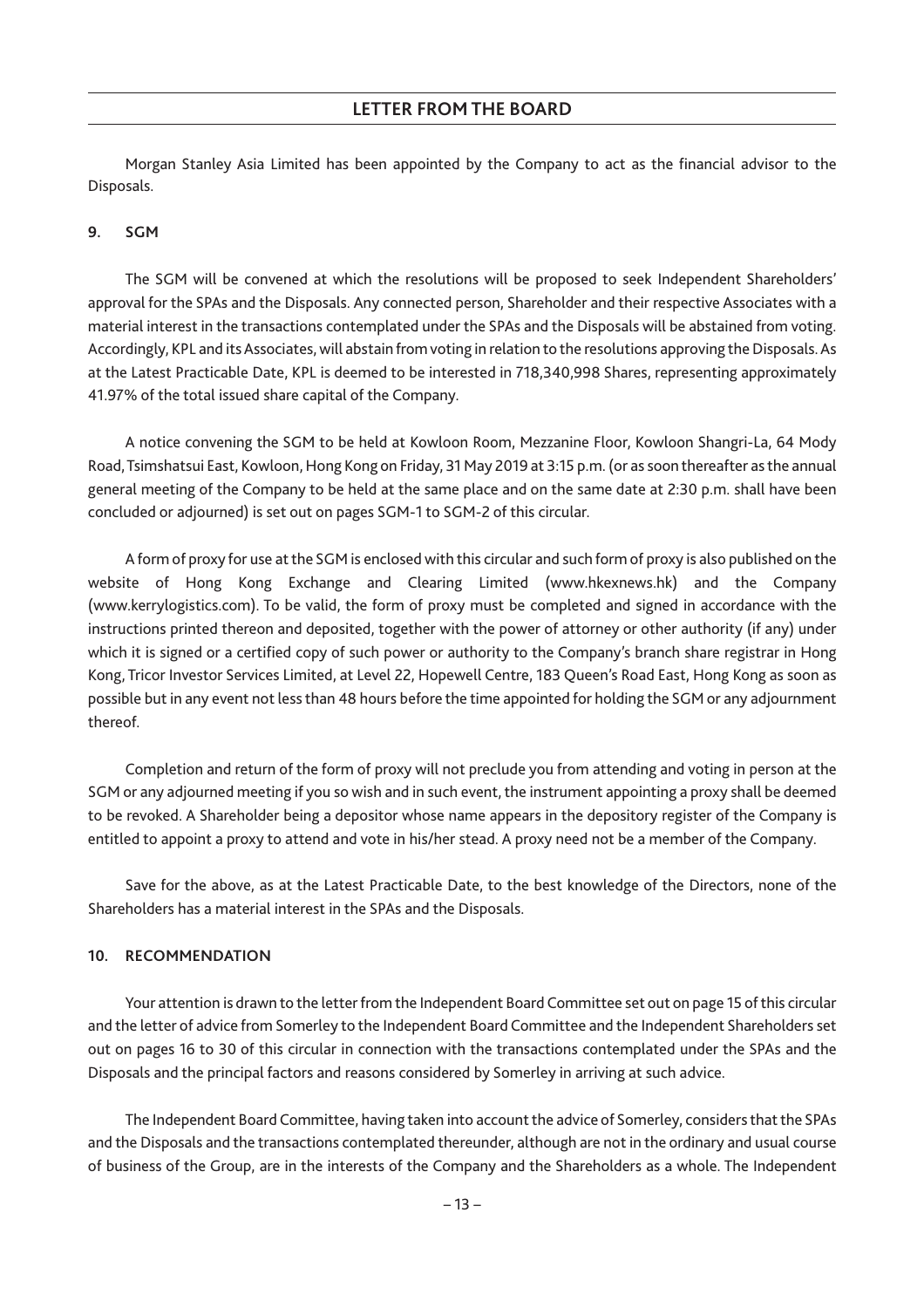Board Committee is also of the view that the terms of the Disposals are on normal commercial terms and fair and reasonable so far as the Independent Shareholders are concerned. Accordingly, the Independent Board Committee recommends the Independent Shareholders to vote in favour of the resolutions to approve the SPAs, the Disposals and the transactions contemplated thereunder at the SGM.

Accordingly, the Board (including the independent non-executive Directors) also recommends the Independent Shareholders to vote in favour of the resolutions to approve the SPAs, the Disposals and the transactions contemplated thereunder at the SGM as set out in the notice of SGM.

To the best of the Directors' knowledge, information and belief, having made all reasonable enquiries, save for KPL and its Associates, no Shareholder is required to abstain from voting on the ordinary resolutions to be proposed at the SGM approving the SPAs and the Disposals.

# **11. VOTING BY POLL**

Pursuant to Rule 13.39(4) of the Listing Rules, any vote of shareholders at a general meeting must be taken by poll except where the chairman, in good faith, decides to allow a resolution which relates purely to a procedural or administrative matter to be voted on by a show of hands. Therefore, the resolutions put to the vote at the SGM will be taken by way of poll. The chairman of the SGM will explain the detailed procedures for conducting a poll at the commencement of the SGM.

After the conclusion of the SGM, the poll results will be published on the respective websites of the Stock Exchange and the Company.

# **12. FURTHER INFORMATION**

Your attention is also drawn to the additional information set out in the appendices to this circular.

Yours faithfully By Order of the Board **Kerry Logistics Network Limited YEO George Yong-boon** *Chairman*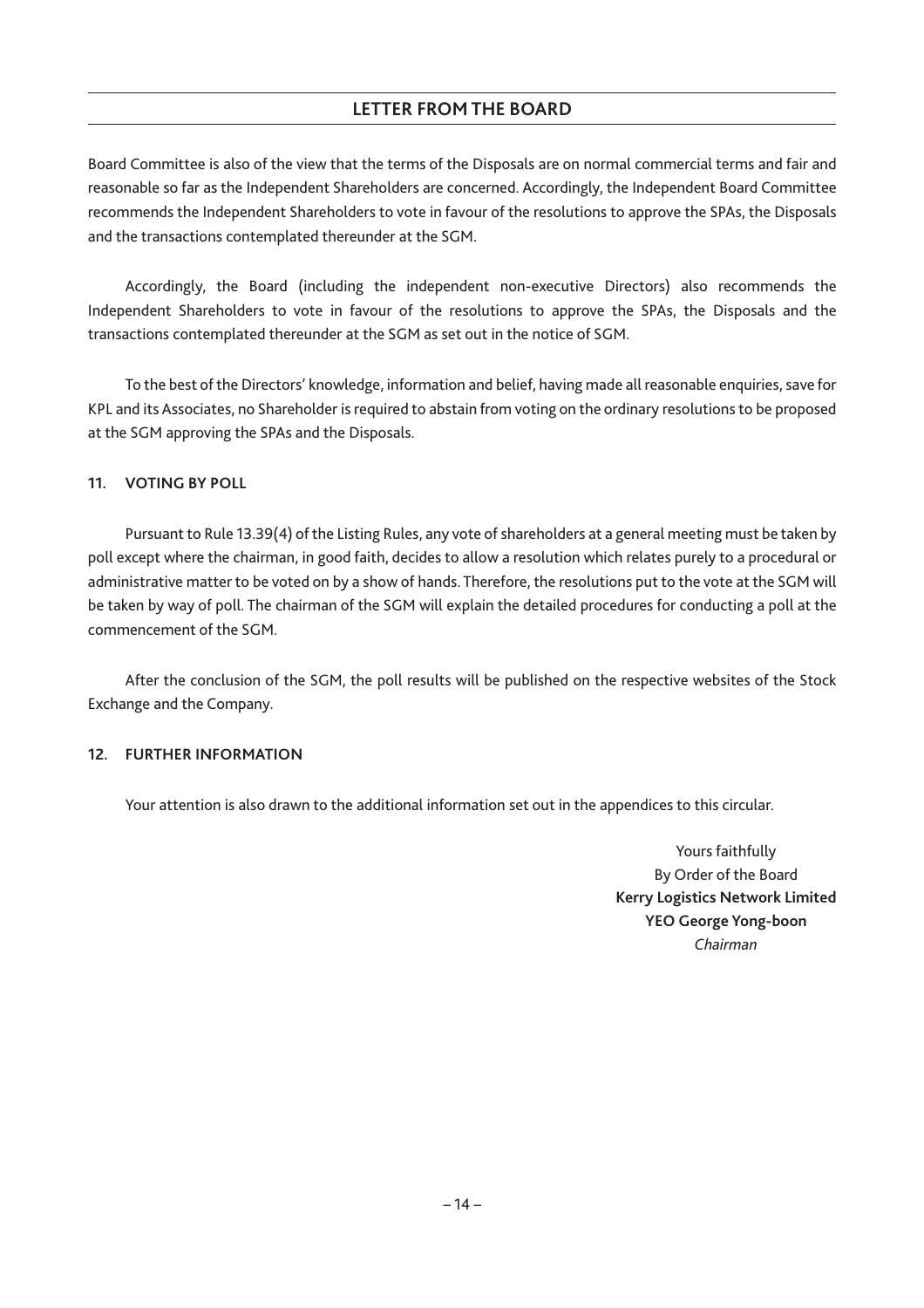# **LETTER FROM THE INDEPENDENT BOARD COMMITTEE**

*The following is the letter of advice from the Independent Board Committee to the Independent Shareholders, which has been prepared for the purpose of this circular.*



**Kerry Logistics Network Limited** 嘉里物流聯網有限公司

(Incorporated in the British Virgin Islands and continued into Bermuda as an exempted company with limited liability)

Stock Code 636

6 May 2019

*To the Independent Shareholders*

Dear Sirs or Madams,

# **DISCLOSEABLE AND CONNECTED TRANSACTIONS IN RELATION TO THE DISPOSAL OF 100% TOTAL ISSUED SHARE CAPITAL OF TWO INDIRECT WHOLLY-OWNED SUBSIDIARIES**

We refer to the circular of the Company dated 6 May 2019 (the "**Circular**") of which this letter forms part. Unless the context otherwise requires, terms defined in the Circular shall have the same meanings when used herein.

We have been appointed by the Board to form the Independent Board Committee to consider and advise the Independent Shareholders as to whether, in our opinion, the terms of the SPAs and the Disposals contemplated thereunder are on normal commercial terms, fair and reasonable so far as the Independent Shareholders are concerned and whether they are in the interests of the Company and the Shareholders as a whole and to recommend whether or not the Independent Shareholders should vote for the resolutions to be proposed at the SGM to approve the SPAs and the Disposals. The appointment of Somerley as the Independent Financial Adviser to advise you and us in this record has been approved by us. Details of its advice, together with the principal factors and reasons it has taken into consideration in arriving at such advice, are set out on pages 18 to 30 of the Circular.

Your attention is drawn to the "Letter from the Board" and "Letter from Somerley" as set out in pages 5 to 14 and pages 16 to 30 to the Circular respectively.

#### **RECOMMENDATION**

Having considered the terms of the SPAs and the Disposals and taking into account the independent advice from Somerley, and in particular, the principal factors and reasons considered and opinion and recommendation as set out in its letter, we are of the opinion that the terms of the SPAs and the Disposals, although are not in the ordinary and usual course of business of the Group, are in the interests of the Company and the Shareholders as a whole. The Independent Board Committee is also of the view that the terms of the Disposals are on normal commercial terms and fair and reasonable so far as the Independent Shareholders are concerned. Accordingly, we recommend the Independent Shareholders to vote in favour of the resolutions to be proposed at the SGM to approve the Disposals.

> Yours faithfully, For and on behalf of the Independent Board Committee **KHOO Shulamite N K WAN Kam To YEO Philip Liat Kok ZHANG Yi Kevin** *Independent non-executive Directors*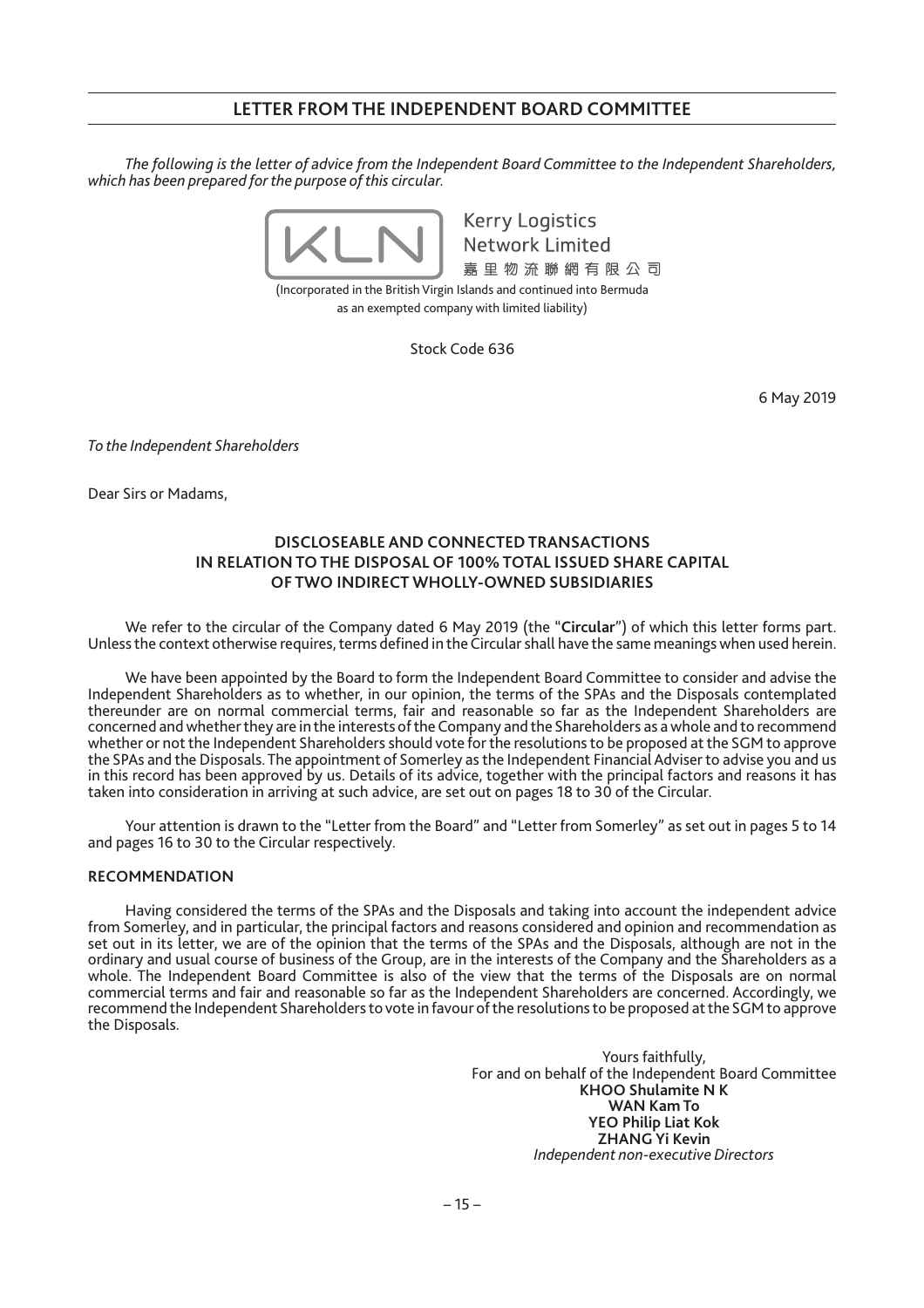*Set out below is the letter of advice from Somerley Capital Limited, the independent financial adviser to the Independent BoardCommittee and the Independent Shareholders in respect of the Disposals,which has been prepared for the purpose of inclusion in this circular.*



### **SOMERLEY CAPITAL LIMITED**

20th Floor China Building 29 Queen's Road Central Hong Kong

6 May 2019

*To: The Independent Board Committee and the Independent Shareholders of Kerry Logistics Network Limited*

Dear Sirs,

# **DISCLOSEABLE AND CONNECTED TRANSACTIONS IN RELATION TO THE DISPOSAL OF 100% TOTAL ISSUED SHARE CAPITAL OF TWO INDIRECT WHOLLY-OWNED SUBSIDIARIES**

# **INTRODUCTION**

We refer to our appointment as the independent financial adviser to advise the Independent Board Committee and the Independent Shareholders in relation to the Disposals. Details of the Disposals are set out in the circular issued by the Company to the Shareholders dated 6 May 2019 (the "Circular"), of which this letter forms part. Unless the context otherwise requires, capitalised terms used in this letter shall have the same meanings as those defined in the Circular.

On 28 March 2019, the Company and the Vendor, an indirectly wholly-owned subsidiary of the Company, entered into the SPAs with the Purchaser and the Purchaser Guarantor, pursuant to which the Vendor has conditionally agreed to dispose of and the Purchaser has conditionally agreed to acquire the Sale Shares I and the Sale Shares II, representing the entire issued share capital of Warehouse Co I and Warehouse Co II, for the considerations of HK\$2,270.0 million and HK\$1,330.0 million respectively (the "**Consideration**"). The principal assets of the Warehouse Companies are the Warehouses. Upon Completion, the Company will cease to hold any share capital of the Warehouse Companies.

As at the date of the SPAs, the Purchaser is an indirect wholly-owned subsidiary of KPL, a substantial and controlling shareholder of the Company. As such, each of the Purchaser and KPL is a connected person of the Company within the meaning of the Listing Rules and therefore, the entering into of the SPAs constitutes connected transactions of the Company.As certain of the applicable percentage ratios stipulated under Rule 14.07 of the Listing Rules in respect of the Disposals exceed 5% but all applicable percentage ratios are less than 25%, the Disposals constitute discloseable and connected transactions of the Company and they are subject to the reporting, announcement and Independent Shareholders' approval requirements set out in Chapter 14A of the Listing Rules.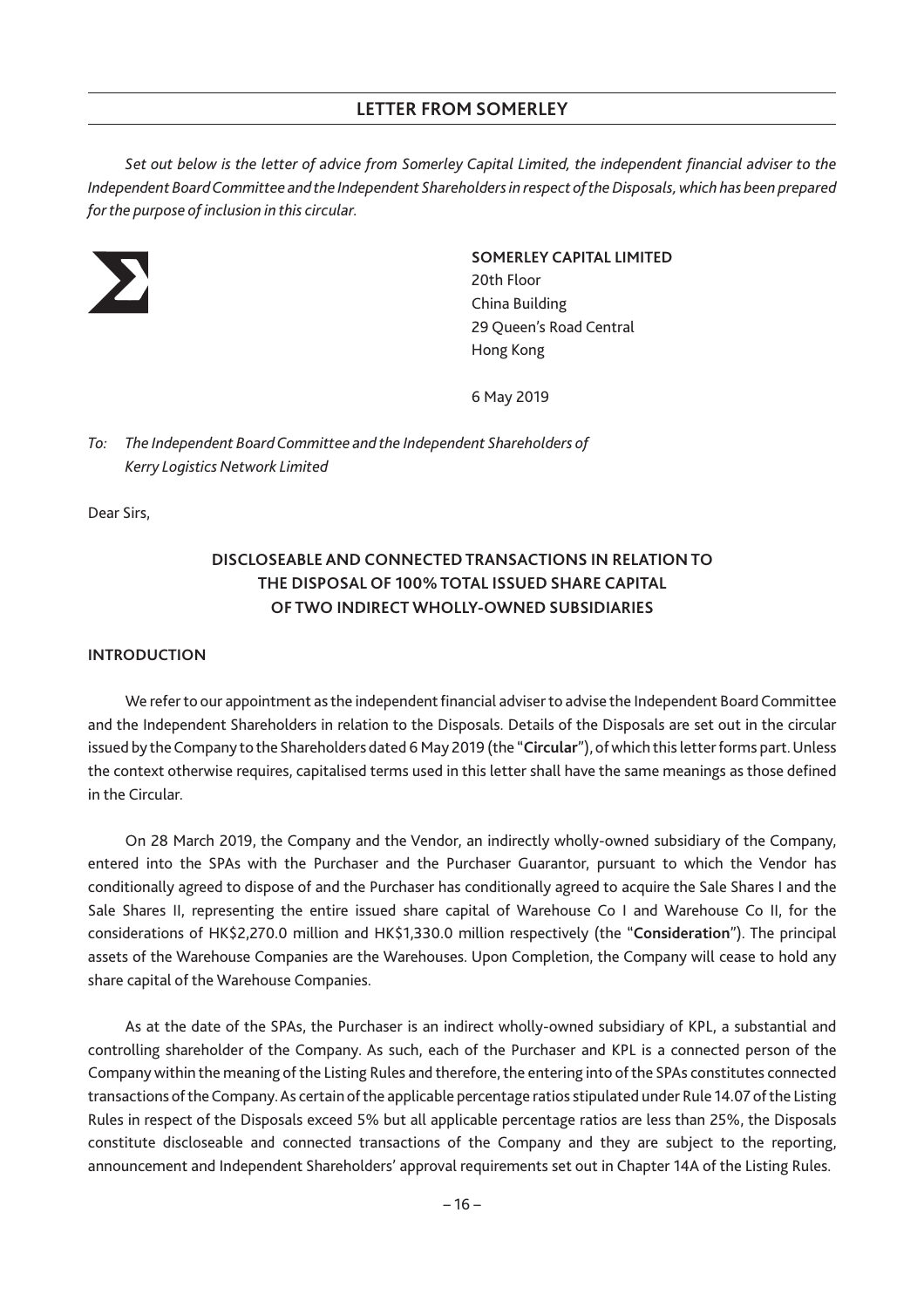The Independent Board Committee, comprising the independent non-executive Directors, namely Ms KHOO Shulamite N K, Mr WAN Kam To, Mr YEO Philip Liat Kok, Mr ZHANG Yi Kevin, has been established to advise the Independent Shareholders in respect of the Disposals. Ms WONG Yu Pok Marina, being the independent nonexecutive Director, has excused herself from the Independent Board Committee at her own will due to her common directorship in the Company and KPL. We, Somerley Capital Limited, have been appointed as the independent financial adviser to advise the Independent Board Committee and the Independent Shareholders in the same regard.

We are not associated with the Company, the Vendor, the Purchaser, the Purchaser Guarantor or their respective core connected persons, close associates or associates (all defined in the Listing Rules) and accordingly are considered eligible to give independent advice on the above matter. Apart from normal professional fees payable to us in connection with this appointment, no arrangement exists whereby we will receive any fees or benefits from the Company, the Vendor, the Purchaser, the Purchaser Guarantor or their respective core connected persons, close associates or associates.

In formulating our opinion, we have reviewed, among other things, the SPAs, the annual results announcement of the Company for the year ended 31 December 2018 (the "**2018 Annual Results Announcement**"), the interim report of the Company for the six months ended 30 June 2018 (the "**2018 Interim Report**"), the annual report of the Company for the year ended 31 December 2017, the unaudited consolidated financial information of theWarehouse Companies for the years ended 31 December 2018 and 31 December 2017, the valuation report of the Warehouses (the "**Valuation Report**") dated 8 April 2019 (the "**Valuation Date**") prepared by Cushman &Wakefield Limited (the "**Valuer**"), an independent property valuer appointed by the Company, as set out in appendix I to the Circular and the information as set out in the Circular. We have discussed the business and future prospects of the Group as they may be affected by the Disposals with the management of the Group and we have also discussed the valuation methodology and bases and assumptions used in the Valuation Report with the Valuer. We have also performed site visits to the Warehouses.

We have relied on the information and facts supplied, and the opinions expressed, by the Directors and management of the Group and have assumed that they are true, accurate and complete. We have also sought and received confirmation from the Directors that no material facts have been omitted from the information supplied and opinions expressed to us.We have no reason to believe that any material information has been withheld from us, or to doubt the truth or accuracy of the information provided.We have relied on such information and consider that the information we have received is sufficient for us to reach an informed view.We have not, however, conducted any independent investigation into the business and affairs of the Group or the Warehouse Companies, nor have we carried out any independent verification of the information supplied.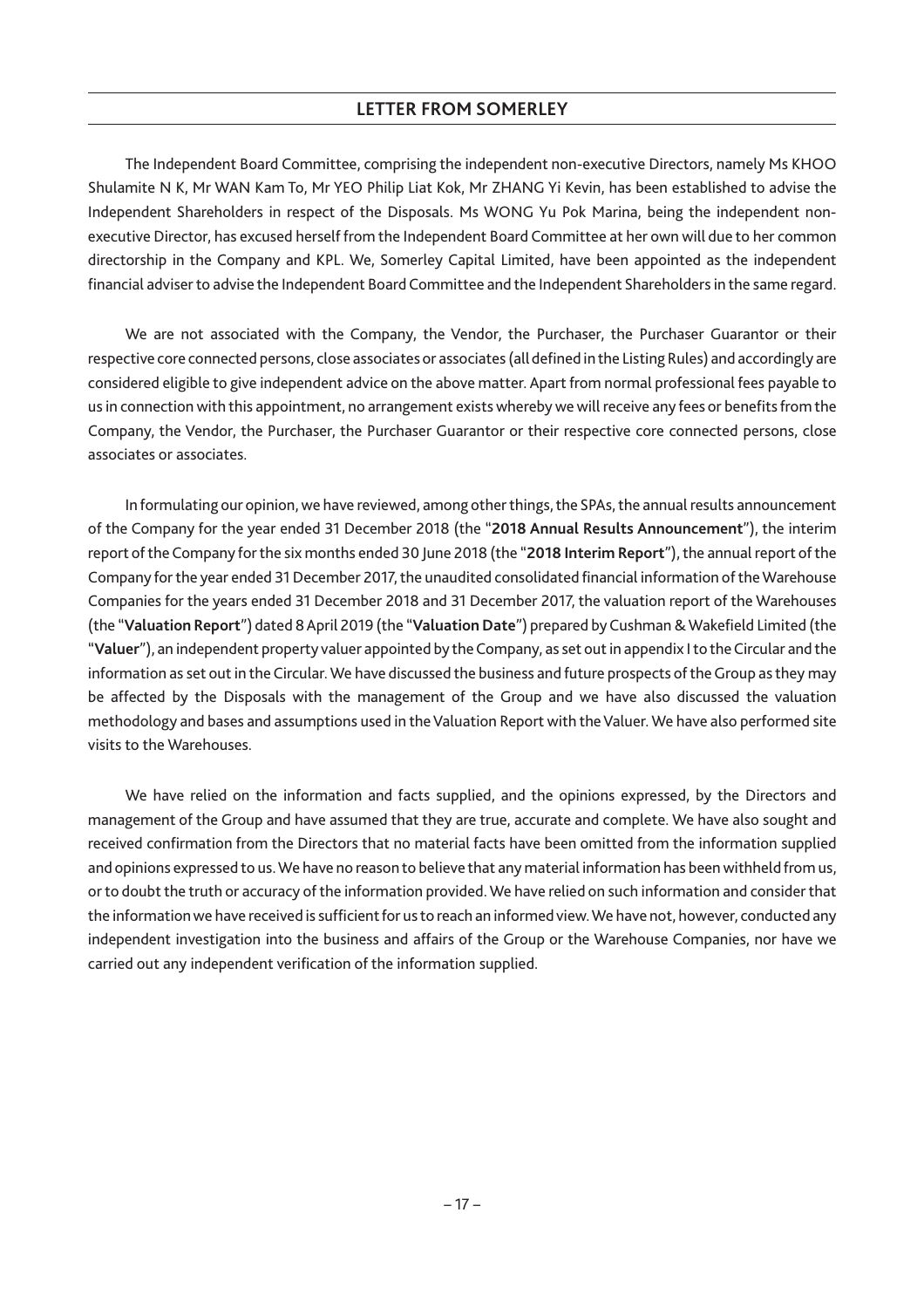## **PRINCIPAL FACTORS AND REASONS CONSIDERED**

In arriving at our opinion and recommendation, we have taken into account the principal factors and reasons set out below.

## **1. Information of the Group**

## *(a) Business activities of theGroup*

The Group is a leading logistics service provider in Asia principally engaged in integrated logistics and international freight forwarding businesses. In particular, the Company provides (i) integrated logistics services, including storage and value-added services, trucking and distribution, returns management and various ancillary services, primarily in Asia; (ii) leasing of warehousing space in Hong Kong; and (iii) international freight forwarding services intra-Asia and between Asia and Europe to transport cargo using air freight, ocean freight and cross-border road freight forwarding services.

# *(b) Financial performance of theGroup*

Set out below is a summary of the financial performance of the Group for the two years ended 31 December 2018 and 31 December 2017 as extracted from the 2018 Annual Results Announcement.

|                                                      | Year ended 31 December |              |
|------------------------------------------------------|------------------------|--------------|
|                                                      | 2018<br>2017           |              |
|                                                      | HK\$ million           | HK\$ million |
| Turnover                                             | 38,138.5               | 30,787.7     |
| Gross profit                                         | 4,755.6                | 4,181.0      |
| Profit before taxation                               | 3,378.2                | 2,968.8      |
| Profit for the year                                  | 2,871.6                | 2,499.5      |
| Profit for the year attributable to the Shareholders | 2,439.8                | 2,115.9      |
| Core net profit attributable to the Shareholders     | 1,326.3                | 1,183.1      |

The Group achieved a turnover of approximately HK\$38,138.5 million for 2018, representing a growth of approximately 23.9% from that for 2017. Gross margin of the Group dropped from approximately 13.6% for 2017 by approximately 1.1% to approximately 12.5% for 2018. Overall, the profit attributable to the Shareholders amounted to approximately HK\$2,439.8 million for 2018, representing growth of approximately 15.3% from that for 2017. Moreover, theGroup's core net profit, which mainly consists of the profit attributable to the Shareholders before the after-tax effect of change in fair value of investment properties, grew approximately 12.1% to approximately HK\$1,326.3 million for 2018. The increase in profit was primarily driven by (i) overall business growth for the integrated logistics segment, and especially, the accelerated growth of the Thailand's express delivery business; and (ii) steady volume growth for the international freight forwarding segment.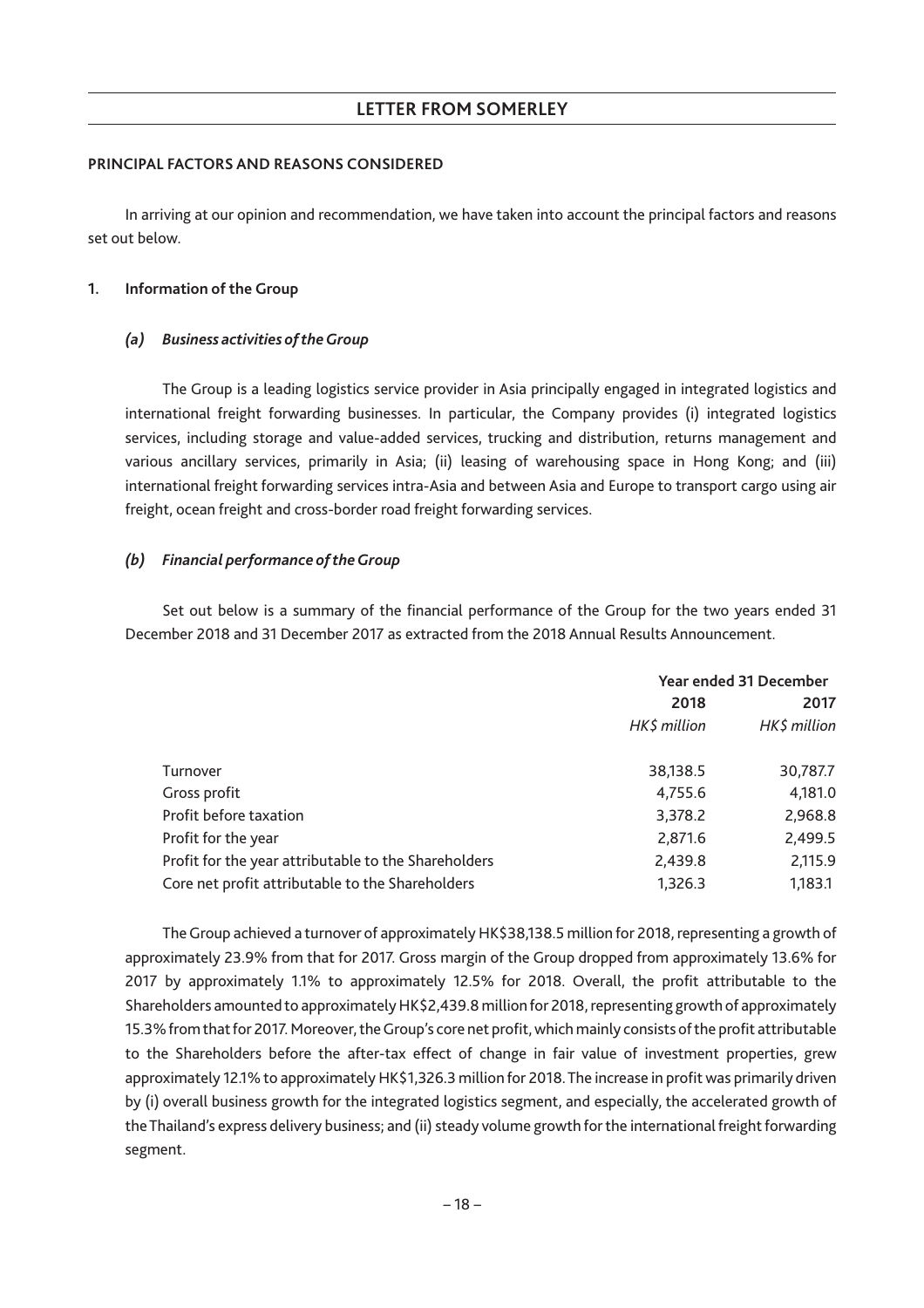# *(c) Financial position of theGroup*

Set out below is a summary of financial position of the Group as at 31 December 2018 and 31 December 2017 as extracted from the 2018 Annual Results Announcement.

|                                                                                                                   | As at 31 December |              |
|-------------------------------------------------------------------------------------------------------------------|-------------------|--------------|
|                                                                                                                   | 2018              | 2017         |
|                                                                                                                   | HK\$ million      | HK\$ million |
| Non-current assets                                                                                                |                   |              |
| Investment properties                                                                                             | 11,039.0          | 9,892.5      |
| Property, plant and equipment                                                                                     | 10,347.0          | 9,423.2      |
| Other non-current assets                                                                                          | 6,762.8           | 6,683.1      |
|                                                                                                                   | 28,148.8          | 25,998.8     |
| <b>Current assets</b>                                                                                             |                   |              |
| Accounts receivable, prepayments and deposits                                                                     | 9,502.9           | 7,568.5      |
| Cash and bank balances                                                                                            | 4,305.9           | 3,569.6      |
| Other current assets                                                                                              | 1,075.1           | 513.4        |
|                                                                                                                   | 14,883.9          | 11,651.5     |
| <b>Current liabilities</b>                                                                                        |                   |              |
| Accounts payable, deposits received and accrued charges<br>Short-term bank loans and current portion of long-term | 6,795.7           | 5,565.8      |
| bank loans                                                                                                        | 4,936.9           | 3,955.7      |
| Other current liabilities                                                                                         | 586.3             | 332.2        |
|                                                                                                                   | 12,318.9          | 9,853.7      |
| Net current assets                                                                                                | 2,565.0           | 1,797.8      |
| <b>Non-current liabilities</b>                                                                                    |                   |              |
| Long-term bank loans                                                                                              | 4,569.6           | 4,198.8      |
| Other non-current liabilities                                                                                     | 2,476.6           | 2,330.9      |
|                                                                                                                   |                   |              |
|                                                                                                                   | 7,046.2           | 6,529.7      |
| <b>Equity</b><br>Equity attributable to the Shareholders                                                          | 20,043.3          | 17,823.7     |
| Non-controlling interests                                                                                         | 3,624.3           | 3,443.2      |
|                                                                                                                   | 23,667.6          | 21,266.9     |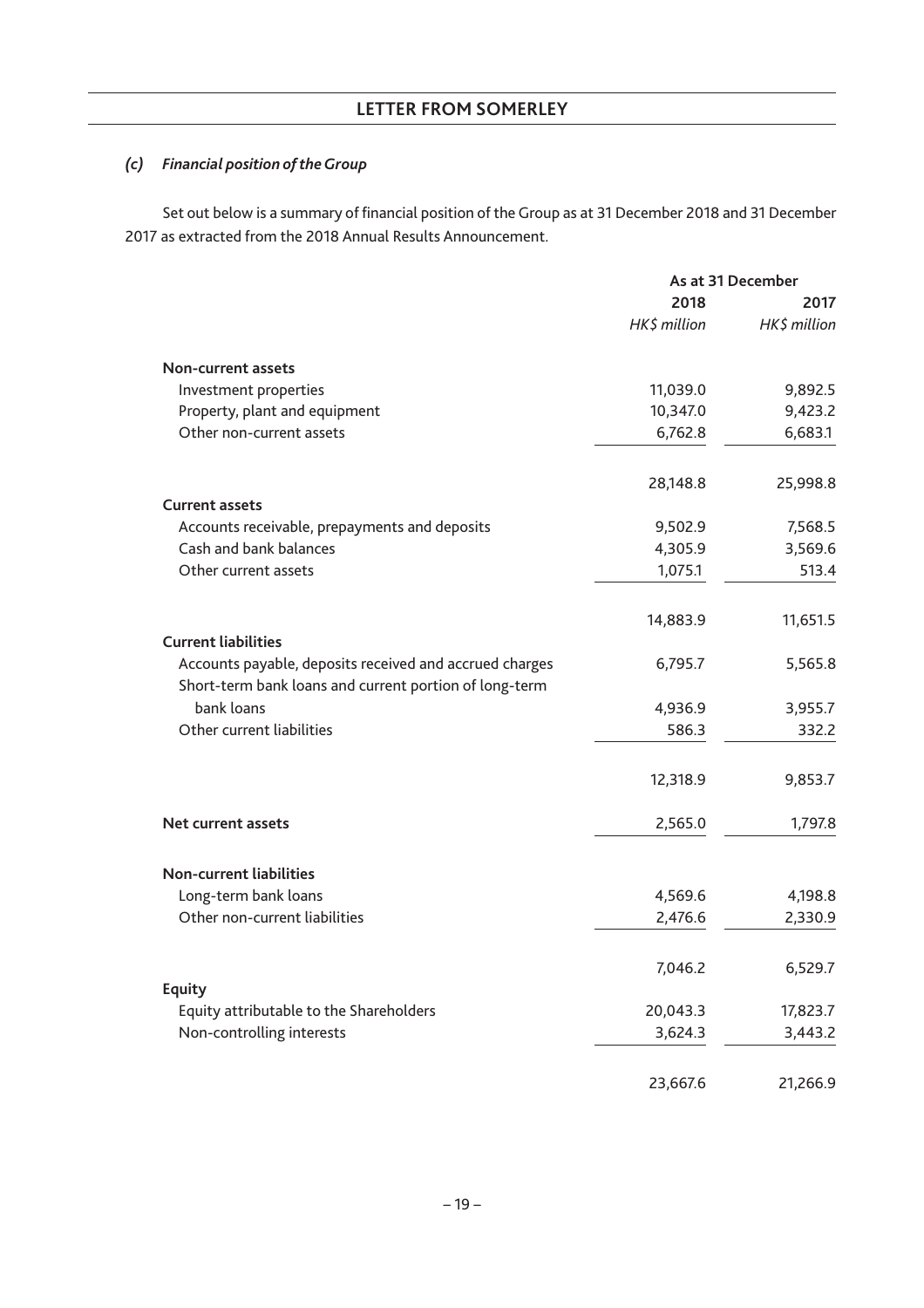As at 31 December 2018, non-current assets of the Group amounted to approximately HK\$28,148.8 million, up approximately 8.3% from that as at 31 December 2017, of which investment properties and property, plant and equipment (the "**PP&E**") accounted for approximately 39.2% and 36.8% respectively. Investment properties mainly comprise warehouses and logistics centres in Hong Kong, China and Vietnam leased out by the Group for rental income. The PP&E mainly consist of warehouses, port facilities, logistics centres, container depot and container terminal in Hong Kong, China, Taiwan and Southeast Asia owned by the Group for its own operations. As at 31 December 2018, the Group managed a logistics facility portfolio of approximately 60 million square feet, of which approximately 41.7% were self-owned.

Meanwhile the Group expanded its operational size and recorded increasing turnover and profit in recent years, total bank loans also grew correspondingly, amounting to approximately HK\$9,506.5 million as at 31 December 2018, representing an increase of approximately 16.6% from that as at 31 December 2017. As a result, the Group's gearing ratio, being total bank loans and overdrafts divided by equity attributable to the Shareholders excluding put options written on non-controlling interests, had increased to approximately 45.7% as at 31 December 2018, which was approximately 2.6% higher than that as at 31 December 2017. In particular, over half of the bank loans in the amount of approximately HK\$4,936.9 million was due within 12 months from 31 December 2018. The working capital position or the net current assets, improved by approximately HK\$767.2 million or 42.7% to approximately HK\$2,565.0 million as at 31 December 2018 from approximately HK\$1,797.8 million as at 31 December 2017.

Equity attributable to the Shareholders enhanced by approximately HK\$2,219.6 million or 12.5% from approximately HK\$17,823.7 million as at 31 December 2017 to approximately HK\$20,043.3 million as at 31 December 2018. The improvement was mainly attributable to the net profit recorded during 2018.

# **2. Information on the Warehouses and the Warehouse Companies**

#### *(a) Information on the ChaiWanWarehouse*

The principal asset of the Warehouse Co I, through its wholly-owned subsidiary, is the Chai Wan Warehouse, which is a 15-storey warehouse building situated at 50 Ka Yip Street, ChaiWan, Hong Kong with a gross floor area ("**GFA**") of approximately 535,037 sq.ft.. In addition, the Chai Wan Warehouse contains one container parking space, 26 lorry parking spaces and 26 van/car parking spaces. The Chai Wan Warehouse falls within a land use zone for industrial purpose.

The Chai Wan Warehouse is currently held as a warehouse and leased out for rental income purpose by the Group. According to the Valuation Report, as at the Valuation Date, approximately 179,850 sq.ft. (approximately 33.6% of the total GFA) in the Chai Wan Warehouse was vacant. The Chai Wan Warehouse is subject to various tenancies with the latest tenancy due to expire in July 2021 and has a total monthly rent of approximately HK\$3.2 million based on the existing tenancies.

Based on the Valuation Report, the market value of the Chai Wan Warehouse as at the Valuation Date was approximately HK\$2,110.0 million, which, according to the Valuer, was equivalent to approximately HK\$3,768 per sq.ft. for the godown portion (i.e. excluding the car parking spaces).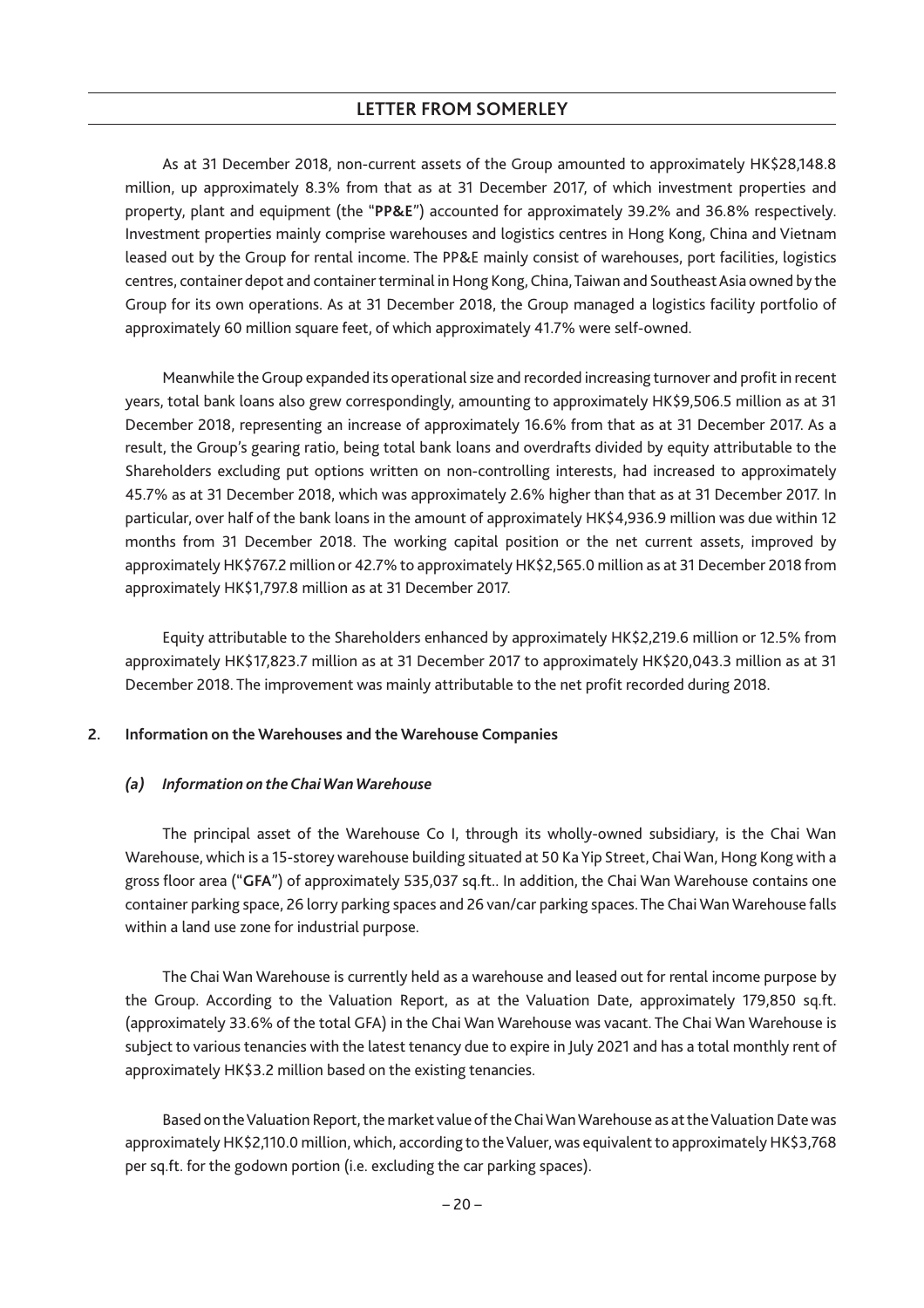# *(b) Information on the ShatinWarehouse*

The principal asset of theWarehouse Co II, through its wholly-owned subsidiary, is the ShatinWarehouse, which is a 17-storey warehouse building situated at 36 – 42 Shan Mei Street, Shatin, New Territories, Hong Kong with a total GFA of approximately 431,530 sq.ft.. In addition, the Shatin Warehouse contains one container parking space, 21 lorry parking spaces and 20 van/car parking spaces. Apart from these, there is a public lorry park accommodating 21 lorry parking spaces. The ShatinWarehouse falls within a land use zone for industrial purpose.

The Shatin Warehouse is currently held as a warehouse and leased out for rental income purpose by the Group. According to the Valuation Report, as at the Valuation Date, the Shatin Warehouse was fully let and subject to various tenancies with the latest tenancy due to expire in March 2021 and has a total monthly rent of approximately HK\$5.3 million based on the existing tenancies.

Based on the Valuation Report, the market value of the Shatin Warehouse as at the Valuation Date was approximately HK\$1,280.0 million, which, according to the Valuer, was equivalent to approximately HK\$2,711 per sq.ft. for the godown portion (i.e. excluding the car parking spaces).

#### *(c) Information on theWarehouse Companies*

The Warehouse Co I and the Warehouse Co II, through their respective wholly-owned subsidiary, are principally engaged in leasing of the Chai Wan Warehouse and the Shatin Warehouse for rental income respectively.

Set out below is the summary of consolidated financial results of theWarehouse Co I and theWarehouse Co II for the years ended 31 December 2018 and 2017:

|                                                                                                                  | The Warehouse Co I<br>For the year ended<br>31 December |                | The Warehouse Co II<br>For the year ended<br>31 December |                |
|------------------------------------------------------------------------------------------------------------------|---------------------------------------------------------|----------------|----------------------------------------------------------|----------------|
|                                                                                                                  | 2018<br>HK\$                                            | 2017<br>HK\$   | 2018<br>HK\$                                             | 2017<br>HK\$   |
|                                                                                                                  | (million)                                               | (million)      | (million)                                                | (million)      |
| Revenue<br>Direct operating expenses                                                                             | 50.7<br>(11.1)                                          | 53.6<br>(12.2) | 69.7<br>(8.4)                                            | 58.2<br>(11.0) |
| Gross profit<br>Administrative expenses                                                                          | 39.6<br>(9.8)                                           | 41.4<br>(11.3) | 61.3<br>(13.6)                                           | 47.2<br>(11.7) |
| Operating profit before increase in fair<br>value of investment property<br>Increase in fair value of investment | 29.8                                                    | 30.1           | 47.7                                                     | 35.5           |
| property                                                                                                         | 110.0                                                   | 87.0           | 104.0                                                    | 63.0           |
| Profit before taxation<br><b>Taxation</b>                                                                        | 139.8<br>(4.9)                                          | 117.1<br>(5.0) | 151.7<br>(7.8)                                           | 98.5<br>(5.9)  |
| <b>Profit after taxation</b>                                                                                     | 134.9                                                   | 112.1          | 143.9                                                    | 92.6           |
| Profit after taxation (after excluding the<br>increase in fair value of investment<br>property)                  | 24.9                                                    | 25.1           | 39.9                                                     | 29.6           |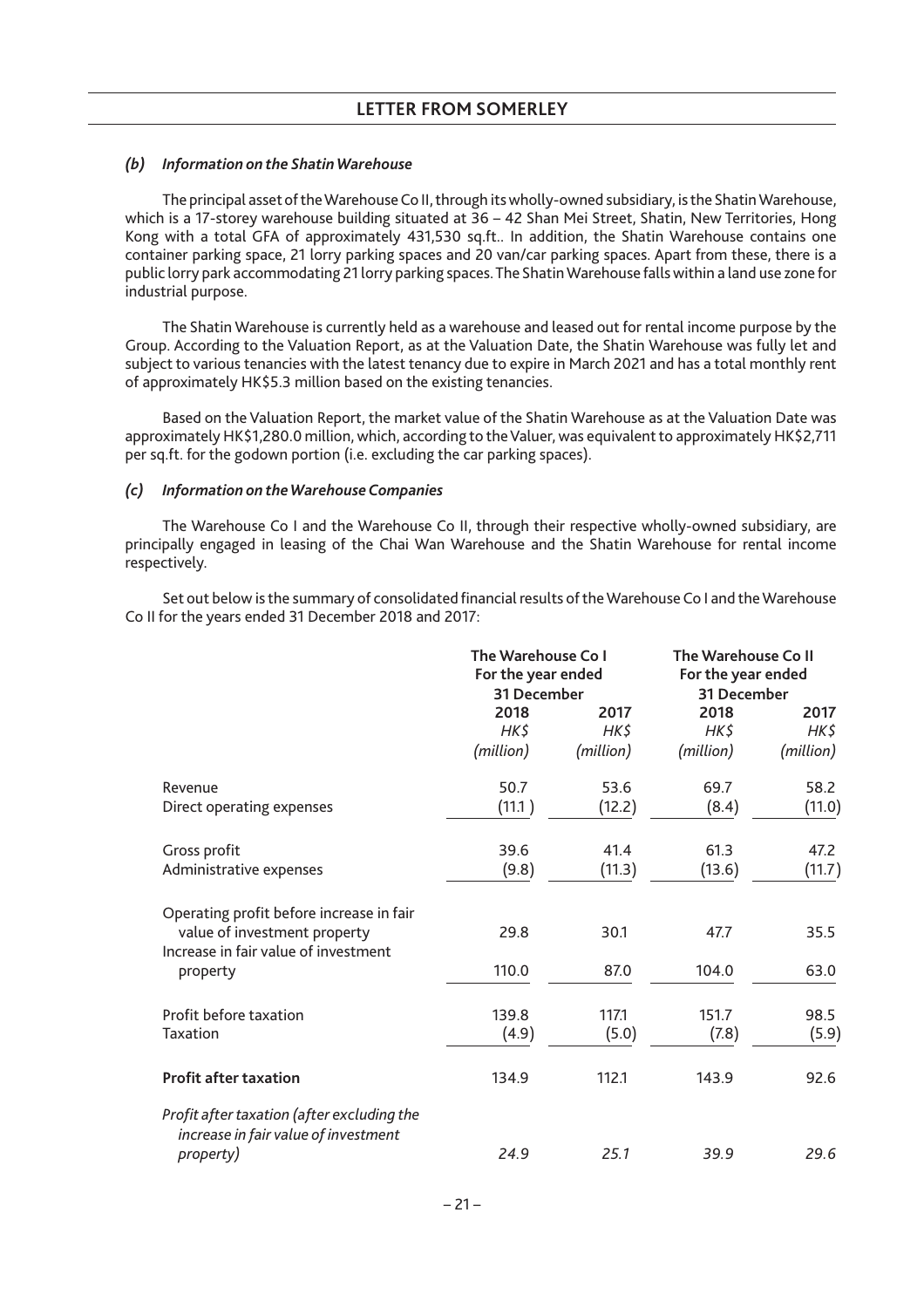Revenue of the Warehouse Co I mainly consists of rental income and gate charge income. The revenue of the Warehouse Co I reduced from approximately HK\$53.6 million for 2017 to approximately HK\$50.7 million for 2018, which was mainly due to the decrease in occupancy rate of the ChaiWanWarehouse during the year. Direct operating expenses mainly comprise repair and maintenance expenses and staff costs, which dropped from approximately HK\$12.2 million for 2017 to approximately HK\$11.1 million for 2018, which was chiefly due to the decrease in repair works in 2018. Administrative expenses comprise the headquarter expenses such as information technology and office support service charges to the Company, which dropped from approximately HK\$11.3 million for 2017 to approximately HK\$9.8 million for 2018, which was in line with the decrease in revenue. Profit before taxation for 2018 was approximately HK\$139.8 million, representing an increase of approximately HK\$22.7 million from approximately HK\$117.1 million for 2017, which was mainly attributable to the larger increase in fair value of the investment property (i.e. the Chai Wan Warehouse) of HK\$110.0 million during 2018. Excluding the increase in fair value of the investment property, the operating profit for 2018 was approximately HK\$29.8 million, representing a decline of approximately HK\$0.3 million or 1.0%. Overall, the profit after taxation (after excluding the increase in fair value of the investment property) of the Warehouse Co I for 2018 was approximately HK\$24.9 million, representing a decrease of approximately HK\$0.2 million or 0.8% from that for the prior year.

The nature of incomes and expenses of the Warehouse Co II is similar to that of the Warehouse Co I. For 2018, the revenue increased by approximately HK\$11.5 million from approximately HK\$58.2 million for 2017 to approximately HK\$69.7 million for 2018, which was mainly attributable to the increase in occupancy rate and increase in rental upon renewal of rental agreements with the tenants. Direct operating expenses dropped from approximately HK\$11.0 million for 2017 to approximately HK\$8.4 million for 2018 as a result of the reduced repair work during 2018. Administrative expenses grew from approximately HK\$11.7 million for 2017 to approximately HK\$13.6 million for 2018 and was generally in line with the increase in revenue. Profit before taxation for 2018 was approximately HK\$151.7 million, representing an increase of approximately HK\$53.2 million from approximately HK\$98.5 million for 2017, which was chiefly as a result of the larger increase in fair value of the investment property (i.e. the Shatin Warehouse) of HK\$104.0 million during 2018. Excluding the increase in fair value of the investment property, the operating profit for 2018 was approximately HK\$47.7 million, representing an enhancement of approximately HK\$12.2 million or 34.4%. Overall, the profit after taxation (after excluding the increase in fair value of the investment property) of theWarehouse Co II for 2018 was approximately HK\$39.9 million, representing an improvement of approximately HK\$10.3 million or 34.8% from that for the prior year.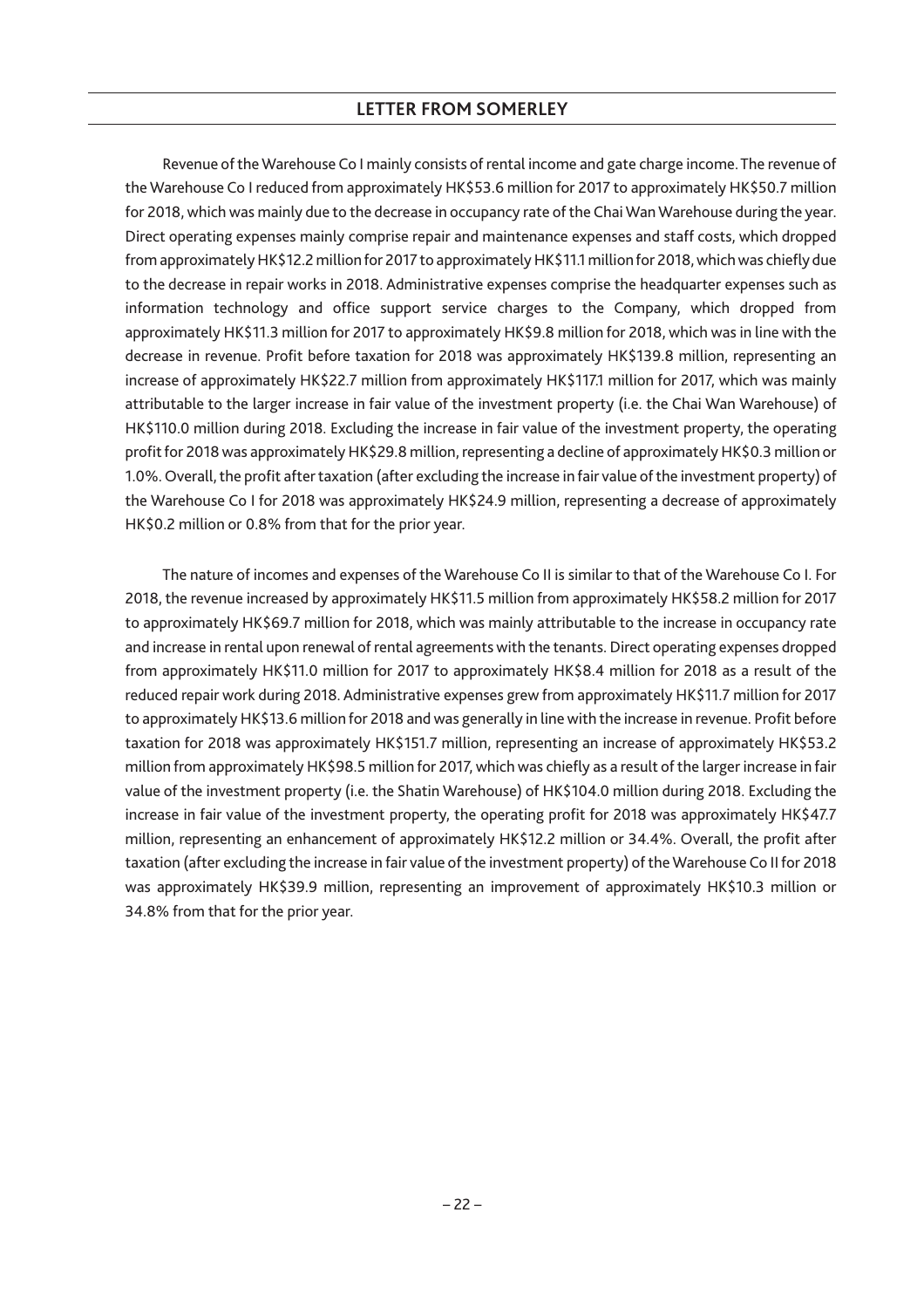Set out below is the summary of the consolidated financial position of the Warehouse Co I and the Warehouse Co II as at 31 December 2018 and 2017:

|                                       | The Warehouse Co I<br>As at 31 December |           | The Warehouse Co II<br>As at 31 December |           |
|---------------------------------------|-----------------------------------------|-----------|------------------------------------------|-----------|
|                                       |                                         |           |                                          |           |
|                                       | 2018                                    | 2017      | 2018                                     | 2017      |
|                                       | HK\$                                    | $HK\zeta$ | HK\$                                     | HK\$      |
|                                       | (million)                               | (million) | (million)                                | (million) |
| Non-current assets                    |                                         |           |                                          |           |
| Investment property                   | 877.0                                   | 767.0     | 747.0                                    | 643.0     |
| Plant and equipment                   | 2.9                                     | 0.8       | 0.3                                      | 0.4       |
|                                       | 879.9                                   | 767.8     | 747.3                                    | 643.4     |
| <b>Current assets</b>                 |                                         |           |                                          |           |
| Amounts due from fellow subsidiaries  | 19.9                                    | 21.0      | 28.2                                     | 38.4      |
| Other current assets                  | 0.5                                     | 2.3       | 0.2                                      | 0.1       |
| <b>Current liabilities</b>            | 20.4                                    | 23.3      | 28.4                                     | 38.5      |
|                                       |                                         |           |                                          |           |
| Deposits received and accrued charges | 6.2                                     | 6.2       | 17.2                                     | 16.6      |
| Taxation payable                      | 1.1                                     | 0.9       | 3.5                                      | 1.1       |
|                                       | 7.3                                     | 7.1       | 20.7                                     | 17.7      |
| Net current assets                    | 13.1                                    | 16.2      | 7.7                                      | 20.8      |
| Non-current liability                 |                                         |           |                                          |           |
| Deferred taxation                     | 12.2                                    | 12.1      | 7.0                                      | 7.0       |
| Net asset value                       | 880.8                                   | 771.9     | 748.0                                    | 657.2     |

As at 31 December 2018, the consolidated net asset value (the "**NAV**") of the Warehouse Co I and the Warehouse Co II were approximately HK\$880.8 million and approximately HK\$748.0 million respectively. As at 31 December 2018, the assets of the Warehouse Companies mainly comprised the Warehouses and amounts due from fellow subsidiaries. The amounts due from fellow subsidiaries represent the net balance due from Kerry Warehouse (Hong Kong) Limited, which acts as the leasing agent of the Warehouses and receives rental income and makes payments on behalf of the Warehouses. The liabilities of the Warehouse Companies chiefly consisted of deposits received and accrued charges and certain taxation payable and deferred taxation in relation to the Warehouses.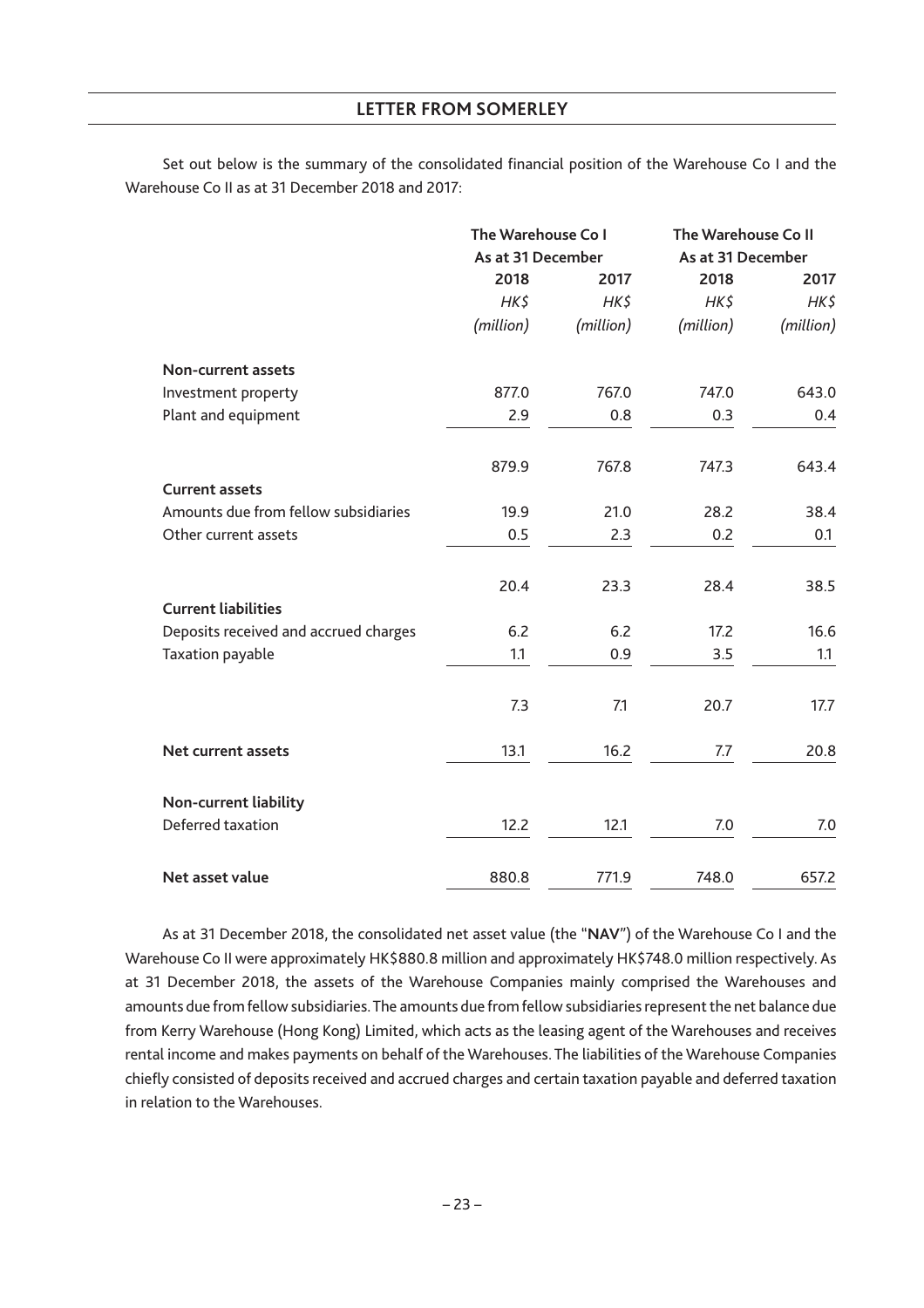# **3. Reasons for and benefits of the Disposals**

As stated in the letter from the Board, the Board considers that the Disposals will monetise gains from the Group's balance sheet and allow the Group to redeploy resources into its core and fast-growing logistics businesses, where the Group can make further investments to increase coverage network, business scale and supply chain management capabilities. The Disposals will provide greater financial flexibility for the Group by reducing its net financial leverage and gearing ratios, thereby enhancing the Group's ability to capitalise on growth opportunities. It is also beneficial to the Company to move towards a more flexible asset base globally, as the Company estimates that there will be a positive financial impact where theGroup's earnings growth potential and return on equity profile may be increased. The Company will also be able to return capital to the Shareholders by way of distribution of a special dividend.

The Board intends to apply the aggregated net proceeds from the Disposals of approximately HK\$3.6 billion as follows: (i) approximately HK\$600.0 million will be used to distribute special dividend to Shareholders; and (ii) the remaining approximately HK\$3.0 billion will be used to repay and/or refinance part of the loan(s) of the Group to decrease its financing costs before any suitable investment opportunities are identified. Once the suitable investment opportunities are identified, part or all of such remaining balance will be used to invest in those suitable investment opportunities.

While the Group strategically is strengthening its asset portfolio in recent years, as stated in the 2018 Interim Report, it also considered different options to unleash the value of its current portfolio. The Group plans to embrace the opportunity to unlock the value of its warehouse property portfolio to provide capital for investments that offer synergetic benefits to its long-term growth. In 2018, the Group realised a number of investments, including the rail terminal business in Adelaide, the underperforming Kerry Chengdu Logistics Centre in Chengdu and a 17% interest in Kerry Express (Thailand) Limited.

Having considered the business strategy of the Group and the aforesaid realisations carried out by the Group, we are of the view that the Disposals are in line with the Group's stated strategy and will unlock the value of the Group's asset portfolio.

# **4. Principal terms of the SPAs**

Set out below is the summary of the principal terms of the SPA I and the SPA II:

*(a) Date*

28 March 2019

*(b) Parties and subject matter of the SPA I and the SPA II*

| Purchaser           | Giant Assets Holdings Limited,<br>an indirect wholly-owned subsidiary of KPL                 |  |
|---------------------|----------------------------------------------------------------------------------------------|--|
| Purchaser Guarantor | KPL                                                                                          |  |
| Vendor              | Kerry Warehouse (HK) Holdings Limited,<br>an indirect wholly-owned subsidiary of the Company |  |

**The SPA I The SPA II**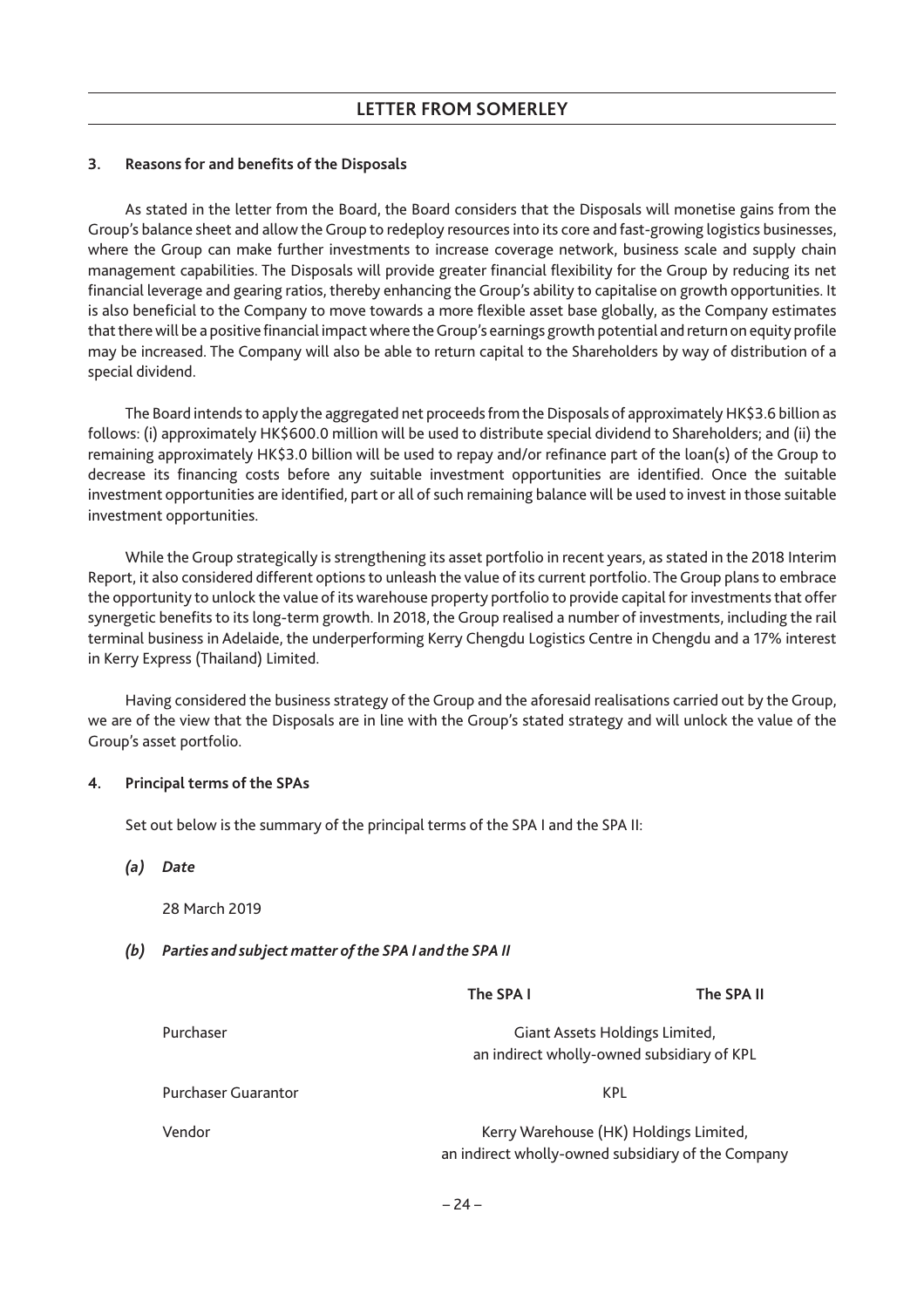### The SPA I The SPA II

| <b>Vendor Guarantor</b>       | The Company                                                                                                                                                                                                                                                                                                                                                                                                                                                                                                                                                                                                                                                                                       |                                                                                                                                                                                                         |
|-------------------------------|---------------------------------------------------------------------------------------------------------------------------------------------------------------------------------------------------------------------------------------------------------------------------------------------------------------------------------------------------------------------------------------------------------------------------------------------------------------------------------------------------------------------------------------------------------------------------------------------------------------------------------------------------------------------------------------------------|---------------------------------------------------------------------------------------------------------------------------------------------------------------------------------------------------------|
| Asset to be disposed of       | Sale Shares I, being 100% of the<br>total issued share capital of the<br>Warehouse Co I                                                                                                                                                                                                                                                                                                                                                                                                                                                                                                                                                                                                           | Sale Shares II, being 100% of<br>the total issued share capital of<br>the Warehouse Co II                                                                                                               |
| Consideration                 | HK\$2,270.0 million                                                                                                                                                                                                                                                                                                                                                                                                                                                                                                                                                                                                                                                                               | HK\$1,330.0 million                                                                                                                                                                                     |
| Payment terms                 | Upon execution of the SPA I, the<br>Purchaser paid HK\$227.0<br>million as deposit. The<br>remaining balance of the<br>consideration shall be paid by<br>the Purchaser to the Vendor at<br>Completion.                                                                                                                                                                                                                                                                                                                                                                                                                                                                                            | Upon execution of the SPA II,<br>the Purchaser paid HK\$133.0<br>million as deposit. The<br>remaining balance of the<br>consideration shall be paid by<br>the Purchaser to the Vendor at<br>Completion. |
| <b>Basis of Consideration</b> | The consideration of the Warehouse Co I and the Warehouse Co II has<br>been determined after arm's length negotiations between the<br>Purchaser and the Vendor after taking into account, among other<br>things, (i) the historical financial performance of the Warehouse Co I<br>and the Warehouse Co II (as the case maybe); (ii) the preliminary<br>indication of value (which has been supported by a valuation report<br>dated 8 April 2019) of the Chai Wan Warehouse and the Shatin<br>Warehouse (as the case maybe) conducted by a professional valuer;<br>and (iii) the value of the other assets and liabilities of the Warehouse<br>Co I and the Warehouse Co II (as the case maybe). |                                                                                                                                                                                                         |
|                               | Subject to certain assumptions such as the Chai Wan Warehouse and<br>the Shatin Warehouse are free from encumbrances, the preliminary<br>indication of values of the Chai Wan Warehouse and the Shatin<br>Warehouse on current date basis (i.e. 28 March 2019) were<br>HK\$2,110.0 million and HK\$1,280.0 million respectively. The<br>preliminary indication of values were based on the information<br>provided by the Group and available on 28 March 2019. The valuer<br>has adopted the market approach as the valuation methodology for<br>the preliminary valuations.                                                                                                                     |                                                                                                                                                                                                         |
| Condition precedent           | Completion is conditional upon the passing of the relevant<br>resolutions by the shareholders of the Company and KPL other than<br>those who are required by the Listing Rules to abstain from voting on<br>the resolutions respectively approving the SPA I and the SPA II and<br>the transactions contemplated thereunder by the Long Stop Date.<br>The condition above may not be waived.                                                                                                                                                                                                                                                                                                      |                                                                                                                                                                                                         |

For the avoidance of doubt, the SPA I and the SPA II are not inter-conditional. Other key terms of the SPA I and the SPA II, including representations and warranties, and guarantee and indemnity, are set out in the letter from the Board contained in the Circular.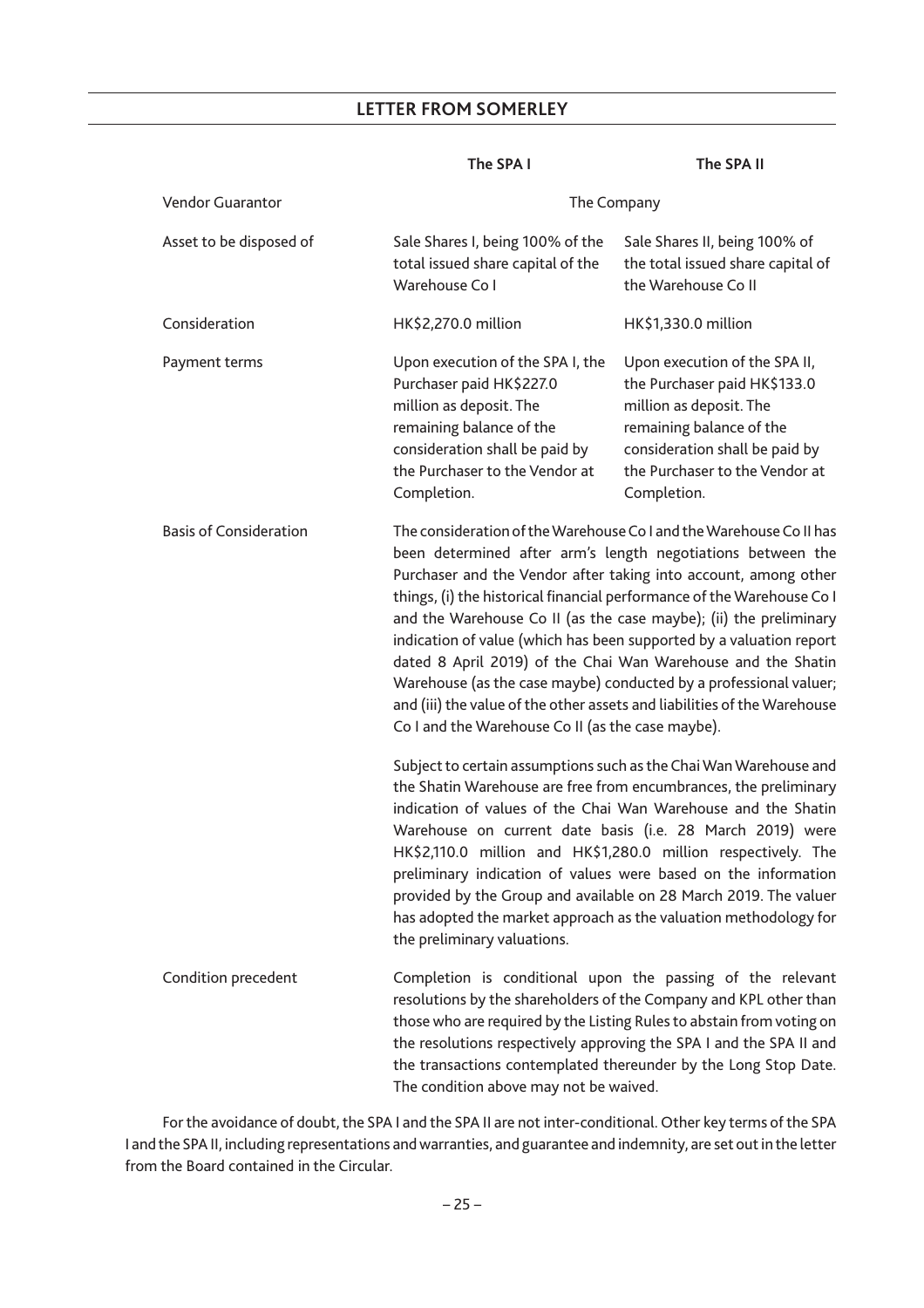# **5. The valuation of the Warehouses**

## *(a) Information on theValuer*

The Warehouses were valued by the Valuer, an independent property valuer appointed by the Company. The full text of the valuation report of the Warehouses as at 8 April 2019 is set out in appendix I to the Circular. The valuation of the Warehouses as at 8 April 2019 (the "**Valuation**") has been carried out in accordance with The HKIS Valuation Standards 2017 Edition published by The Hong Kong Institute of Surveyors and the requirements set out in Chapter 5 of the Listing Rules.

We have reviewed the Valuation Report and certain valuation workings of the Valuer and interviewed the relevant staff of the Valuer with particular attention to: (i) the Valuer's terms of engagement with the Company; (ii) the Valuer's qualification and experience in relation to the preparation of the Valuation; and (iii) the steps and due diligence measures taken by the Valuer in performing the Valuation.

In our review of the engagement letter between the Company and the Valuer, we are satisfied that the terms of engagement between the Company and the Valuer are appropriate to the opinion the Valuer is required to give. The Valuer has confirmed that it is independent from the Company, the Warehouse Companies, KPL and their respective core connected persons, close associates and associates. We further understand that the Valuer is certified with the relevant professional qualifications required to perform the Valuation and the person-in-charge of theValuation has over 30 years of experience in conducting valuation of properties in the People's Republic of China and Hong Kong. We noted that the Valuer mainly carried out its due diligence through management interviews and conducted its own proprietary research and has relied on publicly available information obtained through its own research as well as the financial information provided by the management of the Group.

# *(b) Valuation methodology*

In arriving at its opinion of value, the Valuer has valued the Warehouses by adopting the direct comparison approach by making reference to comparable sales evidence as available in the relevant market subject to suitable adjustments between the subject properties and the comparable properties including but not limited to, location, time, size, age and maintenance standard, etc. We have discussed with the Valuer about the rationale of adopting the abovementioned valuation methodology for valuing the Warehouses. According to the Valuer, the direct comparison approach is the most appropriate valuation method for assessing the market value of the Warehouses as there is transparent and readily available market price information for warehouse properties.

After considering the reasons for the Valuer's choice of adopting the valuation methodology for valuing the Warehouses and the current status of the Warehouses, we are of the opinion that the valuation methodology used is reasonable and acceptable in establishing the market values of the Warehouses as at 8 April 2019.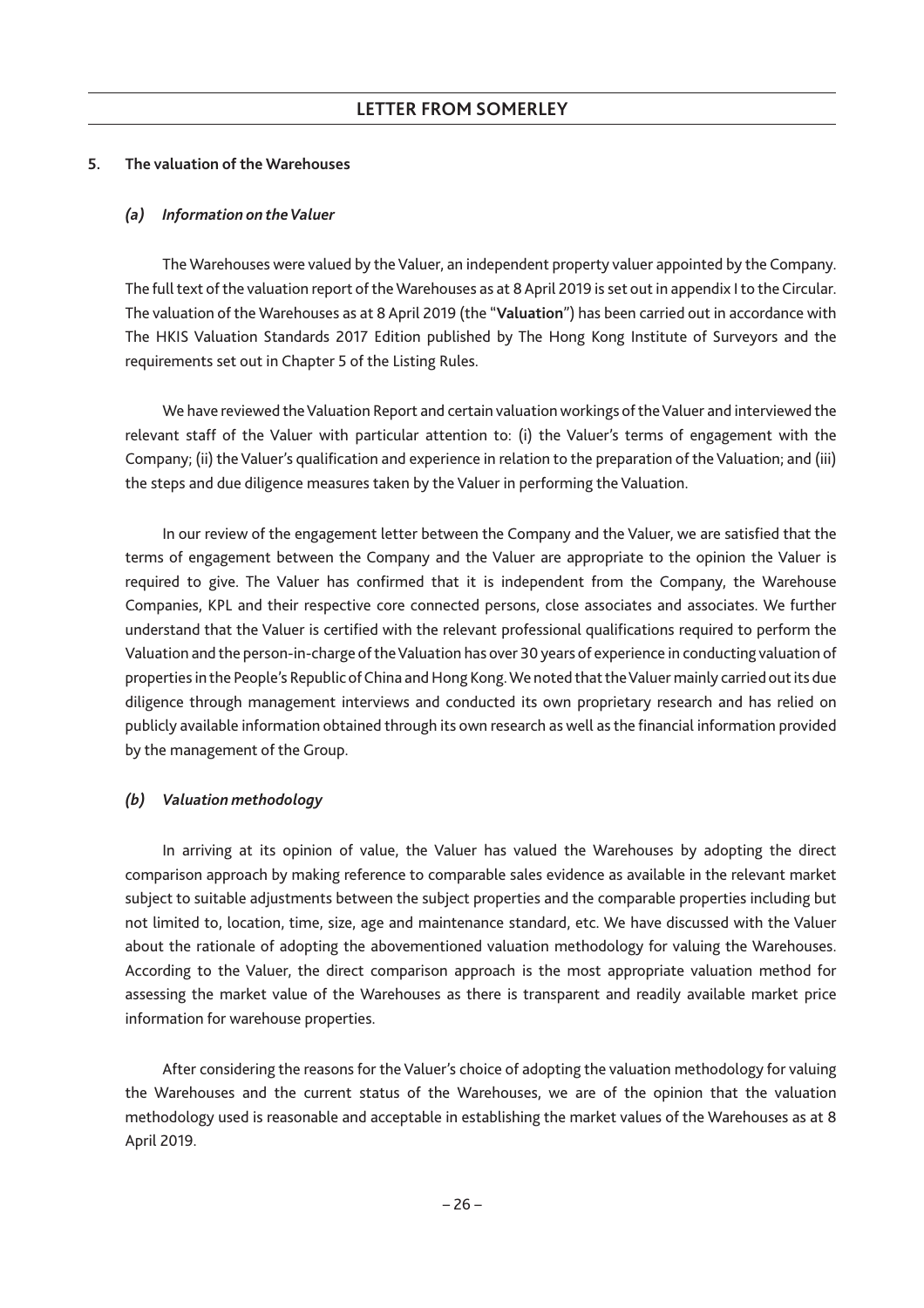# *(c) Valuation bases and assumptions*

In arriving at its opinion of value of the Warehouses, the Valuer generally starts the process by collecting and analysing the recent transactions of the market comparables located in the vicinity of the Warehouses. In particular, the Valuer selected market comparable transactions that (i) were located in the same district or, if not available, nearby districts; (ii) were conducted during the month of the Valuation Date, or if not available, as close as the Valuation Date starting from the second half of 2018. The collected comparables were then adjusted to reflect the difference between the comparables and the Warehouses in terms of, among others, location, time, size, age and maintenance standard. We have reviewed and discussed about the Valuer's workings on the selection of the market comparables and the relevant adjustments made. We are of the view that the basis of selection of market comparables and the adjustments, including various factors (i.e. date of transaction, location, time, size, age and maintenance standard) taken into account, made for reflecting the difference between the selected comparables and theWarehouses are reasonable and relevant for the purpose of establishing the market value of the Warehouses. The appraised value of the Warehouses after applying the direct comparison approach was then derived from the estimated average unit price and gross floor area of the **Warehouses** 

Taking into account the above, we consider that the bases and assumptions adopted by the Valuer for the valuation methodology discussed above are reasonable and in line with market practices.

Based on the Valuation Report, the market values of the Chai Wan Warehouse and the Shatin Warehouse as at 8 April 2019 were HK\$2,110.0 million and HK\$1,280.0 million respectively.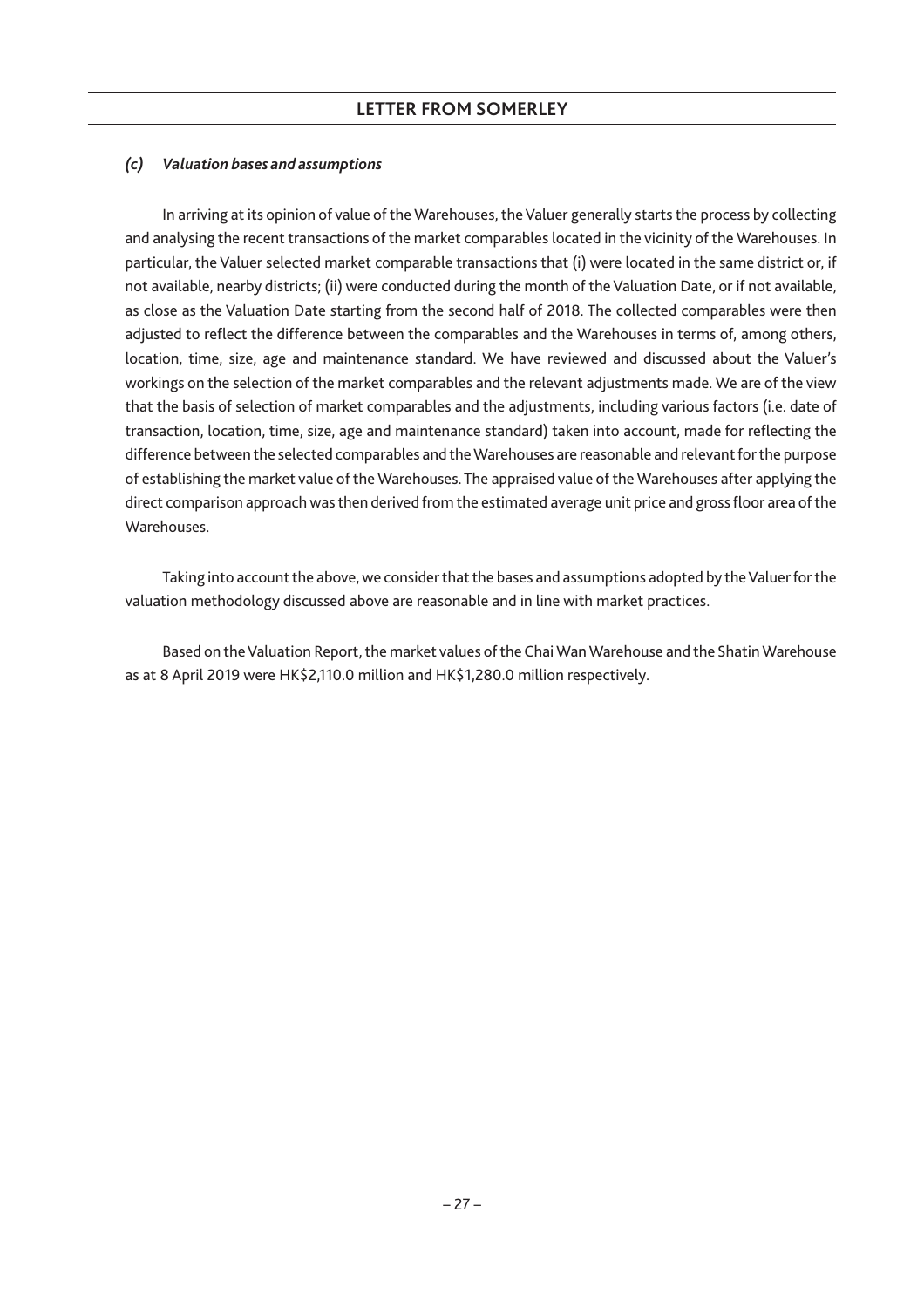# **6. Evaluation of the Consideration**

The total consideration of HK\$3,600.0 million for the Disposals was determined after arm's length negotiations after taking into account, among other things, the Valuation prepared by the Valuer. We set out below our evaluation of the Consideration after taking into account the Valuation in the table below.

|                                                                                                                                                                                                      | Warehouse Co I<br>$HK$$ (million) | Warehouse Coll<br>$HK$ \$ (million) | Total<br>$HK$$ (million) |
|------------------------------------------------------------------------------------------------------------------------------------------------------------------------------------------------------|-----------------------------------|-------------------------------------|--------------------------|
| The consolidated NAV as at 31 December 2018<br>Adjustments:<br>- appreciation in the value of the Warehouses<br>(based on the market valuation of the<br>Warehouses as appraised by the Valuer as at | 880.8                             | 748.0                               | 1,628.8                  |
| 8 April 2019)                                                                                                                                                                                        | 1,233.0                           | 533.0                               | 1,766.0                  |
| - the Relevant Distribution (Note)                                                                                                                                                                   | (0.9)                             | (0.7)                               | (1.6)                    |
| Reassessed consolidated NAV of the Warehouse                                                                                                                                                         |                                   |                                     |                          |
| Companies (the "Reassessed NAV")                                                                                                                                                                     | 2,112.9                           | 1,280.3                             | 3,393.2                  |
| Consideration                                                                                                                                                                                        | 2,270.0                           | 1,330.0                             | 3,600.0                  |
| <b>Premium of the Consideration over</b><br>the Reassessed NAV                                                                                                                                       |                                   |                                     |                          |
| – Amount                                                                                                                                                                                             | 157.1                             | 49.7                                | 206.8                    |
| - Percentage                                                                                                                                                                                         | 7.4%                              | 3.9%                                | 6.1%                     |

*Note:* Pursuant to the SPA I and the SPA II, immediately prior to Completion, theWarehouse Co I and theWarehouse Co II shall distribute a dividend (the "**Relevant Distribution**") such that the consolidated NAV of the Warehouse Co I and the Warehouse Co II (taking into account the agreed values of the Chai Wan Warehouse and the Shatin Warehouse at HK\$2,270.0 million and HK\$1,330.0 million respectively in substitution for the book costs of the respective property and the carrying value of plant and equipment) immediately after the Relevant Distribution shall be equal to the respective consideration of the Chai Wan Warehouse and the Shatin Warehouse (i.e. the consolidated NAV of each of the Warehouse Companies (excluding the relevant warehouse, plant and equipment) shall be nil immediately after the Relevant Distribution). Accordingly, the Reassessed NAV of the Warehouse Co I and Warehouse Co II shall be adjusted for other assets and liabilities (excluding the relevant warehouse, plant and equipment) as at 31 December 2018 of approximately HK\$0.9 million and HK\$0.7 million respectively under the Relevant Distribution.

Appreciation in the value of the Warehouses represents the excess of the market values of the Warehouses as determined based on the valuation prepared by the Valuer as at 8 April 2019 over the book values of the Warehouses as shown in the respective consolidated accounts of the Warehouse Companies as at 31 December 2018. The above adjustments are relevant and necessary in arriving at the reassessed consolidated NAV of each of the Warehouse Companies, as the book value of the consolidated NAV of each ofWarehouse Companies as at 31 December 2018 has not taken into account the latest market valuation of the Warehouses as at 8 April 2019.

The reassessed consolidated NAVs of the Warehouse Co I and the Warehouse Co II, after adjusted for the Valuation and the Relevant Distribution, are approximately HK\$2,112.9 million and approximately HK\$1,280.3 million respectively. The total consideration of HK\$3,600.0 million represents a premium of approximately HK\$206.8 million or 6.1% over the total reassessed consolidated NAV of the Warehouse Companies.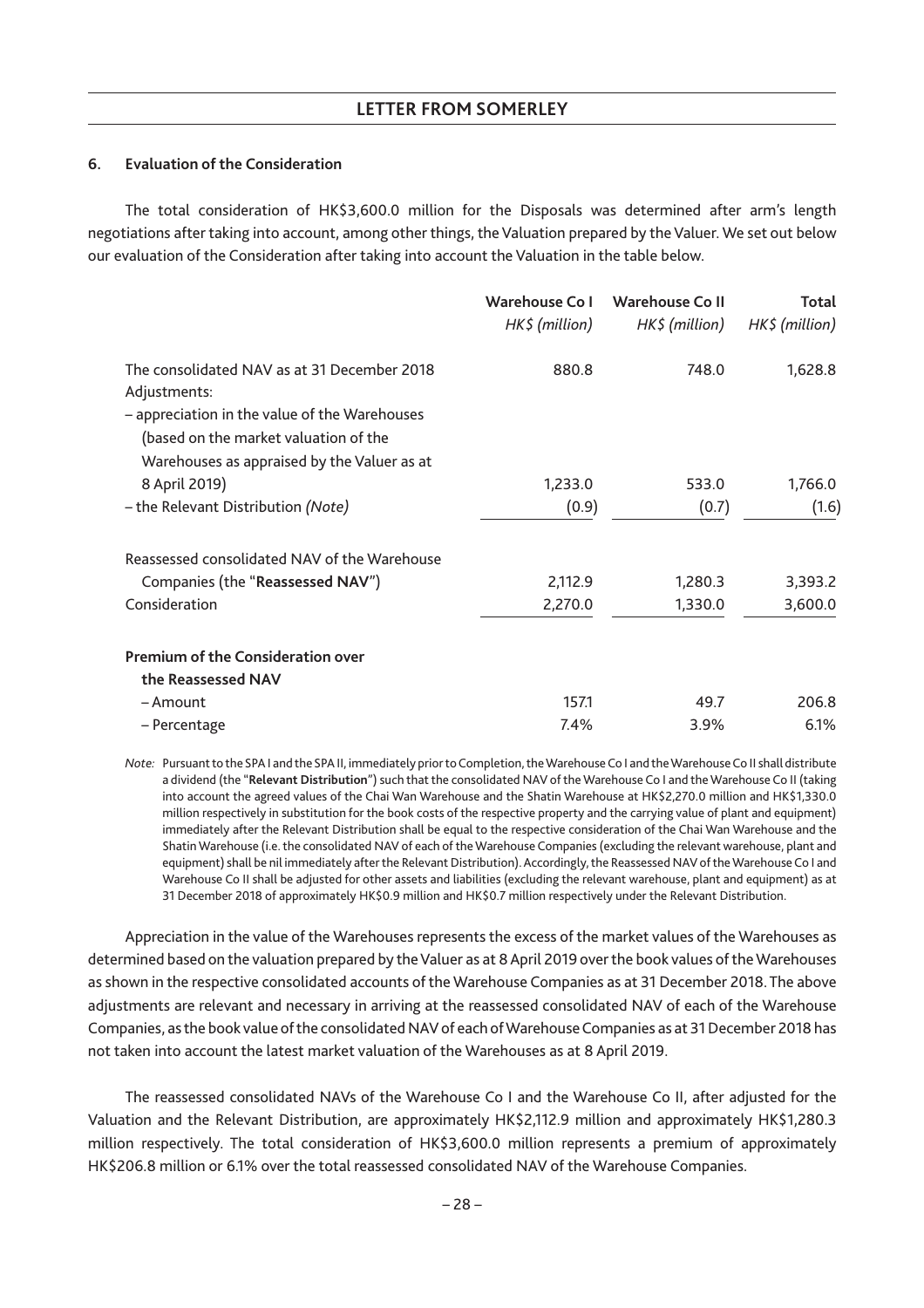On the basis that (i) the Consideration is at a premium over the reassessed consolidated NAV of theWarehouse Companies, which we consider to be a commonly adopted approach in assessing the fairness of the Consideration of property holding companies; and (ii) the valuation methodologies adopted by the Valuer in establishing the market values of the Warehouses are reasonable and acceptable, we consider that the basis of the Consideration is fair and reasonable.

### **7. Financial impacts of the Disposals**

Set out below is a discussion of the effects on earnings, NAV, working capital and gearing of the Group as a result of the Disposals.

### *(a) Earnings*

Upon Completion, theWarehouse Companies will cease to be subsidiaries of the Company. The financial results of the Warehouse Companies will therefore no longer be consolidated into the financial statements of the Group. For the year ended 31 December 2018, the consolidated net profit and the core net profit attributable to the Shareholders were approximately HK\$2,439.8 million and HK\$1,326.3 million, of which approximately HK\$278.8 million and HK\$64.8 million were contributed by the Warehouse Companies.

Furthermore, upon Completion, an one-off gain on the Disposals of approximately HK\$1,972.8 million (before expenses) will be recognised, which is calculated based on the difference between the Consideration and the total book value of the Warehouses and plant and equipment of the Warehouse Companies as at 31 December 2018.

Assuming the Disposals were completed in the beginning of 2018, the consolidated net profit attributable to the Shareholders for the year ended 31 December 2018 would enhance by approximately HK\$1,694.0 million or 69.4% from approximately HK\$2,439.8 million to approximately HK\$4,133.8 million and the core net profit attributable to the Shareholders for the year ended 31 December 2018 would decrease by approximately HK\$64.8 million or 4.9% from approximately HK\$1,326.3 million to approximately HK\$1,261.5 million.

# *(b) NAV*

Upon Completion, the Warehouse Companies will cease to be subsidiaries of the Company. Accordingly, the assets and liabilities of the Warehouse Companies will no longer be consolidated into the consolidated statement of financial position of the Company. The NAV of the Group attributable to the Shareholders as at 31 December 2018 was approximately HK\$20,043.3 million, of which approximately HK\$1,628.8 million was attributable to the Warehouse Companies.

Upon Completion, the NAV of the Group attributable to the Shareholders will be enhanced by the one-off gain on the Disposals of approximately HK\$1,972.8 million to approximately HK\$22,016.1 million as discussed in paragraph (a) above.

In addition, as the Company plans to distribute a special dividend of approximately HK\$600.0 million upon Completion, the NAV of the Group after such distribution will decrease accordingly.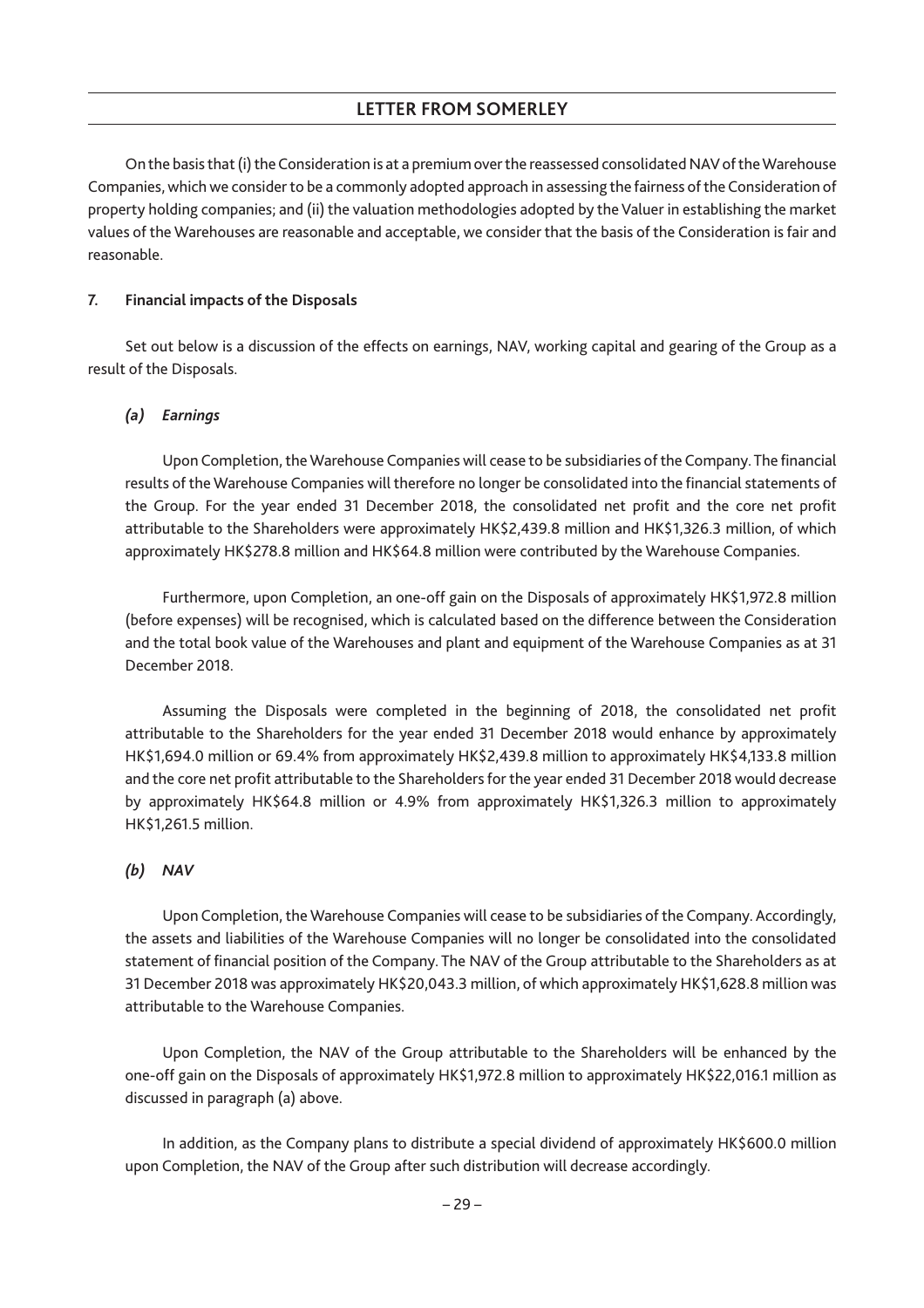# *(c) Working capital*

As at 31 December 2018, the Group had cash and bank balances of approximately HK\$4,305.9 million and net current assets (i.e. total current assets less total current liabilities) of approximately HK\$2,565.0 million. Assuming Completion took place on 31 December 2018, the cash and bank balances of the Group would enhance by approximately HK\$3,600.0 million or 83.6% to approximately HK\$7,905.9 million and the net current assets of the Group would increase by approximately HK\$3,580.8 million or 1.4 times to approximately HK\$6,145.8 million, which is mainly attributable to the receipt of the cash Consideration of approximately HK\$3,600.0 million.

As the Company plans to distribute a special dividend of approximately HK\$600.0 million upon Completion, the cash and bank balances and the working capital therefore will decrease accordingly.

# *(d) Gearing*

As at 31 December 2018, the Group's gearing ratio, being total bank loans and overdrafts divided by equity attributable to the Shareholders excluding put options written on non-controlling interests, was approximately 45.7%. Assuming Completion took place on 31 December 2018, due to the enhancement in the net asset value of the Group as a result of Completion, the gearing ratio of the Group would reduce by approximately 3.9% to approximately 41.8%.

As the Company plans to distribute a special dividend of approximately HK\$600.0 million upon Completion, the gearing ratio will increase as a result of the drop in the NAV of the Group as explained above.

# **OPINION AND RECOMMENDATION**

Having taken into account the above principal factors and reasons, we consider that the Disposals, although are not in the ordinary and usual course of business of the Group, are in the interests of the Company and the Shareholders as a whole.We are also of the view that the terms of the Disposals are on normal commercial terms and fair and reasonable so far as the Independent Shareholders are concerned. We therefore advise the Independent Board Committee to recommend, and we ourselves recommend, the Independent Shareholders to vote in favour of the resolutions to be proposed at the SGM to approve the Disposals.

> Yours faithfully, for and on behalf of **SOMERLEY CAPITAL LIMITED Danny Cheng** *Director*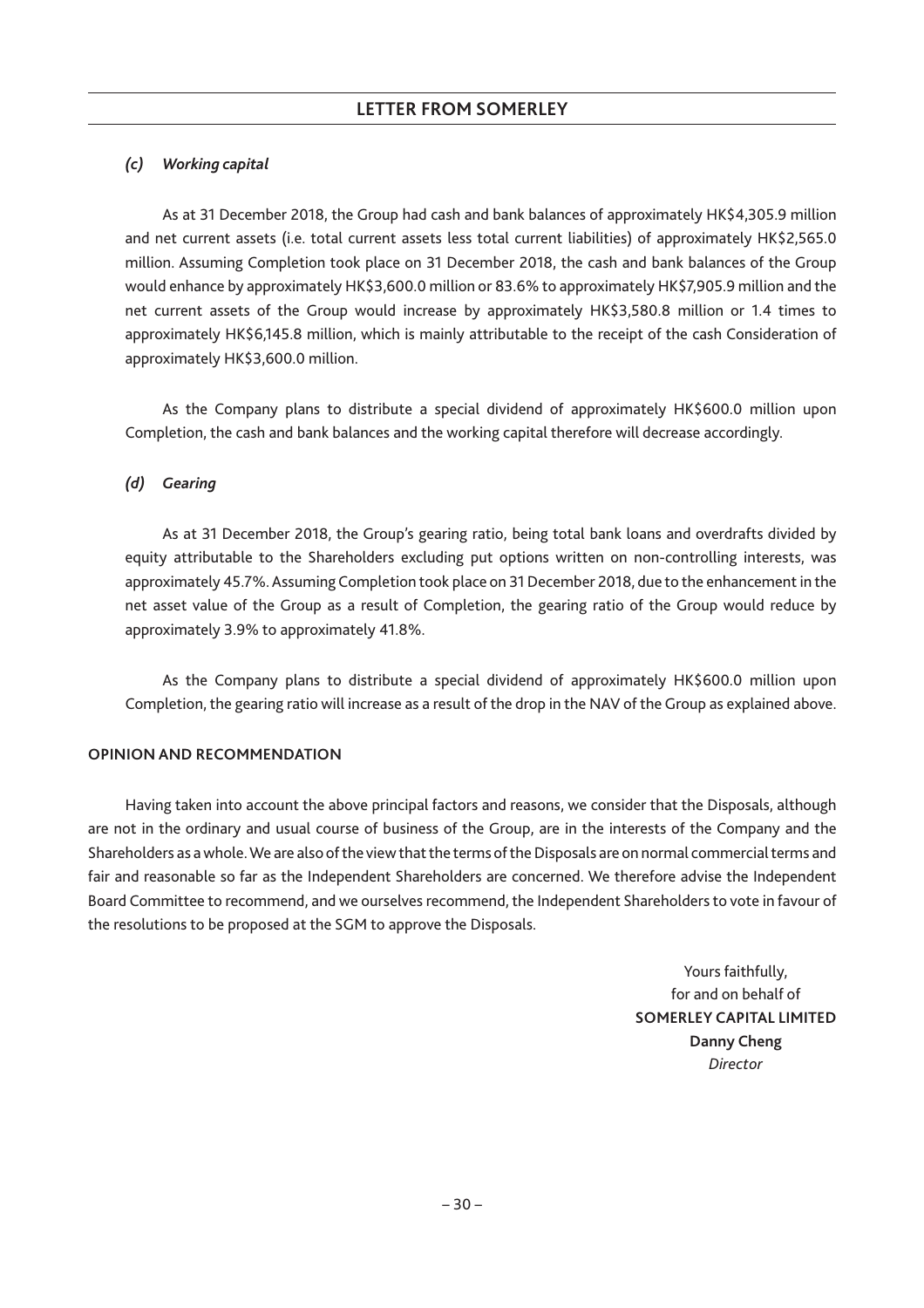*The following is the text of a letter and valuation report prepared for the purpose of incorporation in this circular received fromCushman &Wakefield Limited, an independent property valuer, in connectionwith their opinion of value of the Warehouses held by the Warehouse Subsidiaries as at 8 April 2019.*



16/F Jardine House 1 Connaught Place Central Hong Kong

8 April 2019

The Directors Kerry Logistics Network Limited 16/F, Kerry Cargo Centre 55 Wing Kei Road Kwai Chung New Territories Hong Kong

Dear Sirs,

- **Re: (1) Kerry Warehouse (Chai Wan), 50 Ka Yip Street, Chai Wan, Hong Kong**
	- **(2) Kerry Warehouse (Shatin), 36-42 Shan Mei Street, Shatin, New Territories**

#### **Instructions, Purpose & Valuation Date**

In accordance with the instructions of Kerry Logistics Network Limited (the "Company") for Cushman & Wakefield Limited ("C&W") to value the property interests of held by the Company and/or its subsidiaries (collectively the "Group") situated in Hong Kong (as more particularly described in the attached valuation report), we confirm that we have inspected the properties, made relevant enquiries and obtained such further information as we consider necessary for the purpose of providing you with our opinion of the values of such properties as at 8 April 2019 (the "Valuation Date").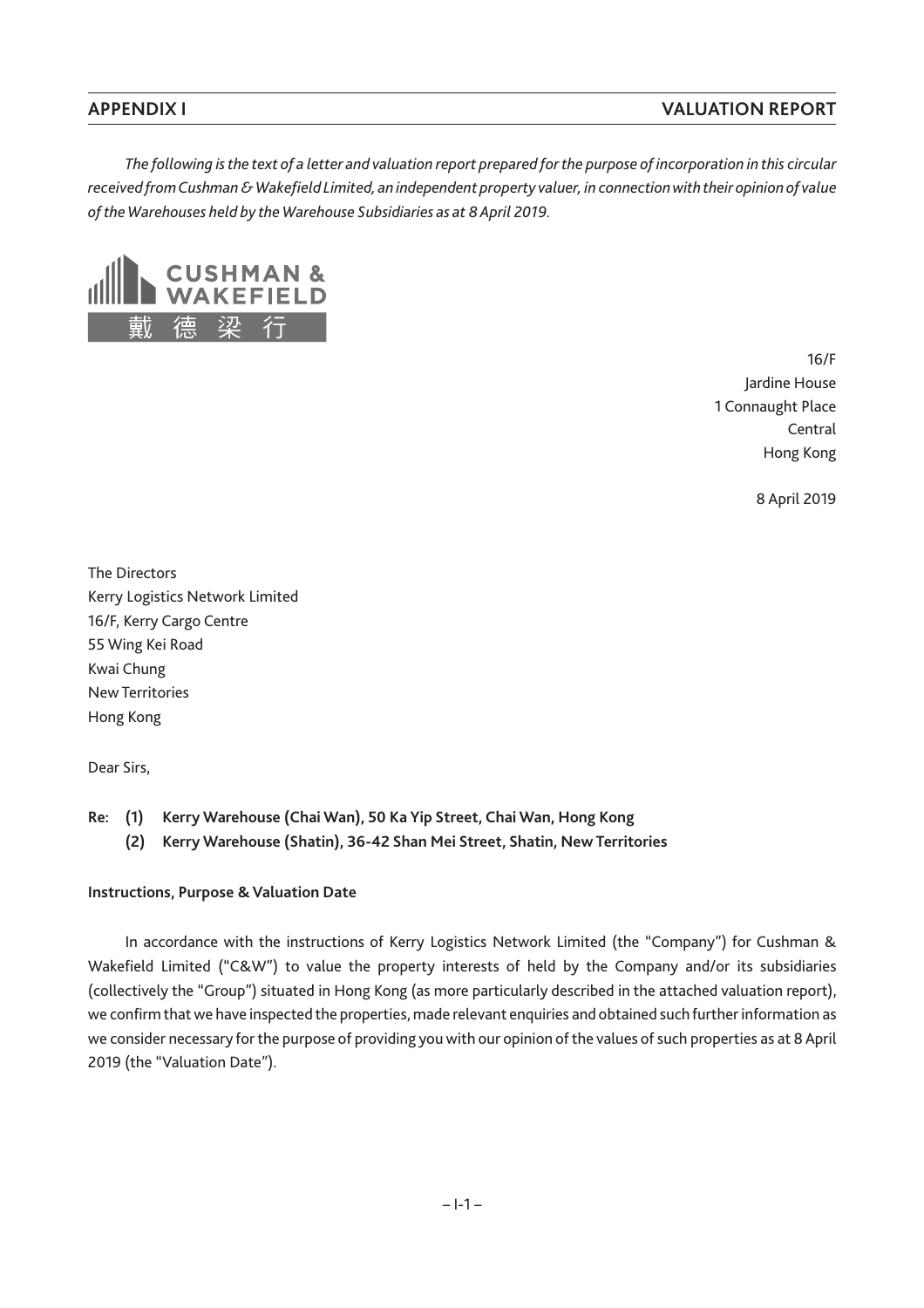## **Basis of Valuation**

Our valuation of each of the properties represents its market value which in accordance with The HKIS Valuation Standards 2017 issued by The Hong Kong Institute of Surveyors is defined as "the estimated amount for which an asset or liability should exchange on the valuation date between a willing buyer and a willing seller in an arm's length transaction, after proper marketing and where the parties had each acted knowledgeably, prudently and without compulsion".

We confirm that the valuations are undertaken in accordance with the requirements set out in Chapter 5 of the Rules Governing the Listing of Securities on The Stock Exchange of the Hong Kong Limited and The HKIS Valuation Standards 2017 issued by The Hong Kong Institute of Surveyors.

Our valuation of each of the properties are on an entirety interest basis.

#### **Valuation Assumptions**

Our valuation of each of the properties excludes an estimated price inflated or deflated by special terms or circumstances such as atypical financing, sale and leaseback arrangements, special considerations or concessions granted by anyone associated with the sale, or any element of value available only to a specific owner or purchaser.

No allowance has been made in our valuations for any charges, mortgages or amounts owing on the Properties nor for any expenses or taxation which may be incurred in effecting a sale.Unless otherwise stated, it is assumed that the properties are free from encumbrances, restrictions and outgoings of an onerous nature which could affect their values.

#### **Method of Valuation**

We have generally valued the properties by market approach assuming sale of the properties in their respective existing state by making reference to comparable sales transactions as available in the relevant market.

# **Source of Information**

We have relied to a very considerable extent on the information given by the Group and have accepted advice given to us on such matters as planning approvals, statutory notices, easements, tenure, identification of land and buildings, particulars of occupancy, site and floor areas, tenancy details, site and floor plans, interest attributable to the Group and all other relevant matters.

Dimensions and measurements are based on the copies of documents or other information provided to us by the Group and are therefore only approximations. No on-site measurement has been carried out.We have no reason to doubt the truth and accuracy of the information provided to us by the Group which is material to the valuations. We were also advised by the Group that no material facts have been omitted from the information provided.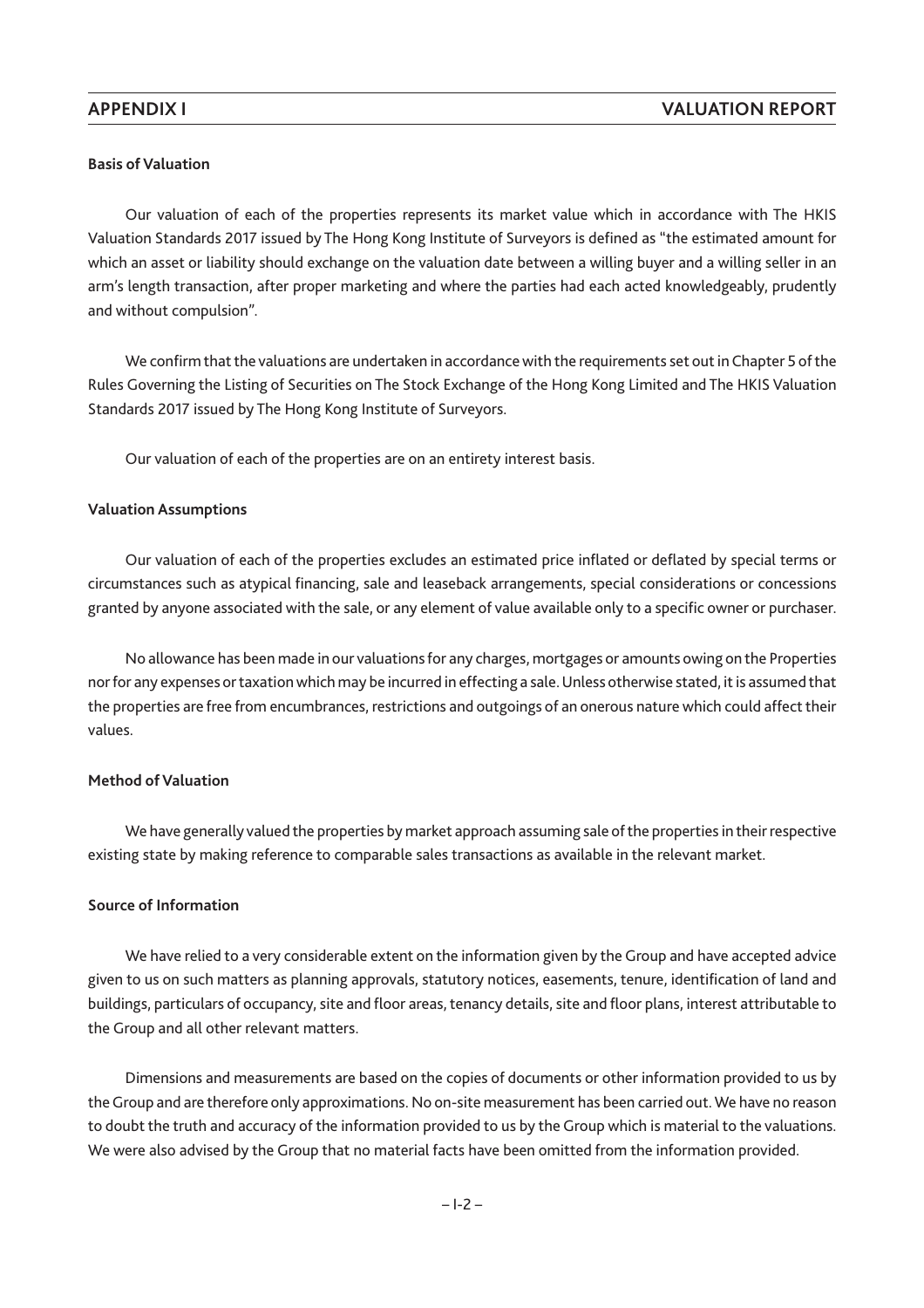# **Title Investigation**

We have not been able to cause title searches of the property interests in Hong Kong, but we have been provided with extracts of documents in relation to the titles to the property interests. However, we have not inspected the original documents to verify ownership or to ascertain any amendments which may not appear on the copies handed to us. All documents have been used for reference only and all dimensions, measurements and areas are approximate.

# **Site Inspection**

Our valuer, Angelina Kwok (MHKIS), inspected the exterior of the properties in March 2019. However, no structural survey has been made, but in the course of our inspections, we did not note any serious defects. We are not, however, able to report whether the properties are free of rot, infestation or any other structural defects. No test was carried out on any of the services. Moreover, we have not carried out any soil investigation to determine the suitability of the soil conditions and services etc for any future redevelopment. Unless otherwise stated, we have not been able to carry out detailed on-site measurements to verify the site and floor areas of the properties and we have assumed that the areas shown on the documents handed to us are correct.

# **Confirmation of Independence**

We hereby confirm that C&W and the undersigned have no pecuniary or other interests that could conflict with the proper valuation of the properties or could reasonably be regarded as being capable of affecting our ability to give an unbiased opinion.

We enclose herewith a summary of valuations and our valuation report for your attention.

Yours faithfully, For and on behalf of **Cushman & Wakefield Limited**

**K. B. Wong** *MRICS, FHKIS, RPS(GP) Executive Director* Valuation & Advisory Services, Hong Kong

*Note:* Mr. K. B. Wong is a Registered Professional Surveyor (General Practice) who has over 30 years' experience in valuation of properties in Hong Kong. Mr. Wong is competent and has sufficient current knowledge of the market and the skill to undertake the valuation.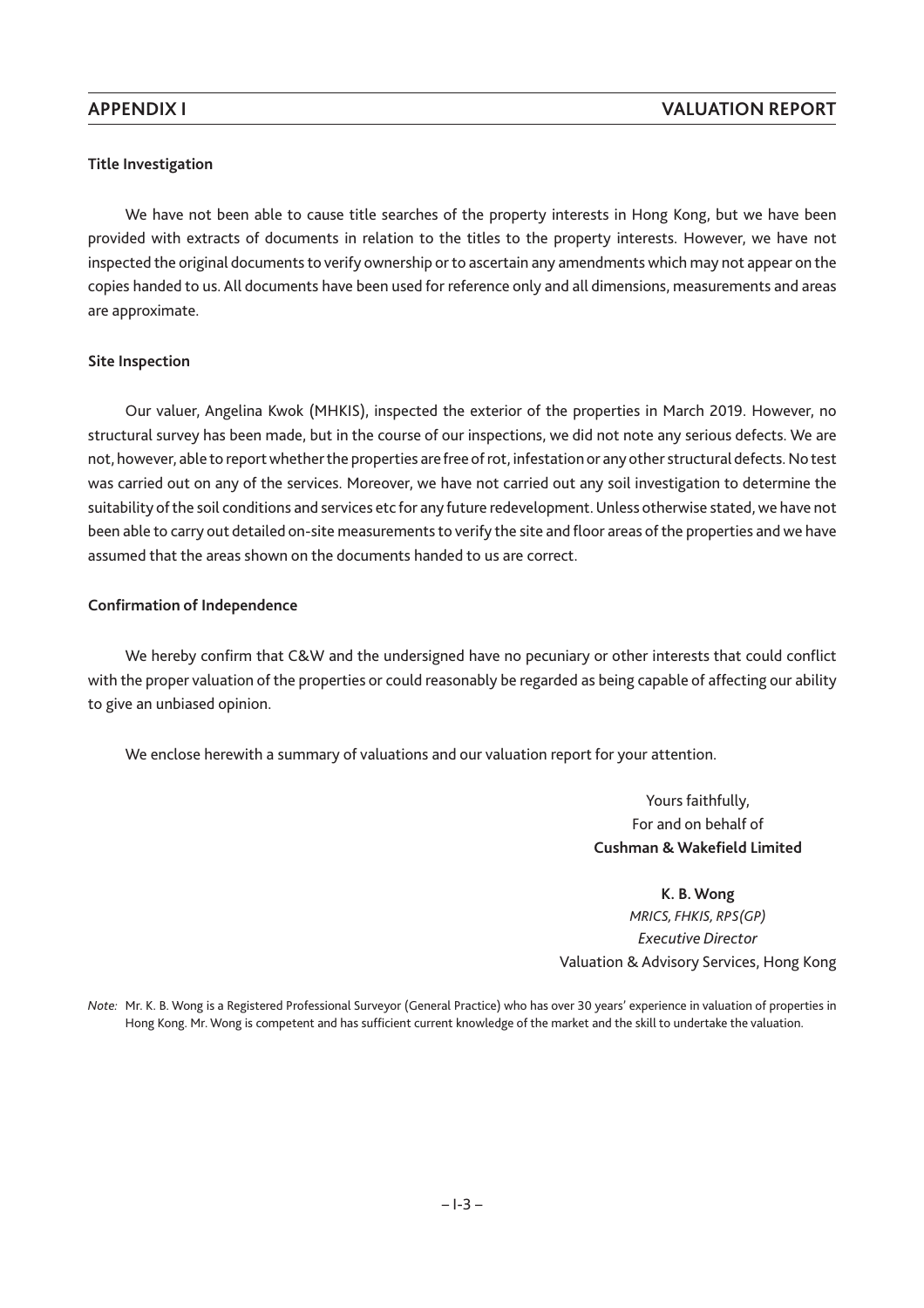|    | <b>SUMMARY OF VALUATIONS</b>                |        |                      |
|----|---------------------------------------------|--------|----------------------|
|    |                                             |        | Market value in      |
|    |                                             |        | existing state as at |
|    | Property                                    |        | 8 April 2019         |
|    |                                             |        | HK\$                 |
|    | Properties held by the Group for Investment |        |                      |
| 1. | Kerry Warehouse (Chai Wan),                 |        | 2,110,000,000        |
|    | 50 Ka Yip Street,                           |        |                      |
|    | Chai Wan,                                   |        |                      |
|    | Hong Kong                                   |        |                      |
| 2. | Kerry Warehouse (Shatin),                   |        | 1,280,000,000        |
|    | 36-42 Shan Mei Street,                      |        |                      |
|    | Shatin,                                     |        |                      |
|    | <b>New Territories</b>                      |        |                      |
|    |                                             | Total: | 3,390,000,000        |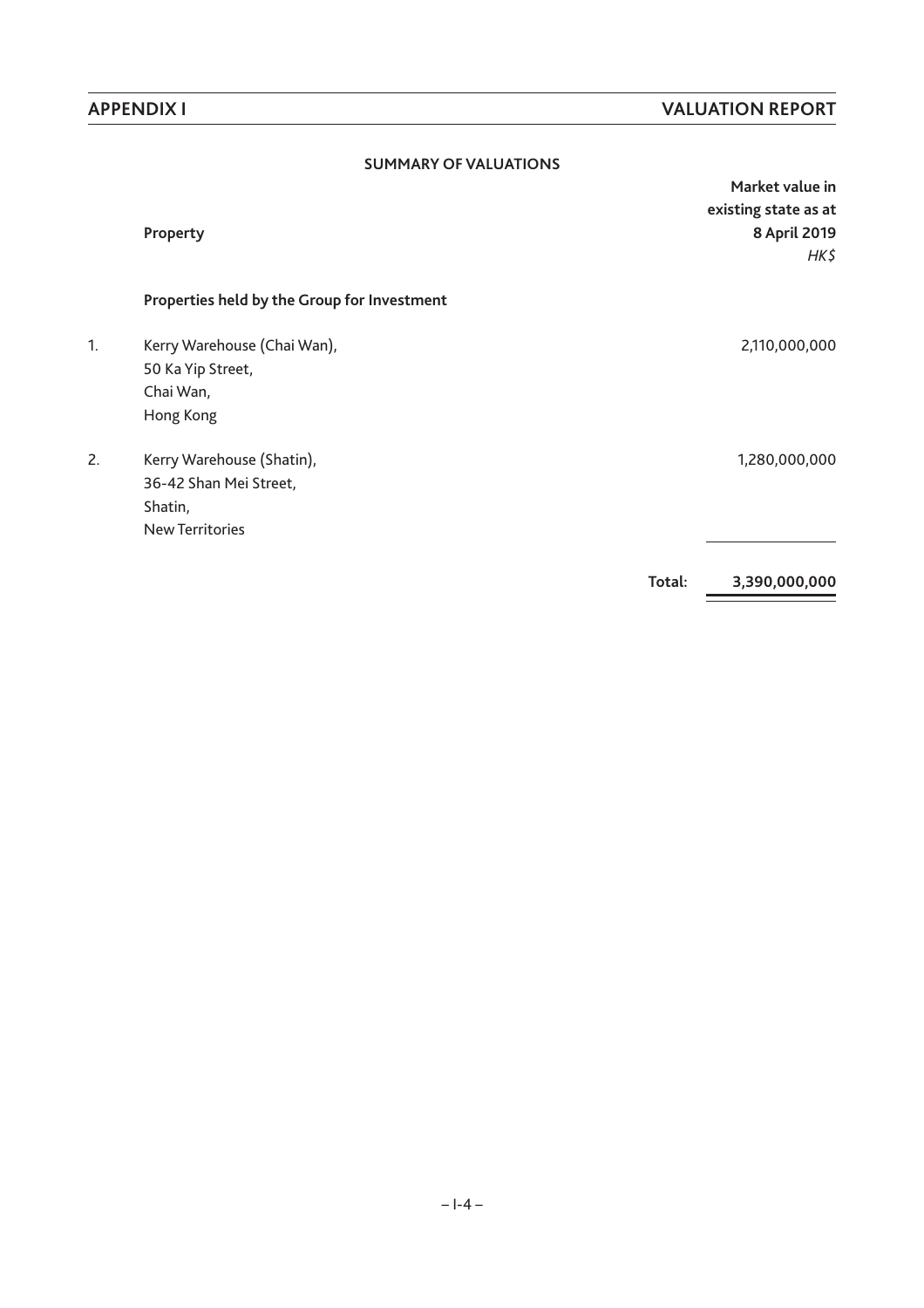**Market value in**

## **VALUATION REPORT**

#### **Properties held by the Group for Investment**

|    | Property                       | <b>Description and tenure</b> |                                                                                                                                       |                   | Particulars of occupancy                                           | existing state as at<br>8 April 2019 |
|----|--------------------------------|-------------------------------|---------------------------------------------------------------------------------------------------------------------------------------|-------------------|--------------------------------------------------------------------|--------------------------------------|
| 1. | Kerry Warehouse<br>(Chai Wan), |                               | The property comprises a 15-storey<br>warehouse building completed in two                                                             |                   | Except a portion of 179,850<br>sq.ft. (16,708.47 sq.m.) that is    | HK\$2,110,000,000<br>(HONG KONG      |
|    | 50 Ka Yip Street,              |                               | phases in 1986 and 1988 respectively.                                                                                                 |                   | vacant, the property is subject                                    | <b>DOLLARS TWO</b>                   |
|    | Chai Wan,                      |                               | Parking and loading/unloading spaces are                                                                                              |                   | to various tenancies with the                                      | <b>BILLION ONE</b>                   |
|    | Hong Kong                      |                               | provided on the Ground Floor.                                                                                                         |                   | latest tenancy due to expire on<br>31 July 2021. The total monthly | <b>HUNDRED AND TEN</b><br>MILLION)   |
|    | Chai Wan Inland Lot<br>No. 113 |                               | The registered site area of the property is<br>approximately 4,900 sq.m. (52,744 sq.ft.).                                             |                   | rent is approximately<br>HK\$1,953,000 exclusive of                |                                      |
|    |                                | The property has sea access.  |                                                                                                                                       |                   | management fees and rates.                                         |                                      |
|    |                                |                               | The approximate gross floor areas of the                                                                                              |                   | The property is also subject to                                    |                                      |
|    |                                | property are as follows:-     |                                                                                                                                       |                   | intra-group tenancies with the<br>latest tenancy due to expire on  |                                      |
|    |                                | Floor                         | <b>Gross Floor Area</b>                                                                                                               |                   | 22 April 2020. The total                                           |                                      |
|    |                                |                               | sq.m.                                                                                                                                 | sq.ft.            | monthly rent is approximately<br>HK\$1,286,000 exclusive of        |                                      |
|    |                                | Ground                        | 514.03                                                                                                                                | 5,533             | management fees and rates.                                         |                                      |
|    |                                | 1st                           | 3,289.39                                                                                                                              | 35,407            |                                                                    |                                      |
|    |                                | 2nd to 3rd                    | $3,862.13 \times 2$                                                                                                                   | $41,572 \times 2$ |                                                                    |                                      |
|    |                                | 4th to 8th                    | $3,525.83 \times 5$                                                                                                                   | 37,952 x 5        |                                                                    |                                      |
|    |                                | 9th                           | 3,409.42                                                                                                                              | 36,699            |                                                                    |                                      |
|    |                                | 10th                          | 3,380.16                                                                                                                              | 36,384            |                                                                    |                                      |
|    |                                | 11th to 13th                  | $3,499.54 \times 3$                                                                                                                   | $37,669 \times 3$ |                                                                    |                                      |
|    |                                | 14th                          | 3,261.15                                                                                                                              | 35,103            |                                                                    |                                      |
|    |                                | Total:                        | 49,706.18                                                                                                                             | 535,037           |                                                                    |                                      |
|    |                                |                               | In addition, 1 container parking space, 26<br>lorry parking spaces and 26 van/car parking<br>spaces are provided within the property. |                   |                                                                    |                                      |

The property is held from the Government under Conditions of Sale No. 11485 for a term of 75 years commencing on 27 February 1981 renewable for a further term of 75 years. The Government Rent payable for the lot is HK\$1,000 per annum.

- (1) The registered owner of the property is Kerry Warehouse (Chai Wan) Limited, a wholly owned subsidiary of the Company.
- (2) The property falls within a land use zone for "Industrial" purposes under ChaiWan Outline Zoning Plan No. S/H20/23 dated 5 September 2017.
- (3) In undertaking our valuation, we have made reference to sales prices of comparable properties with a price range of HK\$3,200 to HK\$4,500 psf gross. The unit rate assumed by us is consistent with the relevant comparables after adjustments of location, size, age, time and other relevant factors.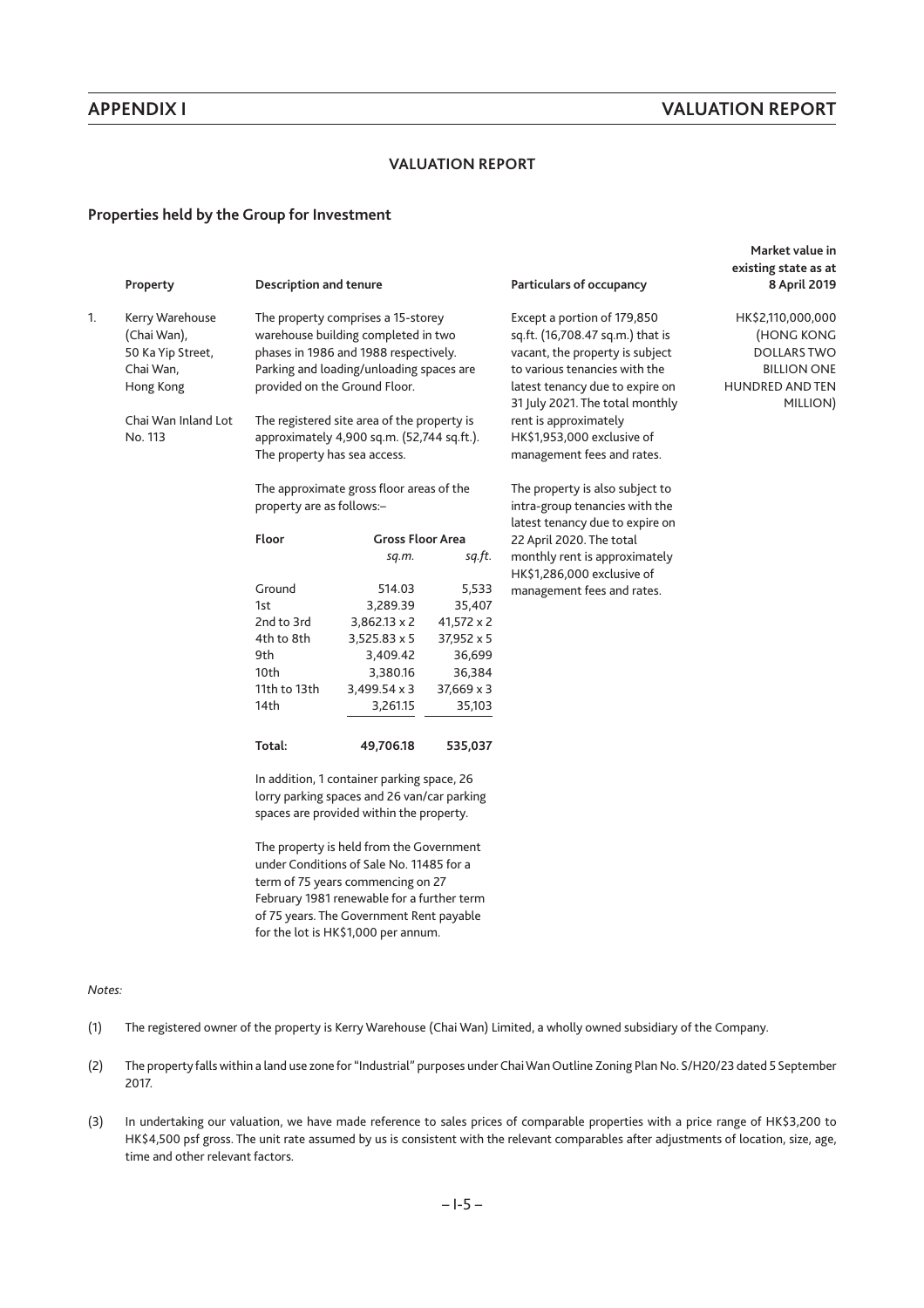## **VALUATION REPORT**

#### **Properties held by the Group for Investment**

2. Kerry Warehouse (Shatin), 36-42 Shan Mei Street, Shatin, New Territories

> Sha Tin Town Lot No. 179

The property comprises a 17-storey warehouse building completed in two phases both in 1988. Parking and loading/unloading spaces are provided on the Upper Ground Floor and the Ground Floor is a public lorry park.

The registered site area of the property is approximately 3,956 sq.m. (42,582 sq.ft.).

The approximate gross floor areas of the property are as follows:–

| Floor       | <b>Gross Floor Area</b> |            |  |
|-------------|-------------------------|------------|--|
|             | sq.m.                   | sq.ft.     |  |
| 1st         | 2.567.82                | 27.640     |  |
| 2nd to 5th  | $2.680.32 \times 4$     | 28.851 x 4 |  |
| 6th         | 2.680.04                | 28.848     |  |
| 7th         | 2.680.32                | 28.851     |  |
| 8th to 14th | 2,680.04 x 7            | 28.848 x 7 |  |
| 15th        | 2,680.32                | 28,851     |  |

In addition, 1 container parking space, 21 lorry parking spaces and 20 van/car parking spaces are provided within the property. Apart from these, a public lorry park accommodating 21 lorry parking spaces is provided.

**Total: 40,090.06 431,530**

The property is held from the Government under New Grant No. ST11783 for a term of 99 years commencing on 1 July 1898 less the last three days extended until 30 June 2047. The Government Rent payable for the lot is an amount equal to 3% of the rateable value for the time being of the lot per annum.

#### *Notes:*

- (1) The registered owner of the property is Kerry Warehouse (Shatin) Limited, a wholly owned subsidiary of the Company.
- (2) The property falls within a land use zone for "Industrial" purposes under Sha Tin Outline Zoning Plan No. S/ST/34 dated 29 May 2018.
- (3) In undertaking our valuation, we have made reference to sales prices of comparable properties with a price range of HK\$2,400 to HK\$3,500 psf gross.The unit rate assumed by us is consistent with the relevant comparables after adjustments of location, size, age, time and other relevant factors.

#### Property **Property** Description and tenure **Particulars of occupancy**

The property is fully let and subject to various tenancies with the latest tenancy due to expire on 23 March 2021. The total monthly rent is approximately HK\$5,347,000 exclusive of management fees and rates.

**Market value in existing state as at 8 April 2019**

HK\$1,280,000,000 (HONG KONG DOLLARS ONE BILLION TWO HUNDRED AND EIGHTY MILLION)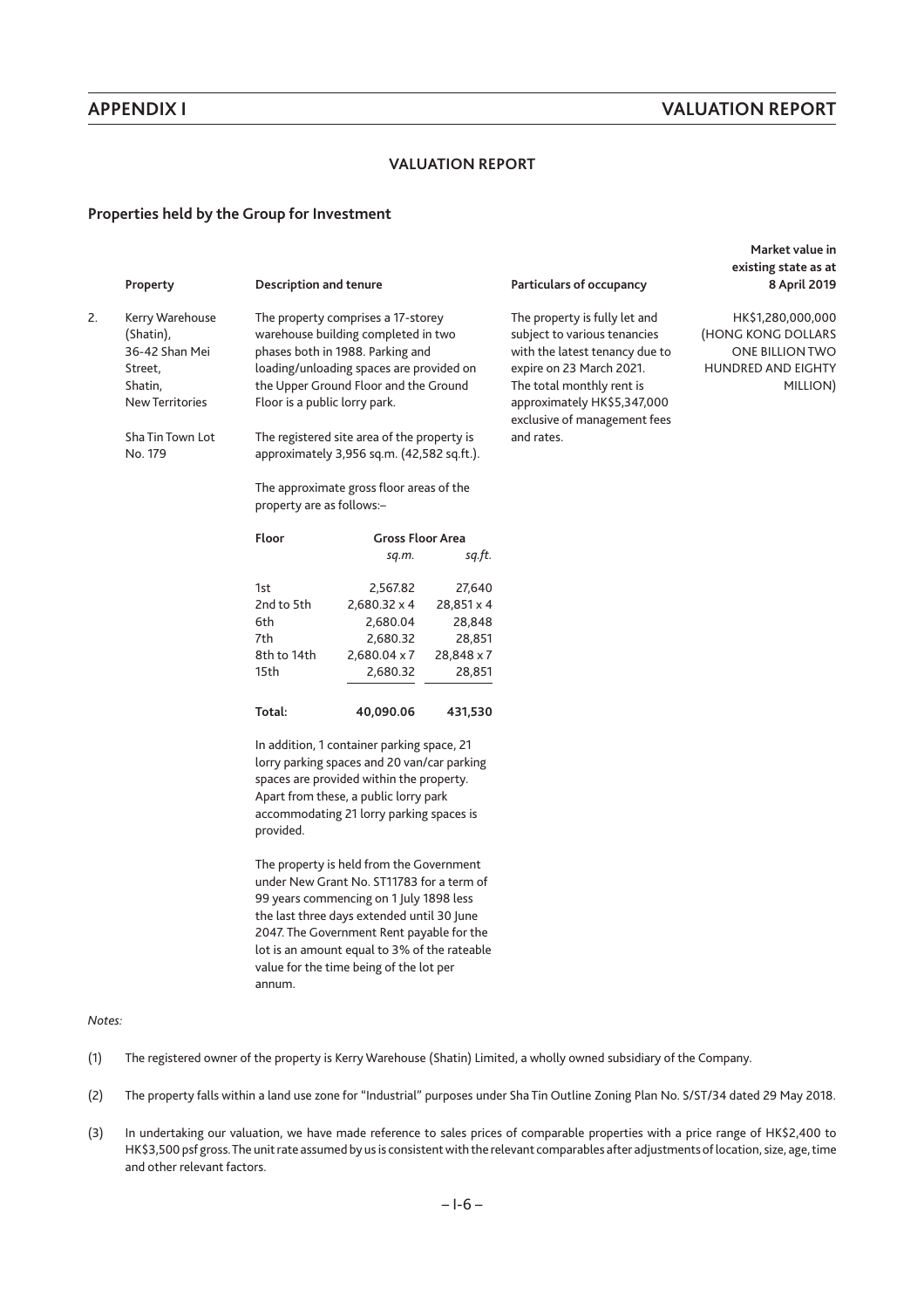# **1. RESPONSIBILITY STATEMENT**

This circular, for which the Directors collectively and individually accept full responsibility, includes particulars given in compliance with the Listing Rules for the purpose of giving information with regard to the Group. The Directors having made all reasonable enquiries, confirm that to the best of their knowledge and belief the information contained in this circular is accurate and complete in all material respects and not misleading or deceptive, and there are no other matters the omission of which would make any statement herein or this circular misleading.

# **2. DISCLOSURE OF INTERESTS BY DIRECTORS**

# **(a) Directors' and chief executive's interests and short positions in the Shares, underlying shares or debentures of the Company or its associated corporations**

As at the Latest Practicable Date, the interests and short positions of the Directors and the chief executive officer of the Company in the Shares, underlying shares and debentures of the Company or any of its associated corporations (within the meaning of Part XV to the SFO) which are required to be notified to the Company and the Stock Exchange pursuant to Divisions 7 and 8 of Part XV of the SFO (including interests and short positions which they are taken or deemed to have under such provisions of SFO), or are required to be recorded in the register required to be kept by the Company pursuant to Section 352 of the SFO, or which are required to be notified to the Company and the Stock Exchange pursuant to the Model Code for Securities Transactions by Directors of Listed Issuers contained in the Listing Rules are listed as follows:

| <b>Directors</b>                       | Number of<br><b>Shares held</b> | <b>Number</b><br>of share<br>options held | Capacity and<br>nature of interest                                                          | Approximate<br>percentage of the<br>interest in the<br>Company's issued<br>share capital <sup>(1)</sup> |
|----------------------------------------|---------------------------------|-------------------------------------------|---------------------------------------------------------------------------------------------|---------------------------------------------------------------------------------------------------------|
| Mr Yeo George Yong-boon <sup>(2)</sup> | 5,005,000                       |                                           | Beneficial owner,<br>interest held by<br>spouse and jointly<br>held interest with<br>spouse | 0.29%                                                                                                   |
| Mr Ma Wing Kai William <sup>(3)</sup>  | 1,591,510                       | 4,000,000                                 | Beneficial owner and<br>beneficiary of<br>discretionary trust                               | 0.33%                                                                                                   |
| Mr Kuok Khoon Hua <sup>(4)</sup>       | 3,119,492                       | 1,000,000                                 | Beneficial owner and<br>beneficiary of<br>discretionary trust                               | 0.24%                                                                                                   |
| Mr Ng Kin Hang <sup>(5)</sup>          |                                 | 120,000                                   |                                                                                             | 0.01%                                                                                                   |
| Mr Chin Siu Wa Alfred <sup>(6)</sup>   | 1,300,000                       |                                           | Beneficiary of<br>discretionary trust                                                       | 0.08%                                                                                                   |
| Mr Wan Kam To <sup>(7)</sup>           |                                 | 200,000                                   |                                                                                             | 0.01%                                                                                                   |
| Ms Wong Yu Pok Marina <sup>(8)</sup>   |                                 | 200,000                                   |                                                                                             | 0.01%                                                                                                   |
| Mr Yeo Philip Liat Kok <sup>(9)</sup>  |                                 | 200,000                                   |                                                                                             | 0.01%                                                                                                   |

### *Long positions in the Shares*

<sup>(1)</sup> The approximate percentage of the interest in the Company's total issued share capital is based on a total of 1,711,718,112 Shares of the Company in issue as at the Latest Practicable Date.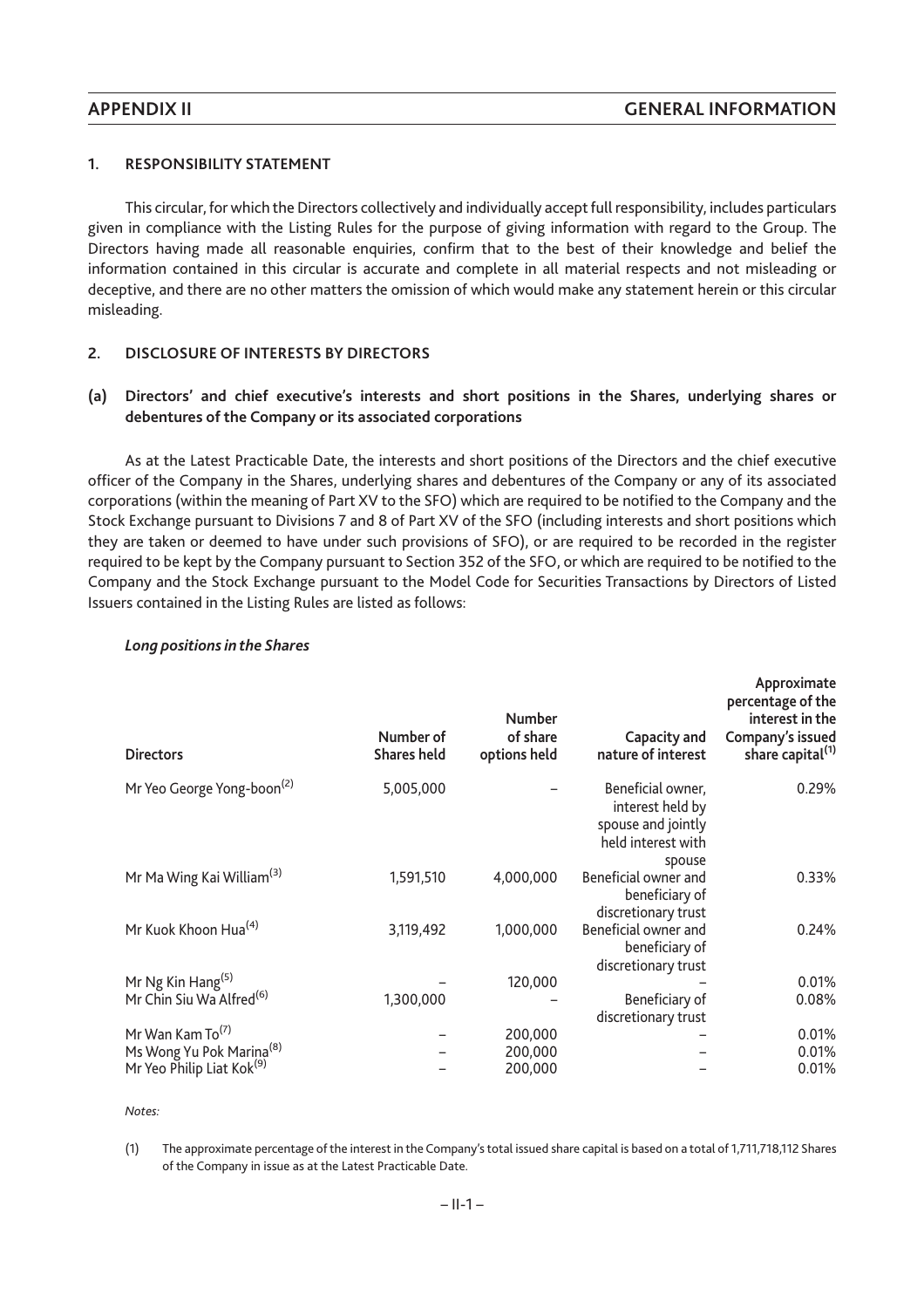- (2) Mr Yeo is interested in (i) 3,000,000 Shares as beneficial owner; (ii) 5,000 Shares held by his spouse; and (iii) 2,000,000 Shares held jointly with his spouse.
- (3) Mr Ma is interested in (i) 291,510 Shares as beneficial owner; (ii) options granted under the Pre-IPO Share Option Scheme to subscribe for 3,000,000 Shares; (iii) options granted under the Post-IPO Share Option Scheme to subscribe for 1,000,000 Shares; and (iv) 1,300,000 Shares held through a discretionary trust of which Mr Ma is a discretionary beneficiary.
- (4) Mr Kuok is interested in (i) 101,000 Shares as beneficial owner; (ii) options granted under the Pre-IPO Share Option Scheme to subscribe for 800,000 Shares; (iii) options granted under the Post-IPO Share Option Scheme to subscribe for 200,000 Shares; and (iv) 3,018,492 Shares held through discretionary trusts of which Mr Kuok is a discretionary beneficiary.
- (5) Mr Ng is interested in options granted under the Pre-IPO Share Option Scheme to subscribe for 120,000 Shares.
- (6) Mr Chin is interested in 1,300,000 Shares held through a discretionary trust of which Mr Chin is a discretionary beneficiary.
- (7) Mr Wan is interested in the options granted under the Pre-IPO Share Option Scheme to subscribe for 200,000 Shares.
- (8) Ms Wong is interested in the options granted under the Pre-IPO Share Option Scheme to subscribe for 200,000 Shares.
- (9) Mr Philip Yeo is interested in the options granted under the Pre-IPO Share Option Scheme to subscribe for 200,000 Shares.

### *Long positions in the shares of KerryGroup Limited ("KGL")*

| <b>Directors</b>                      | <b>Total interests</b> | Approximate<br>percentage<br>of issued<br>share capital <sup>(1)</sup> |
|---------------------------------------|------------------------|------------------------------------------------------------------------|
| Mr Ma Wing Kai William <sup>(2)</sup> | 1.810.620              | 0.12%                                                                  |
| Mr Kuok Khoon Hua <sup>(3)</sup>      | 226,475,033            | 14.92%                                                                 |
| Mr Chin Siu Wa Alfred <sup>(4)</sup>  | 2,000,000              | 0.13%                                                                  |

- (1) The approximate percentage of the interest in the total issued share capital of KGL is based on all interests in its ordinary shares as at the Latest Practicable Date.
- (2) Mr Ma is interested in (i) 1,310,620 ordinary shares in KGL as beneficial owner; and (ii) options granted under the share option scheme of KGL to subscribe for 500,000 ordinary shares in KGL.
- (3) Mr Kuok is interested in (i) 5,000 ordinary shares in KGL as beneficial owner; (ii) options granted under the share option scheme of KGL to subscribe for 1,995,000 ordinary shares in KGL; and (iii) 224,475,033 ordinary shares in KGL held through discretionary trusts of which Mr Kuok is a discretionary beneficiary.
- (4) Mr Chin is interested in (i) 500,000 ordinary shares in KGL as beneficial owner; (ii) options granted under the share option scheme of KGL to subscribe for 1,000,000 ordinary shares in KGL; and (iii) 500,000 ordinary shares in KGL held through his controlled corporation.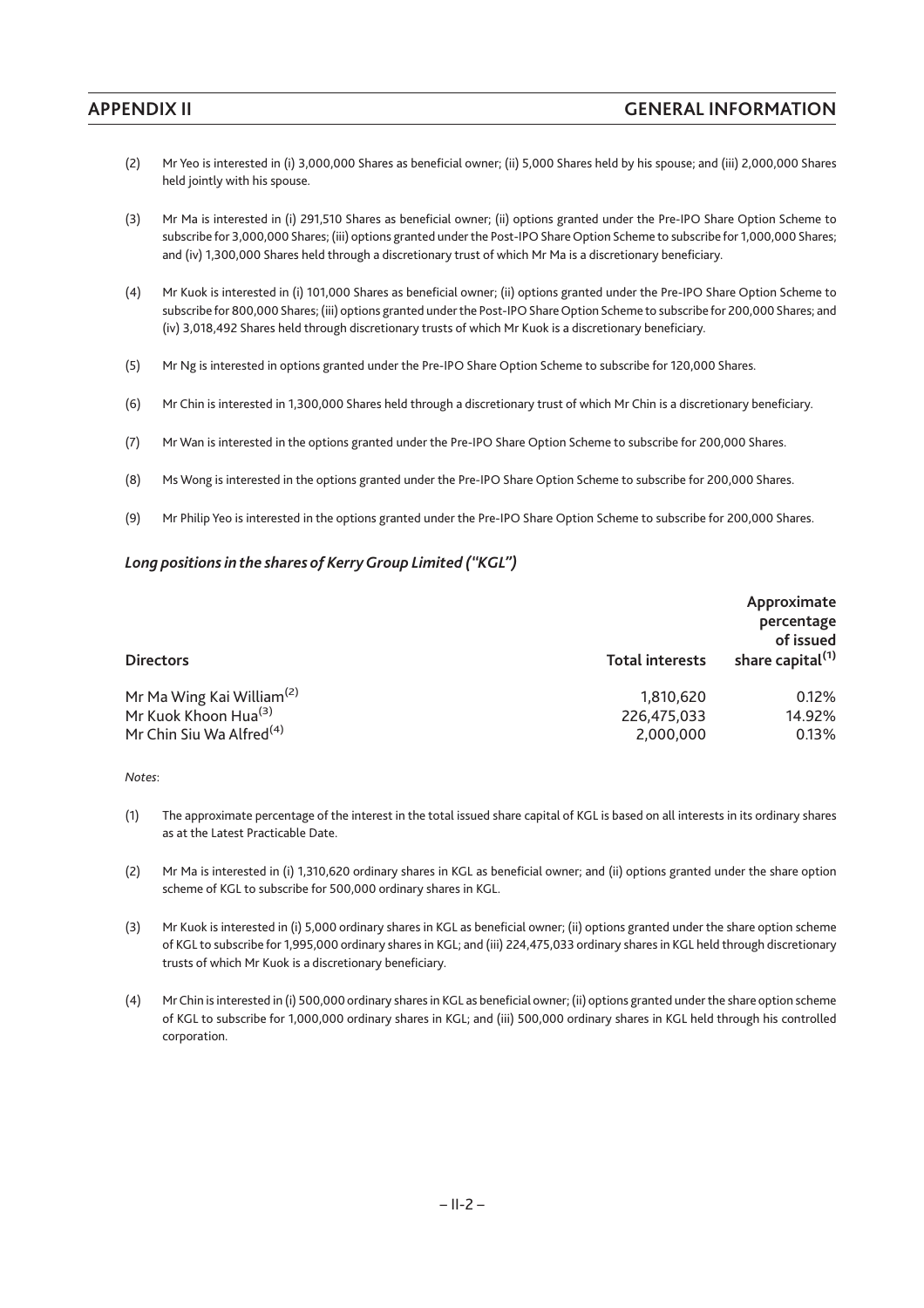# *Long positions in the shares of Kerry Properties Limited ("KPL")*

|                                        |                        | Approximate<br>percentage<br>of issued |
|----------------------------------------|------------------------|----------------------------------------|
| <b>Directors</b>                       | <b>Total interests</b> | share capital <sup>(1)</sup>           |
| Mr Yeo George Yong-boon <sup>(2)</sup> | 10,000                 | $0.00\%$                               |
| Mr Ma Wing Kai William <sup>(3)</sup>  | 891,020                | 0.06%                                  |
| Mr Kuok Khoon Hua <sup>(4)</sup>       | 4,477,176              | 0.31%                                  |
| Mr Chin Siu Wa Alfred <sup>(5)</sup>   | 50,000                 | $0.00\%$                               |

*Notes*:

(1) The approximate percentage of the interest in the total issued share capital of KPL is based on all interests in its ordinary shares as at the Latest Practicable Date.

- (2) Mr Yeo is interested in 10,000 ordinary shares in KPL held by his spouse.
- (3) Mr Ma is interested in (i) 341,020 ordinary shares in KPL as beneficial owner; (ii) options granted under the share option scheme of KPL to subscribe for 500,000 ordinary shares in KPL; and (iii) 50,000 ordinary shares in KPL held through a discretionary trust of which Mr Ma is a discretionary beneficiary.
- (4) Mr Kuok is interested in (i) 1,179,413 ordinary shares in KPL as beneficial owner; and (ii) 3,297,763 ordinary shares in KPL held through discretionary trusts of which Mr Kuok is a discretionary beneficiary.
- (5) Mr Chin is interested in 50,000 ordinary shares in KPL held through a discretionary trust of which Mr Chin is a discretionary beneficiary.

#### Long positions in the shares of Hopemore Ventures Limited

|                                  |                        | Approximate<br>percentage                 |
|----------------------------------|------------------------|-------------------------------------------|
| <b>Director</b>                  | <b>Total interests</b> | of issued<br>share capital <sup>(1)</sup> |
| Mr Kuok Khoon Hua <sup>(2)</sup> | 50                     | 3.57%                                     |

- (1) The approximate percentage of the interest in the total issued share capital of HopemoreVentures Limited is based on all interests in its ordinary shares as at the Latest Practicable Date.
- (2) Mr Kuok is interested in 50 ordinary shares in Hopemore Ventures Limited as beneficial owner.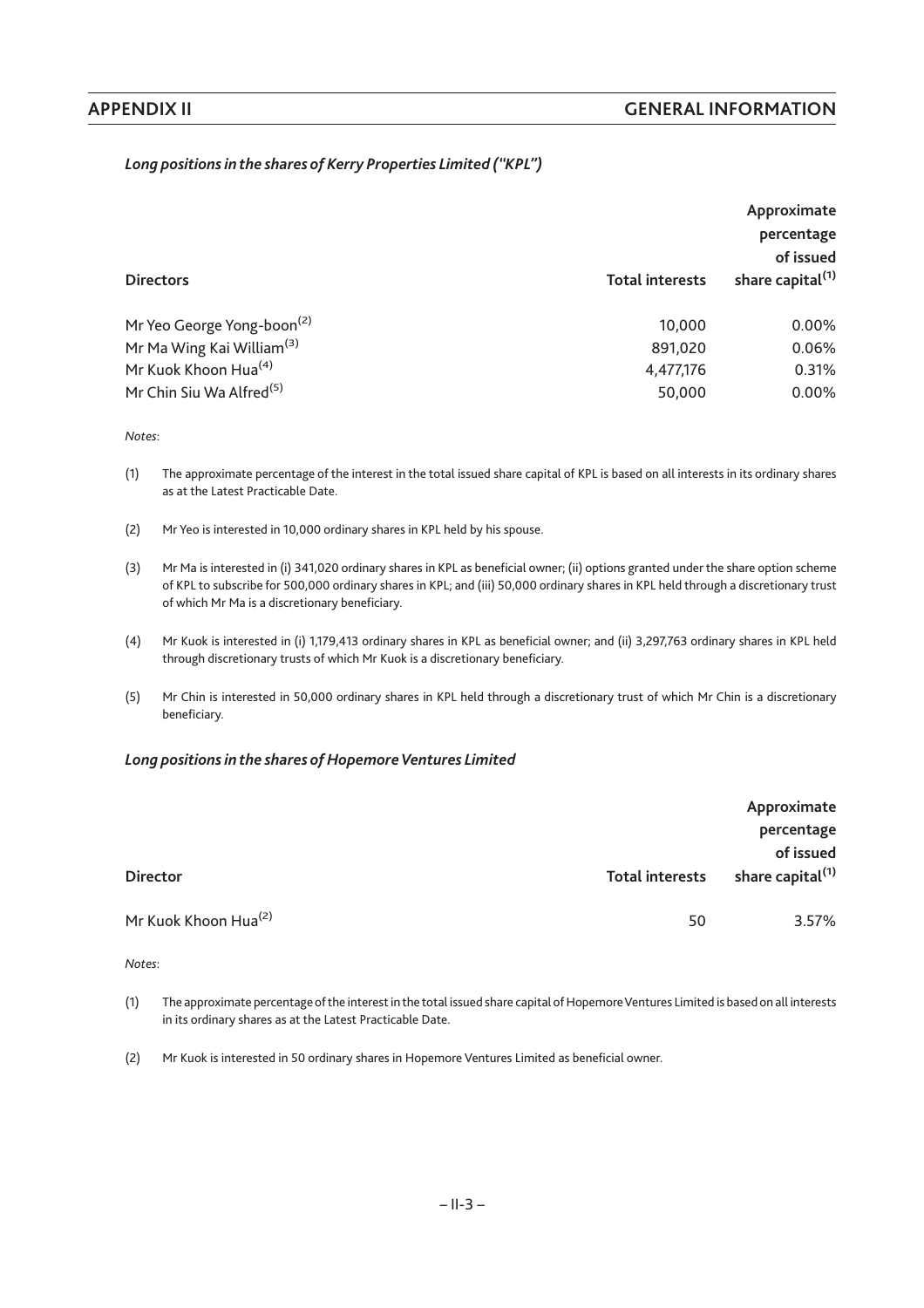# *Long positions in the shares of MajesticTulip Limited*

| <b>Director</b>                  | <b>Total interests</b> | Approximate<br>percentage<br>of issued<br>share capital <sup>(1)</sup> |
|----------------------------------|------------------------|------------------------------------------------------------------------|
| Mr Kuok Khoon Hua <sup>(2)</sup> | 10                     | 3.33%                                                                  |
| Notes:                           |                        |                                                                        |

(1) The approximate percentage of the interest in the total issued share capital of Majestic Tulip Limited is based on all interests in its ordinary shares as at the Latest Practicable Date.

(2) Mr Kuok is interested in 10 ordinary shares in Majestic Tulip Limited as beneficial owner.

#### *Long positions in the shares of Medallion Corporate Limited*

|                                  |                        | Approximate                               |
|----------------------------------|------------------------|-------------------------------------------|
|                                  |                        | percentage                                |
| <b>Director</b>                  | <b>Total interests</b> | of issued<br>share capital <sup>(1)</sup> |
| Mr Kuok Khoon Hua <sup>(2)</sup> | 48                     | 4.80%                                     |

*Notes*:

- (1) The approximate percentage of the interest in the total issued share capital of Medallion Corporate Limited is based on all interests in its ordinary shares as at the Latest Practicable Date.
- (2) Mr Kuok is interested in 48 ordinary shares in Medallion Corporate Limited as beneficial owner.

#### Long positions in the shares of Rubyhill Global Limited

|                                  |                        | Approximate<br>percentage                 |
|----------------------------------|------------------------|-------------------------------------------|
| <b>Director</b>                  | <b>Total interests</b> | of issued<br>share capital <sup>(1)</sup> |
| Mr Kuok Khoon Hua <sup>(2)</sup> |                        | 10.00%                                    |

- (1) The approximate percentage of the interest in the total issued share capital of Rubyhill Global Limited is based on all interests in its ordinary shares as at the Latest Practicable Date.
- (2) Mr Kuok is interested in 1 ordinary share in Rubyhill Global Limited as beneficial owner.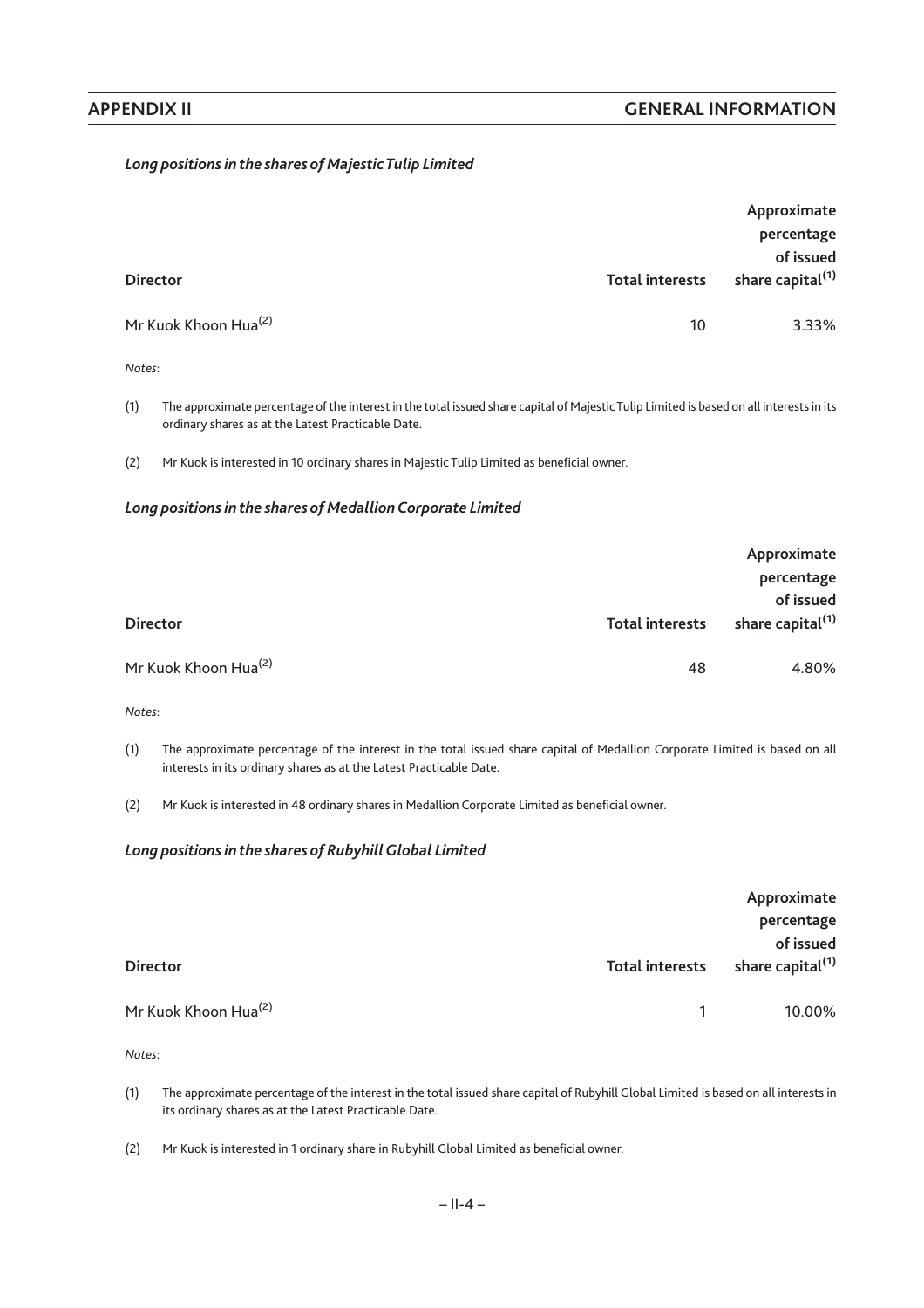# Long positions in the shares of Vencedor Investments Limited

| <b>Director</b>                  | <b>Total interests</b> | of issued<br>share capital <sup>(1)</sup> |
|----------------------------------|------------------------|-------------------------------------------|
| Mr Kuok Khoon Hua <sup>(2)</sup> | 5                      | 5.00%                                     |

*Notes*:

(1) The approximate percentage of the interest in the total issued share capital of Vencedor Investments Limited is based on all interests in its ordinary shares as at the Latest Practicable Date.

(2) Mr Kuok is interested in 5 ordinary shares in Vencedor Investments Limited as beneficial owner.

Save as disclosed above, as at the Latest Practicable Date, none of the Directors nor the chief executive officer of the Company has any interest or short position in the Shares, underlying shares and debentures of the Company or any of its associated corporations (within the meaning of Part XV to the SFO) which are required to be notified to the Company and the Stock Exchange pursuant to Divisions 7 and 8 of Part XV of the SFO (including interests and short positions which they are taken or deemed to have under such provisions of SFO), or are required, pursuant to Section 352 of the SFO, to be recorded in the register required to be kept by the Company, or which are required to be notified to the Company and the Stock Exchange pursuant to the Model Code for Securities Transactions by Directors of Listed Issuers contained in the Listing Rules.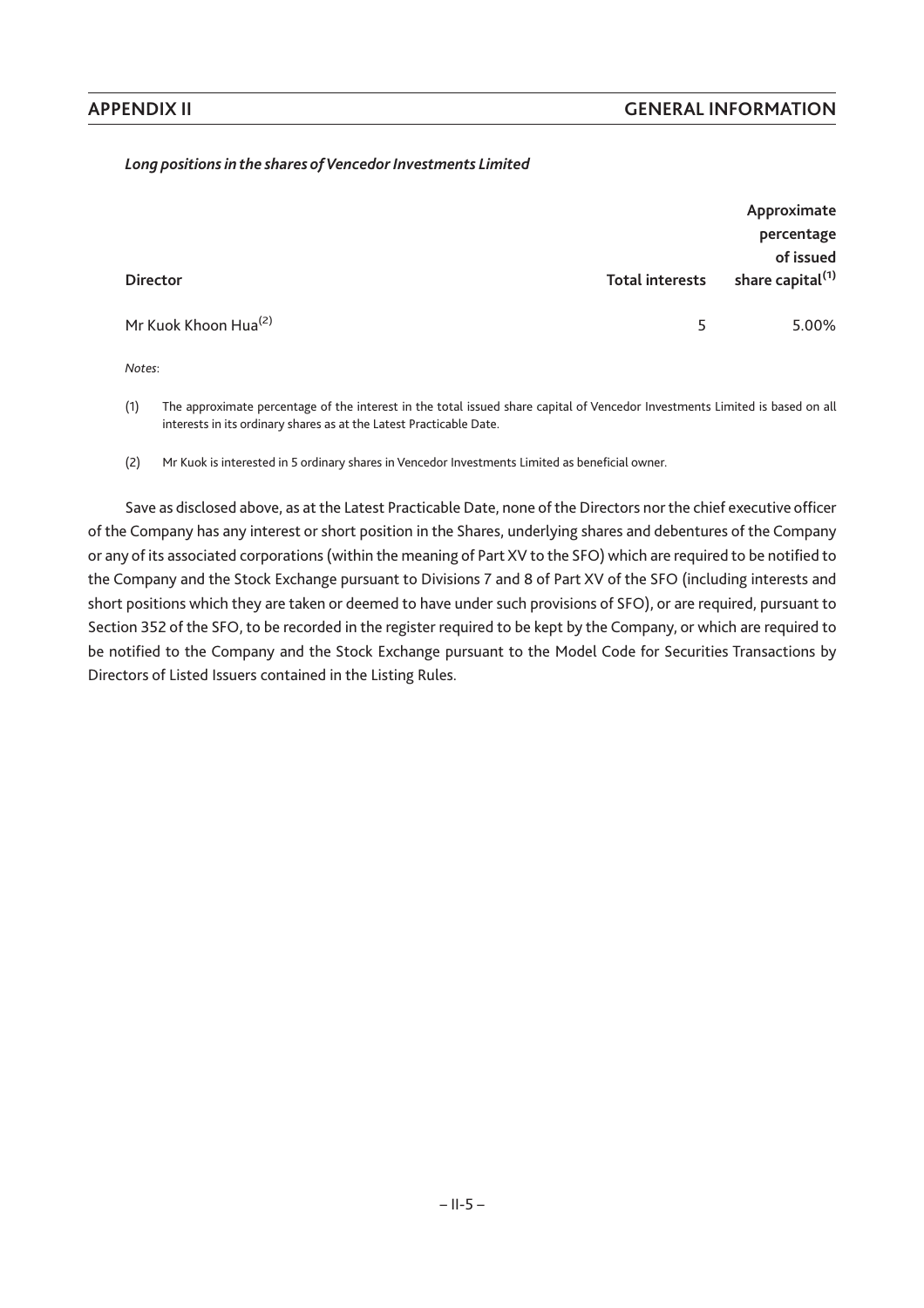# **(b) Substantial Shareholders who have an interest and/or short position which is discloseable under Divisions 2 and 3 of Part XV of the SFO**

So far as it is known to the Directors and chief executive officer of the Company, as at the Latest Practicable Date, the following persons (other than a Director or chief executive officer of the Company) had, or were deemed or taken to have, an interest or short position in the Shares and underlying shares of the Company, which are required to be notified to the Company and the Stock Exchange pursuant to the provisions of Divisions 2 and 3 of Part XV of the SFO, as recorded in the register required to be kept by the Company pursuant to Section 336 of the SFO:

|                             |                                        |                                 | Approximate<br>percentage of the<br>interest in the |
|-----------------------------|----------------------------------------|---------------------------------|-----------------------------------------------------|
| Name of Shareholder         | Capacity and nature of interest        | Number of<br><b>Shares held</b> | Company's issued<br>share capital <sup>(1)</sup>    |
| Kerry Group Limited         | Interest of controlled<br>corporations | 1,121,178,932 <sup>(2)</sup>    | 60.50%                                              |
| Kerry Holdings Limited      | Interest of controlled<br>corporations | 1,090,758,684(2)                | 63.72%                                              |
| Kerry Properties Limited    | Beneficial owner                       | 718,340,998 <sup>(2)</sup>      | 41.97%                                              |
| Caninco Investments Limited | Beneficial owner                       | 156,124,097 <sup>(2)</sup>      | 9.12%                                               |
| Darmex Holdings Limited     | <b>Beneficial owner</b>                | 128,449,630 <sup>(2)</sup>      | 7.50%                                               |
| <b>GIC Private Limited</b>  | Investment manager                     | 102,189,240                     | 5.97%                                               |

*Notes:*

(1) The approximate percentage of the interest in the Company's total issued share capital is based on a total of 1,711,718,112 Shares of the Company in issue as at the Latest Practicable Date.

(2) KPL is a subsidiary of Kerry Holdings Limited ("**KHL**"). Caninco Investments Limited ("**Caninco**") and Darmex Holdings Limited ("**Darmex**") are wholly-owned subsidiaries of KHL. KHL is a wholly-owned subsidiary of Kerry Group Limited ("**KGL**"). Accordingly, KHL is deemed to be interested in the shareholding interest of each of KPL, Caninco and Darmex in the Company and KGL is deemed to be interested in the shareholding interest of each of KHL, KPL, Caninco and Darmex in the Company pursuant to the disclosure requirements under the SFO.

Save as disclosed above, the Directors and the chief executive officer of the Company were not aware of any party who, as at the Latest Practicable Date, had interests or short positions in the Shares and underlying Shares, which would fall to be disclosed to the Company and the Stock Exchange under the provisions of Divisions 2 and 3 of Part XV of the SFO.

Save as disclosed above, as at the Latest Practicable Date, none of the Directors or the proposed Directors of the Company was a director or employee of a company (or its subsidiary) which has an interest or a short position in the Shares or underlying Shares which would fall to be disclosed to the Company under the provisions of Division 2 and 3 of Part XV of the SFO.

#### **3. DIRECTORS' INTERESTS**

# **(a) Interests in contract or arrangement**

As at the Latest Practicable Date, none of the Directors was materially interested in any contract or arrangement subsisting at the Latest Practicable Date which is significantly in relation to the business of the Group.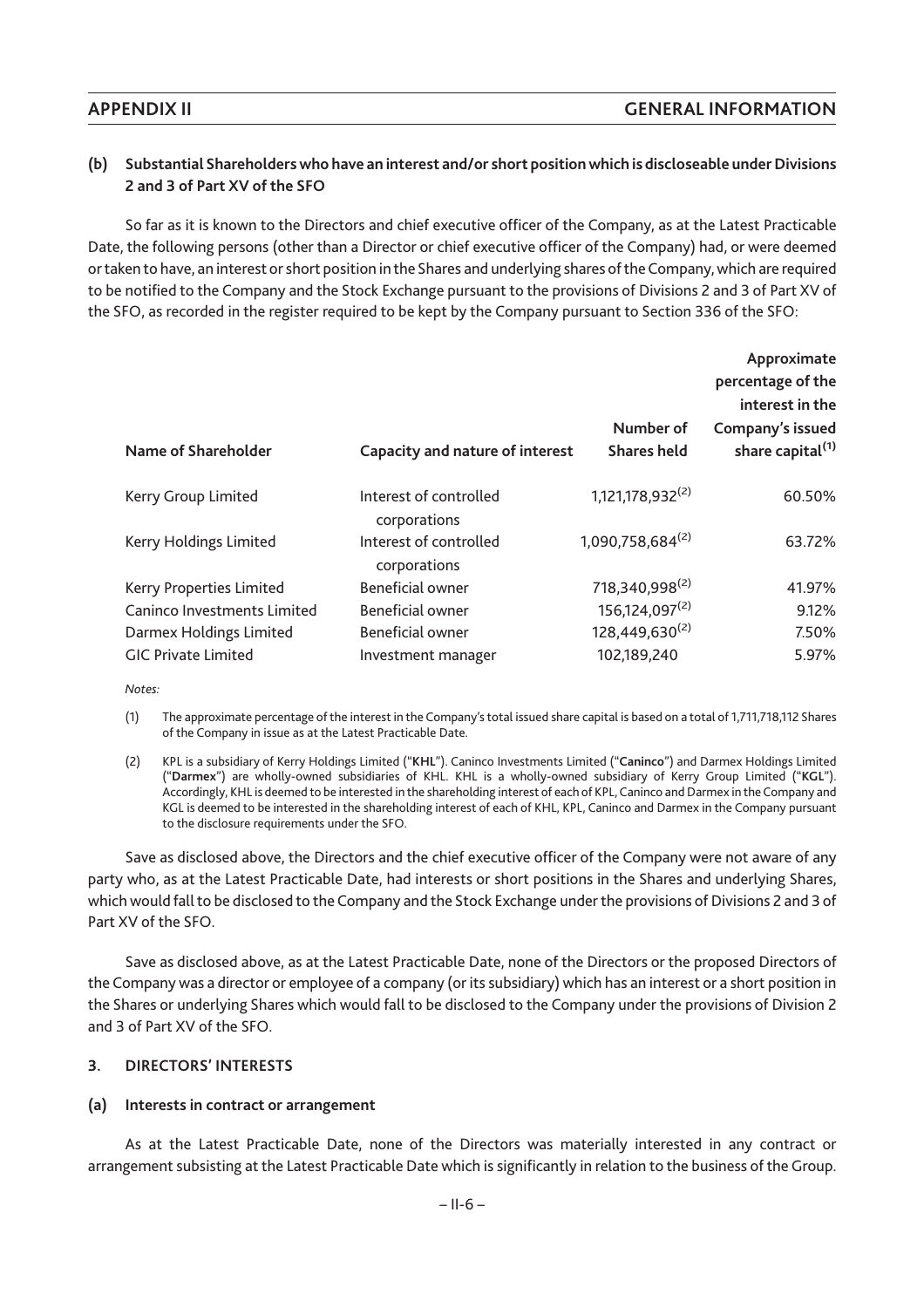## **(b) Interests in assets**

As at the Latest Practicable Date, none of the Directors had any direct or indirect interests in any assets which had been, since 31 December 2018, the date of which the latest published audited consolidated financial statements of the Group were made up, acquired or disposed of by or leased to any member of the Group, or were proposed to be acquired or disposed of by or leased to any member of the Group.

## **(c) Interests in competing business**

As at the Latest Practicable Date, the Directors are not aware that any of the Directors and their respective close associates (as defined in the Listing Rules) had any interest in any business which competes or is likely to compete, either directly or indirectly, with the business of theGroup (as would be required to be disclosed under Rule 8.10 of the Listing Rules as if each of them was a controlling shareholder of the Company).

### **4. LITIGATION**

As at the Latest Practicable Date, no member of the Group was or is engaged in any litigation or arbitration of material importance and no litigation or claim of material importance was or is known to the Directors to be pending or threatened by or against any members of the Group.

### **5. SERVICE CONTRACTS**

As at the Latest Practicable Date, none of the Directors had any existing or proposed service contracts with any member of the Group which will not expire or is not determinable by the Group within one year without payment of compensation (other than statutory compensation).

#### **6. EXPERT AND CONSENT**

The following is the qualification of the experts who have given opinion or advice which is contained in this circular:

| <b>Name</b>                 | Qualification                                                                                                                                          |
|-----------------------------|--------------------------------------------------------------------------------------------------------------------------------------------------------|
| Somerley Capital Limited    | a corporation licensed to carry out Type 1 (dealing in<br>securities) and Type 6 (advising on corporate finance)<br>regulated activities under the SFO |
| Cushman & Wakefield Limited | an independent professional valuer                                                                                                                     |

Each of the above experts has given and confirmed that it has not withdrawn its written consent to the issue of this circular with the inclusion herein of its statements and/or references to its name in the form and context in which it appears. Each of the above experts has further confirmed that as at the Latest Practicable Date, it was not interested in the share capital of any member of the Group, and did not have any shareholding in any Shares or any member of the Group or any right (whether legally enforceable or not) to subscribe for or to nominate persons to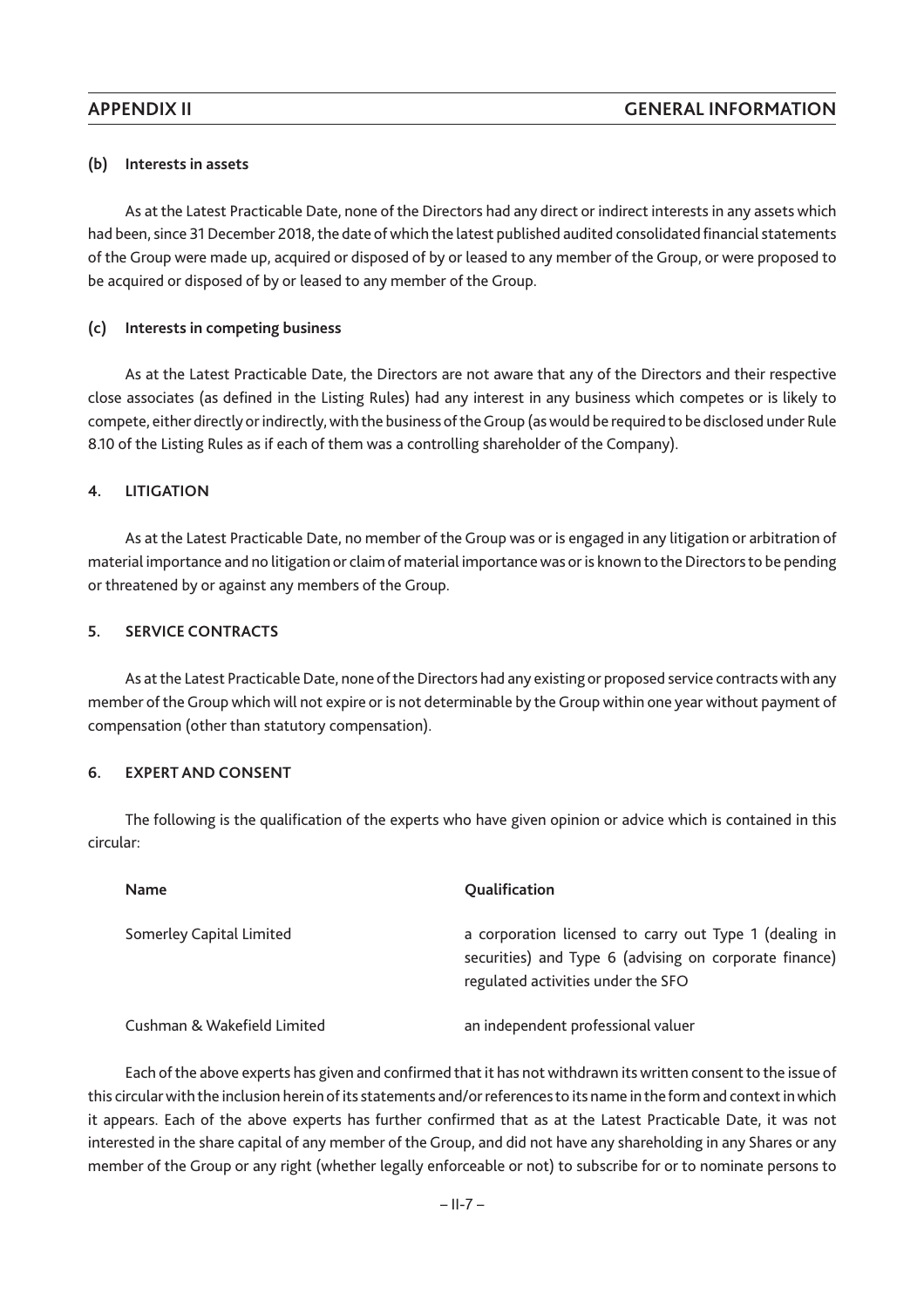subscribe for any shares in any member of the Group. It is not interested in any assets which have been, since 31 December 2018 (being the date to which the Company's latest audited financial statements were made up), acquired or disposed of by or leased to any member of the Group, or are proposed to be acquired or disposed of by or leased to any member of the Group.

# **7. NO MATERIAL ADVERSE CHANGE**

As at the Latest Practicable Date, the Directors are not aware of any material adverse change in the financial or trading position of the Group since 31 December 2018, being the date to which the latest published audited financial statements of the Group were made up.

# **8. GENERAL**

The registered office of the Company is at Canon's Court, 22 Victoria Street, Hamilton HM12, Bermuda. The principal place of business of the Company in Hong Kong is at 16/F, Kerry Cargo Centre, 55 Wing Kei Road, Kwai Chung, New Territories, Hong Kong.

# **9. DOCUMENTS AVAILABLE FOR INSPECTION**

Copies of the following documents will be available for inspection during normal business hours (Saturdays, Sundays and public holidays excepted) at the office of Davis Polk & Wardwell, Hong Kong Solicitors, at 18/F, The Hong Kong Club Building, 3A Chater Road, Central, Hong Kong from the date of this circular up to and including the date of the SGM:

- (a) the SPAs;
- (b) the letter from the Independent Board Committee, the text of which is set out on page 15 of this circular;
- (c) the letter from Somerley, the text of which is set out on pages 16 to 30 of this circular;
- (d) the property valuation report from the independent property valuer in relation to theWarehouses as set out in Appendix I to this circular;
- (e) the letters of consent from each of Somerley and the independent property valuer referred to in the above paragraph headed "Expert and Consent" in this Appendix; and
- (f) this circular.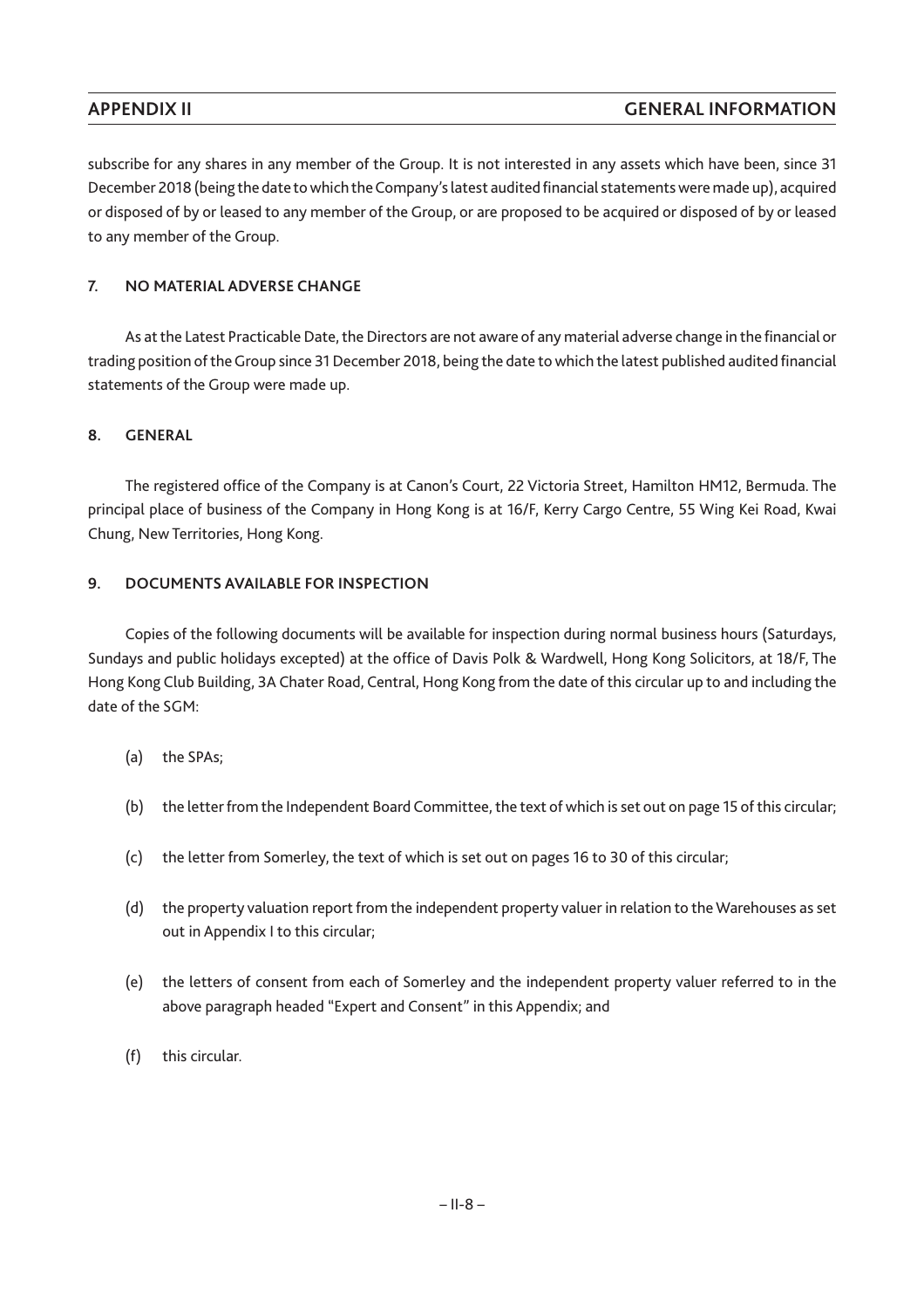# **NOTICE OF SGM**



**Kerry Logistics Network Limited** 嘉里物流聯網有限公司

(Incorporated in the British Virgin Islands and continued into Bermuda as an exempted company with limited liability)

Stock Code 636

**NOTICE IS HEREBY GIVEN**that the special general meeting (the "**SGM**") of the shareholders of Kerry Logistics Network Limited (the "**Company"**) will be held at Kowloon Room, Mezzanine Floor, Kowloon Shangri-La, 64 Mody Road, Tsimshatsui East, Kowloon, Hong Kong at 3:15 p.m. on Friday, 31 May 2019 (or as soon thereafter as the annual general meeting of the Company to be held at the same place and on the same date at 2:30 p.m. shall have been concluded or adjourned) for the following purposes. Unless the context requires otherwise, terms used herein shall have the same meanings as those defined in the circular of the Company dated 6 May 2019 (the "**Circular"**).

To consider, and if thought fit, passing with or without modification the following resolutions as **ORDINARY RESOLUTIONS**:

# "THAT:

- 1 each of entering into SPA I and any other ancillary documents and the transactions contemplated thereunder be and is hereby approved, confirmed and authorised; and each of the Directors and the company secretary of the Company be and is hereby authorised to take any and all actions as he or she deems appropriate on behalf of the Company to consummate the transactions contemplated under SPA I; and
- 2 each of entering into SPA II and any other ancillary documents and the transactions contemplated thereunder be and is hereby approved, confirmed and authorised; and each of the Directors and the company secretary of the Company be and is hereby authorised to take any and all actions as he or she deems appropriate on behalf of the Company to consummate the transactions contemplated under SPA  $II."$

By order of the Board **LEE Pui Nee** *Company Secretary*

Hong Kong, 6 May 2019

*Corporate Headquarters and Principal Place of Business in Hong Kong:* 16/F, Kerry Cargo Centre 55 Wing Kei Road Kwai Chung New Territories Hong Kong